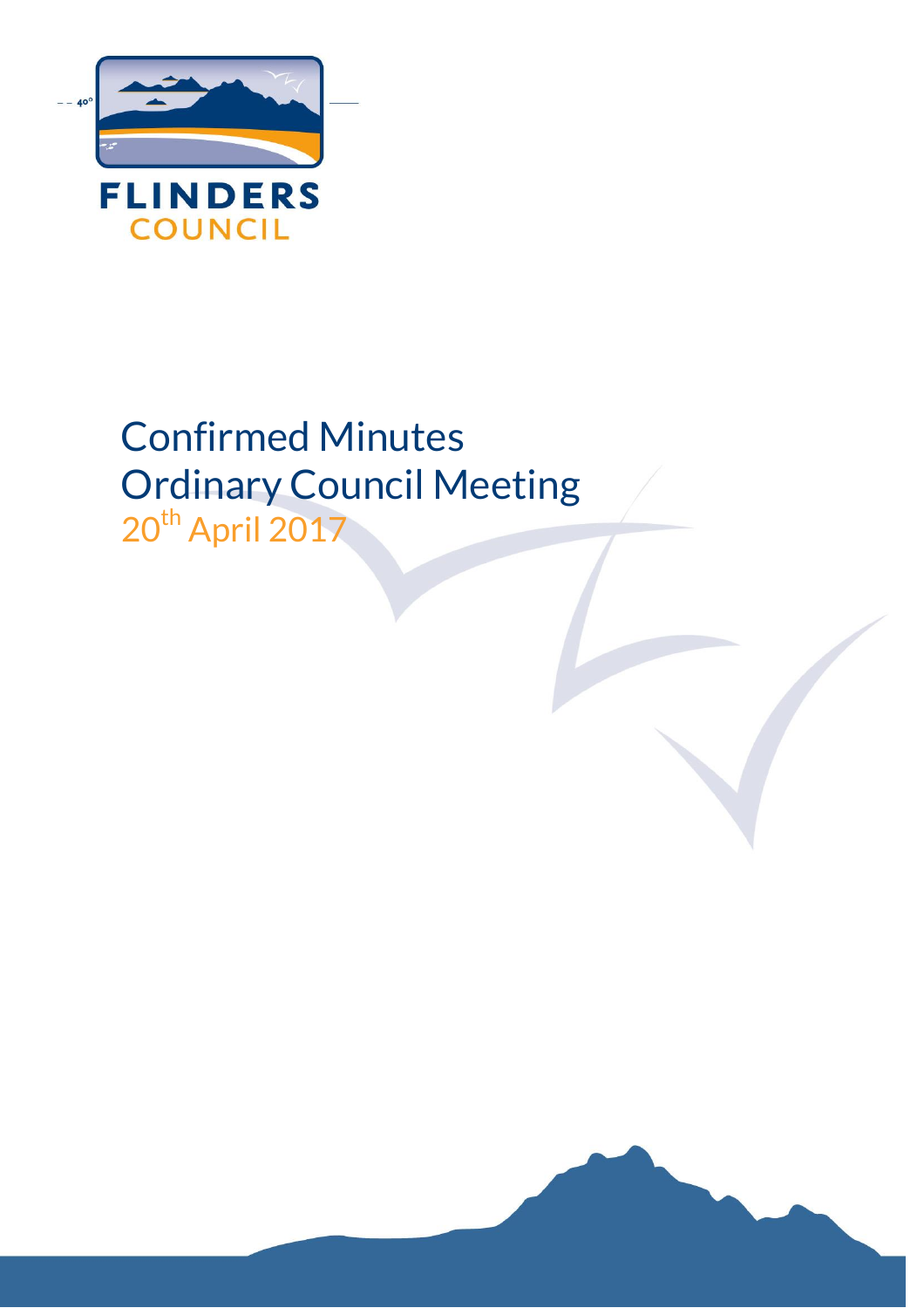# FLINDERS COUNCIL ORDINARY MEETING

CONFIRMED MINUTES

| DATE:              | Thursday 20 <sup>th</sup> April 2017                     |
|--------------------|----------------------------------------------------------|
| <b>VENUE:</b>      | <b>Furneaux Arts and Entertainment Centre, Whitemark</b> |
| <b>COMMENCING:</b> | $1.00 \,\mathrm{nm}$                                     |

#### PRESENT

Mayor Carol Cox 1.00pm – 4.41pm Deputy Mayor Marc Cobham Cr Chris Rhodes Cr Peter Rhodes Cr Ken Stockton Cr David Williams Cr Gerald Willis

#### APOLOGIES

Nil

#### STAFF IN ATTENDANCE

| Bill Boehm       | - General Manager                          | $1.00$ pm – 4.49pm |
|------------------|--------------------------------------------|--------------------|
| Sophie Pitchford | - Corporate Services Manager               | 1.00pm – 4.49pm    |
| Kelly Blundstone | - Finance Officer/Reception (Minute Taker) | $1.00$ pm – 4.49pm |

#### CONFIRMATION OF MINUTES

63.04.2017 Moved: Deputy Mayor M Cobham Seconded: Cr K Stockton

That the Minutes from the Ordinary Council Meeting and the Closed Council Meeting held on the 23<sup>rd</sup> March 2017 be confirmed.

#### CARRIED UNANIMOUSLY (7-0)

For: Mayor Carol Cox, Deputy Mayor Marc Cobham, Cr Chris Rhodes, Cr Peter Rhodes, Cr Ken Stockton, Cr David Williams and Cr Gerald Willis.

#### PUBLIC QUESTION TIME

#### Question 1: Cr Gerald Willis on behalf of Michael Buck

I ask on behalf of Michael Buck, would the Council consider relocating the War Memorial from its current location adjacent to the Lady Barron Police Station to the grounds of the Lady Barron Hall?

#### Mayor's Response

The question was taken on notice.

RESPONSE TO PUBLIC QUESTIONS 23<sup>rd</sup> March 2017 Council Meeting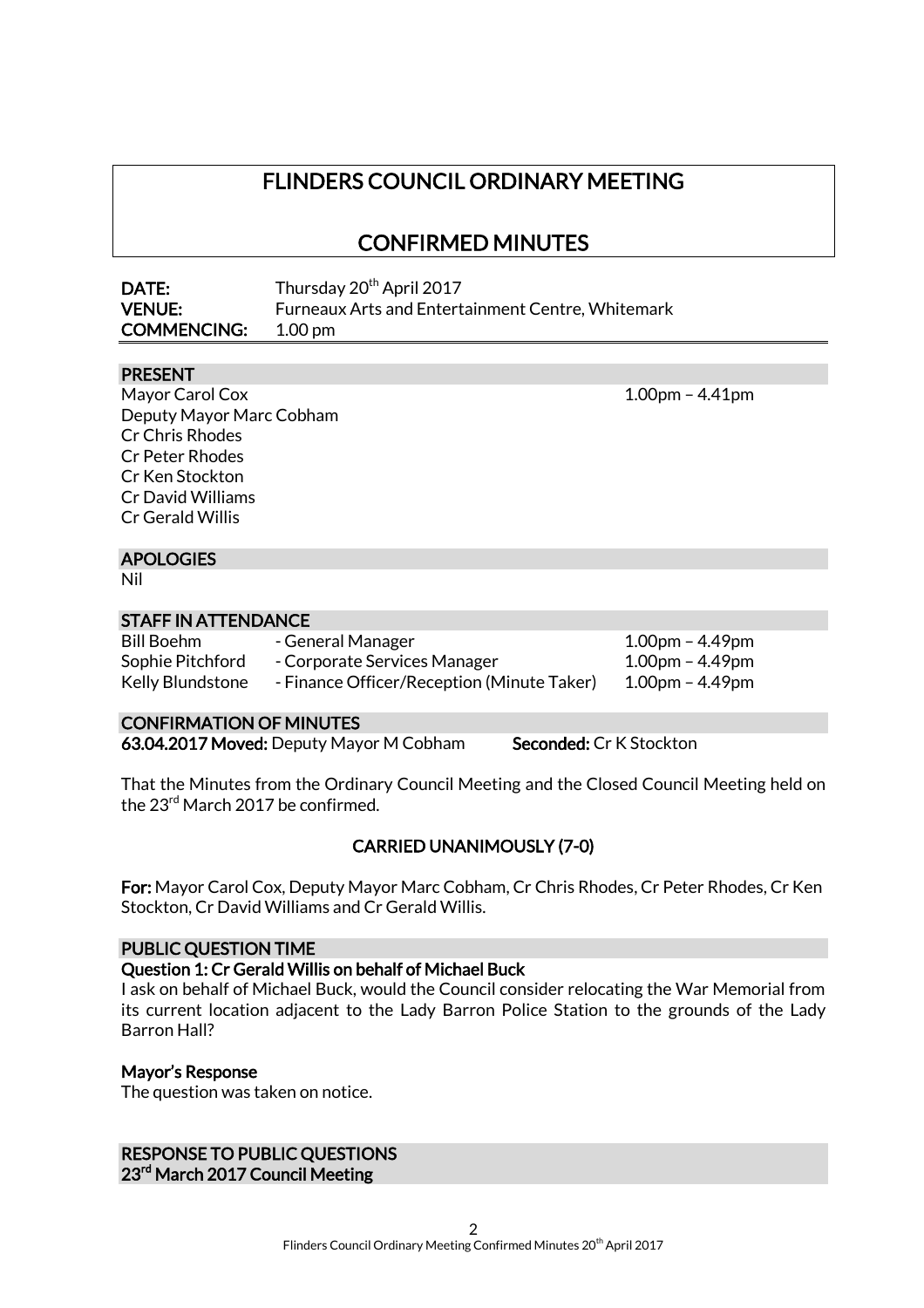#### Question 1: Deputy Mayor Marc Cobham on behalf of Anne Matthews

Can Council address the issue of the degraded track access to White Beach i.e. section that Council acquired from Shirley Holloway's land. The track needs additional gravel works. Vehicles are getting stuck.

#### Mayor's Response:

The Works and Services Department has been extremely busy with one of the largest sealing programs undertaken in recent years, including resealing the short runway, major patching of the long runway and extra road works including restabilisation and sealing of sections of the Coast and Port Davies gravel roads. The access to White Beach is important to Council and the Works and Services Manager has advised that it will be attended to as soon as there is capacity within his staff to enable them to do so.

I thank you for bringing the matter to Council's attention and would also like to alert you to the option you and any member of the public has for bringing such infrastructure issues to Council's attention, and that is through submitting a "Service Request". The service request process is in place to provide community members such as yourself with an avenue to bring infrastructure issues, that might otherwise go unnoticed for a period of time, to the attention of staff. A Service Request can be made through the front office or Council's webpage under the heading "Live" [\(https://www:flinders.tas.gov.au/service-request\)](https://www:flinders.tas.gov.au/service-request).

#### Question 2: Deputy Mayor Marc Cobham on behalf of Bill LaGrue

Can Council please address the issue of the degraded nature of some of the internal access tracks within the boundaries of the Whitemark Tip?

#### Mayor's Response:

The Works and Services Department has been extremely busy with one of the largest sealing programs undertaken in recent years, including resealing the short runway, major patching of the long runway and extra road works including restabilisation and sealing of sections of the Coast and Port Davies gravel roads.The access tracks within the boundaries of the Whitemark tip are important to Council and the Works and Services Manager has advised that they will be attended to as soon as there is capacity within his staff to enable them to do so.

I thank you for bringing the matter to Council's attention and would also like to alert you to the option you and any member of the public has for bringing such infrastructure issues to Councils attention, and that is through submitting a "Service Request". The service request process is in place to provide community members such as yourself with an avenue to bring infrastructure issues, that might otherwise go unnoticed for a period of time, to the attention of staff. A Service Request can be made through the front office or Council webpage under the heading "Live"[\(https://www:flinders.tas.gov.au/service-request](https://www:flinders.tas.gov.au/service-request) ).

64.03.2017 Moved: Deputy Mayor M Cobham Seconded: Cr D Williams That the public questions from the  $23<sup>rd</sup>$  March 2017 Council Meeting and their answers be noted.

# CARRIED UNANIMOUSLY (7-0)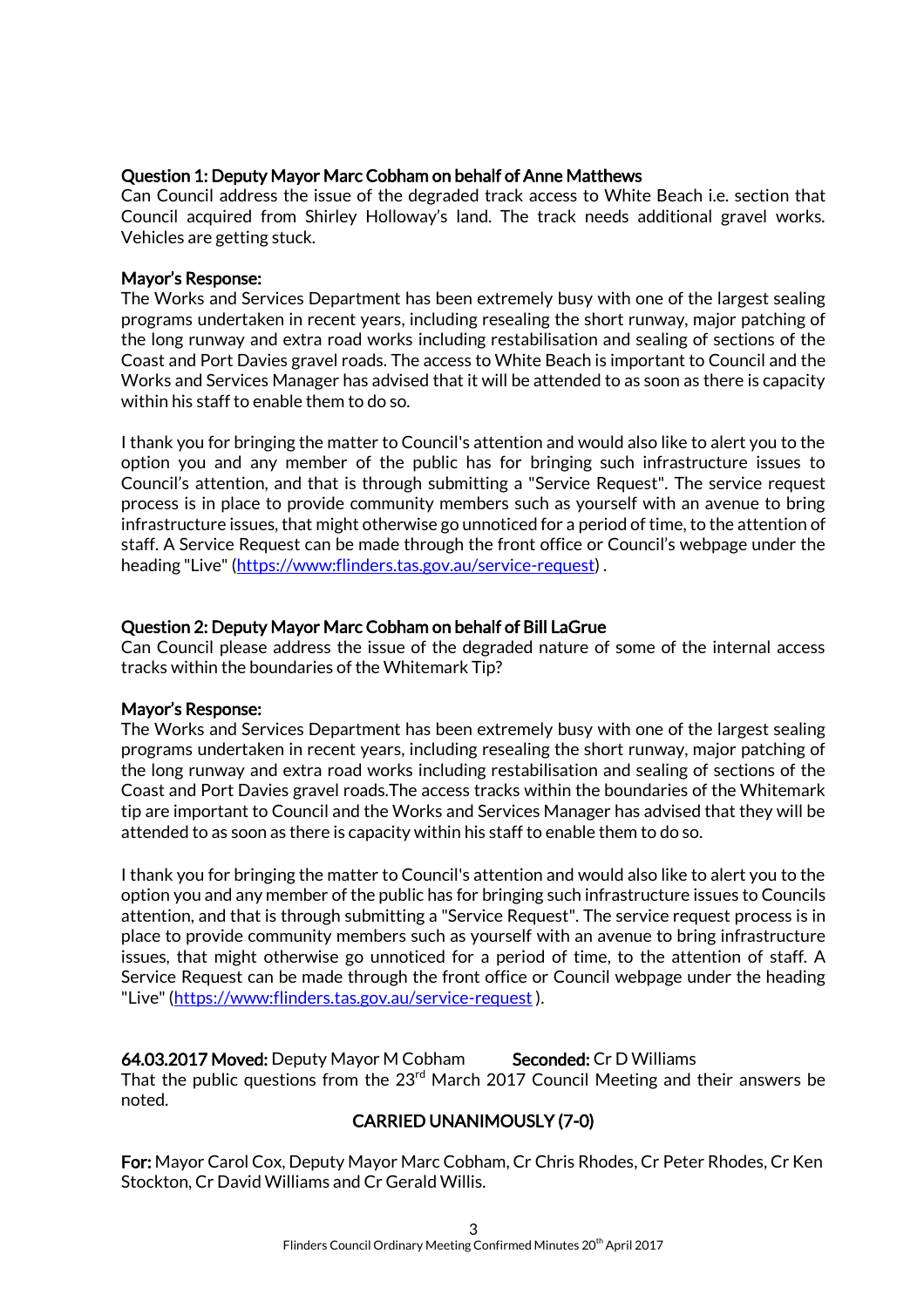#### COUNCILLOR'S QUESTIONS WITHOUT NOTICE Nil

# RESPONSE TO COUNCILLOR'S QUESTIONS WITHOUT NOTICE 23<sup>rd</sup> March 2017 Council Meeting

#### Question 1: Deputy Mayor Marc Cobham

Although discussed at a workshop, the Whitemark Structure Plan needs to come to a formal Council Meeting for a decision. When will this happen?

#### Mayor's Response:

The Whitemark Town Centre Structure Plan Consultancy Submission was introduced to Councillors at the  $9<sup>th</sup>$  March workshop and then placed on the Agenda for discussion in the presence of the Consultants at the 5<sup>th</sup> April workshop. A report on the Town Centre Structure Plan and how it relates to other compatible projects in and around Whitemark will be on the April Ordinary Meeting Agenda for Council Consideration.

#### Question 3: Deputy Mayor Marc Cobham

Regarding the recent state grant approval for infrastructure projects, the funds allocated to the Whitemark Entrance/Wetland's project did not include a component for a Whitemark Storm Water/Flood Study. At the last workshop the General Manager flagged that a considerable component of the grant would be used for this purpose. When will Councillors get the opportunity to formally vote on this change and if approved, would it need the approval of the State Government?

#### Mayor's Response:

A report on the Whitemark Coastal Vulnerability and Overland Flow / Flood study / Rehabilitation and how it relates to other compatible projects in and around Whitemark will be on the April Ordinary Meeting Agenda for Council Consideration.

65.04.2017 Moved: Cr G Willis Seconded: Deputy Mayor M Cobham

That the responses to Councillor's questions without notice be noted.

### CARRIED UNANIMOUSLY (7-0)

For: Mayor Carol Cox, Deputy Mayor Marc Cobham, Cr Chris Rhodes, Cr Peter Rhodes, Cr Ken Stockton, Cr David Williams and Cr Gerald Willis.

# LATE AGENDA ITEMS

Nil

#### DECLARATION OF PECUNIARY INTEREST

Mayor Carol Cox declared pecuniary interest in Closed Council Item E1.

#### LEAVE OF ABSENCE

Nil

#### **PETITIONS**

Nil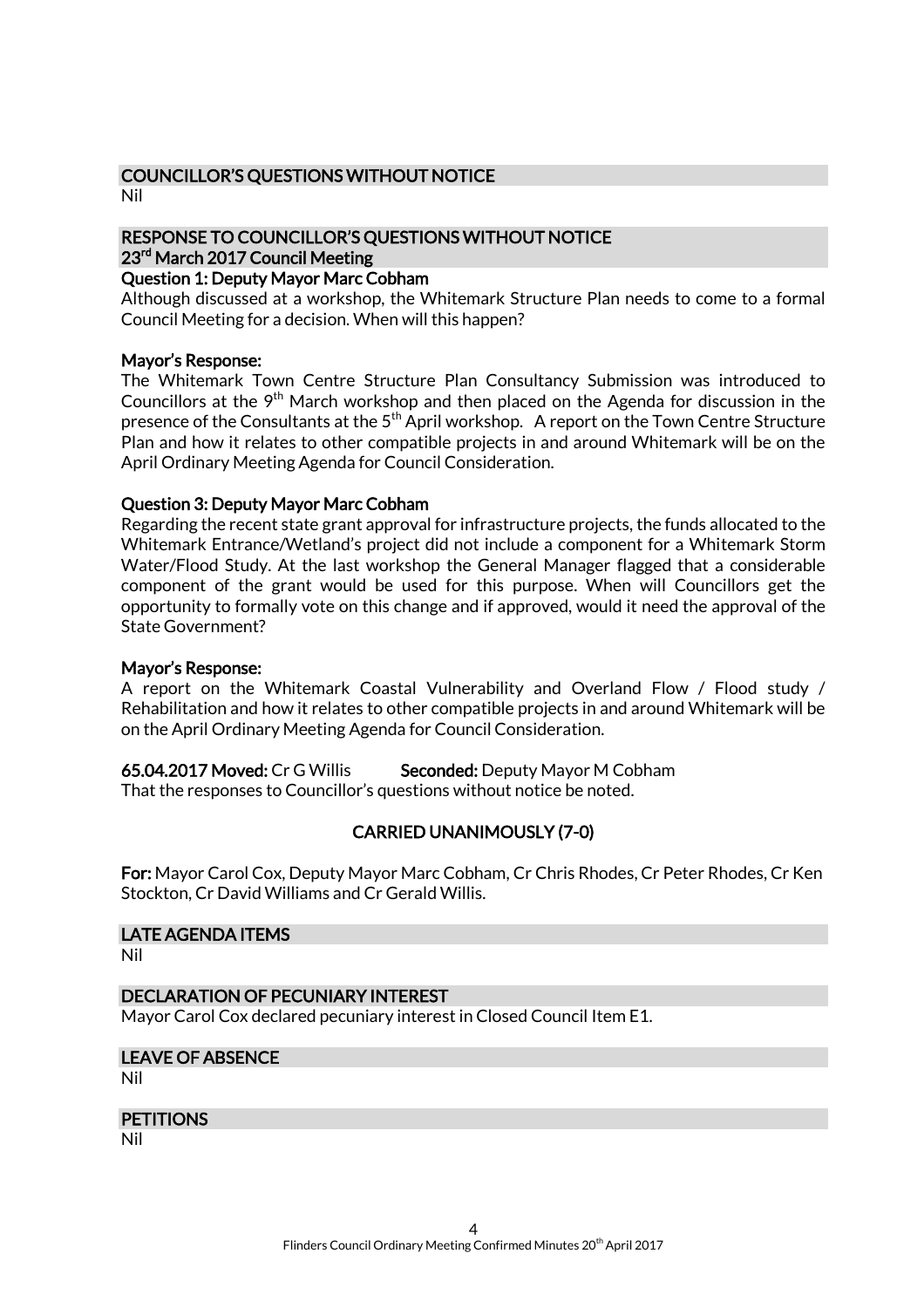#### POLICIES

The Public Question Time – Council Meetings Policy was available for public consultation for 28 days. No submissions were received therefore, as per the Flinders Council Policy Manual Policy, the policy can now be considered as adopted.

DECISION:<br>66.04.2017 Moved: Cr G Willis Seconded: Deputy Mayor M Cobham That it be noted that the Public Question Time Policy is now adopted.

#### CARRIED UNANIMOUSLY (7-0)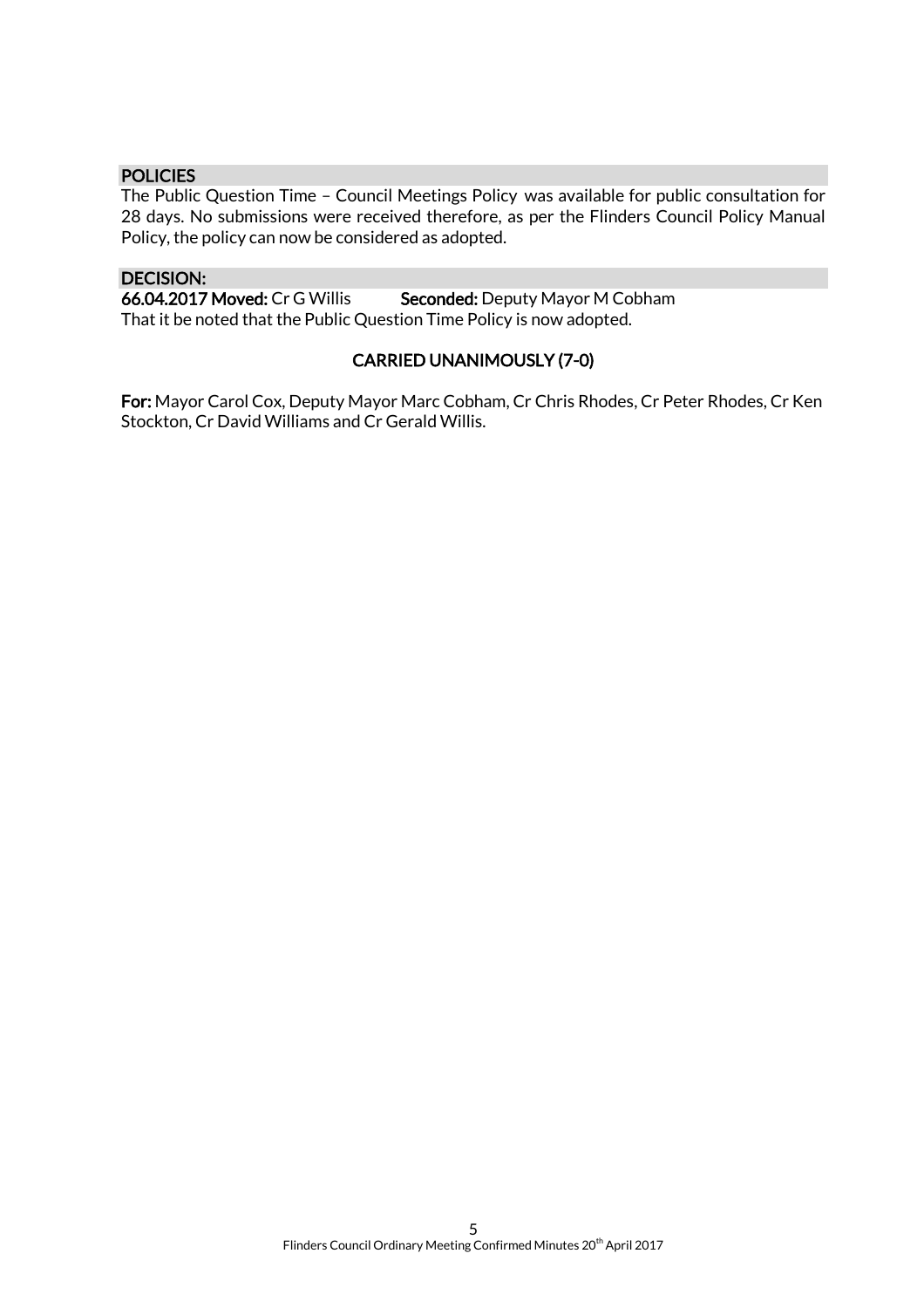#### WORKSHOPS & INFORMATION FORUMS File No: COU/0205

#### Council Workshop held on 5th April 2017

Council held a Workshop on the following subjects:

- Item 1: RSL and Sports Club
- Item 2: Whitemark Structure Plan Proposal
- Item 3: Ross Hart Labour Member for Bass
- Item 4: Code of Tender & Contracts Policy & Procedures
- Item 5: Telecommunications
- Item 6: Proposal for recognition of first Warden
- Item 7: Rating Information Paper
- Item 8: Corporate Credit Card Policy
- Item 9: Waiver of Fees Policy and Procedure
- Item 10: General Manager's Update

#### Councillors Present:

Mayor Carol Cox, Deputy Mayor Marc Cobham, Cr Peter Rhodes and Cr Gerald Willis.

#### Apologies:

Cr Chris Rhodes, Cr Ken Stockton and Cr David Williams.

#### Staff and Consultants Present:

| <b>General Manager</b>                                               |
|----------------------------------------------------------------------|
| Flinders Island RSL & Sports Club (Item 1)                           |
| Flinders Island RSL & Sports Club (Item 1)                           |
| Development Services Coordinator (Item 1 & 2)                        |
| Strategic Planner (Item 1 & 2)                                       |
| Dock 4 Architects (Item 1 & 2)                                       |
| Dock4 Architects (Item 1 & 2)                                        |
| Labor Member for Bass (Item 3)                                       |
| Area Manager Tasmania Telstra (Item 5)                               |
| Regional Sales and Service Director - Victoria and Tasmania (Item 5) |
| Executive Director Telstra Countrywide (Item 5)                      |
| (via teleconference) (Item 6)                                        |
| Finance Officer (Item 7)                                             |
| Corporate Services Manager (Item 7 - 9)                              |
|                                                                      |

### Council Workshop held on 11<sup>th</sup> April 2017

Council held a Workshop on the Draft 2017-18 Annual Plan

#### Councillors Present:

Mayor Carol Cox, Deputy Mayor Marc Cobham, Cr Peter Rhodes, Cr Ken Stockton, Cr Gerald Willis and Cr David Williams.

#### Apologies:

Cr Chris Rhodes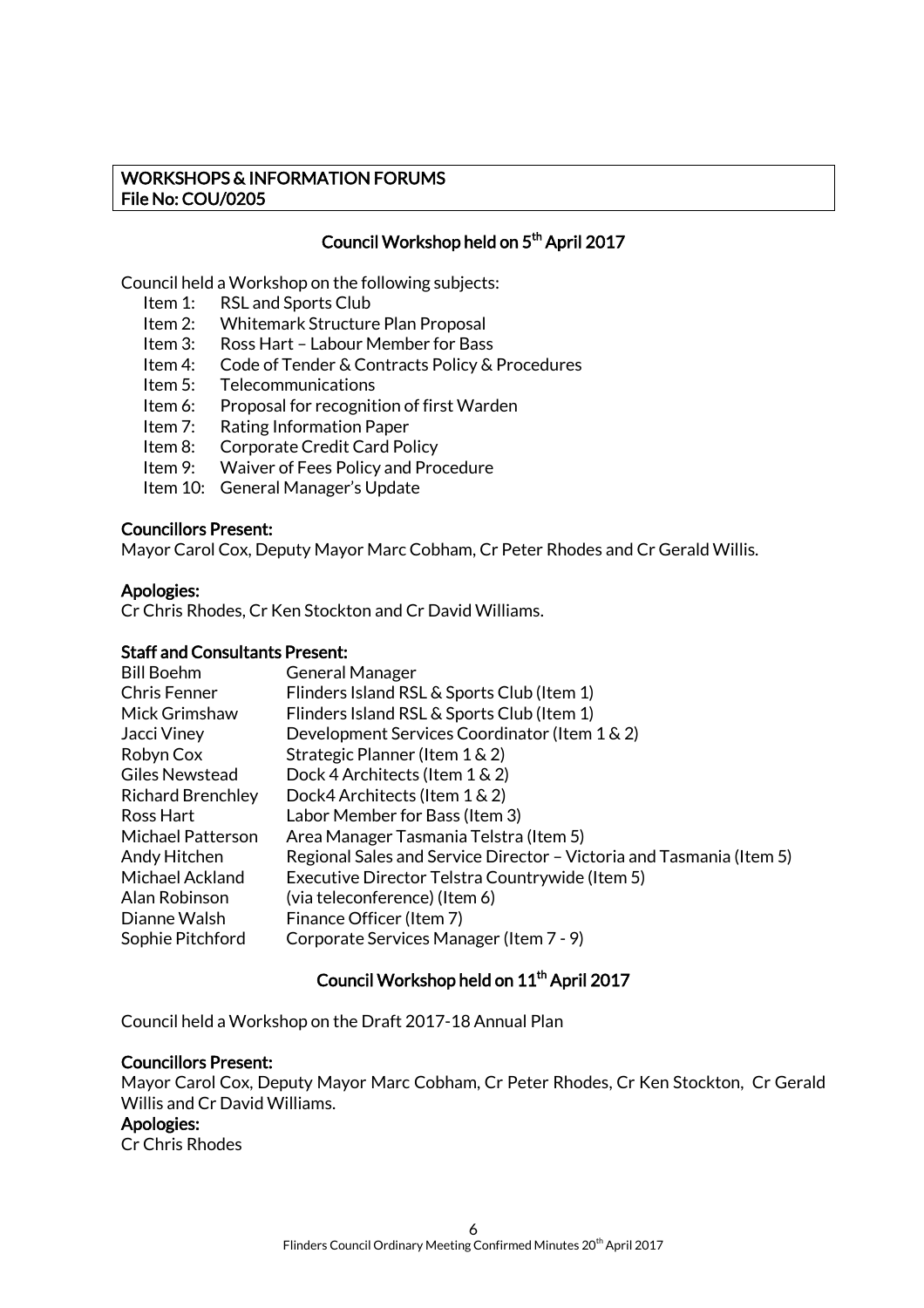#### Staff and Consultants Present:

Bill Boehm (General Manager), Sophie Pitchford (Corporate Services Manager) and Kelly Blundstone (Finance Officer/Reception).

As workshops and information sessions are for information and discussion purposes only, no decisions are made or foreshadowed at these proceedings.

#### VOTING REQUIREMENTS:

Simple Majority

#### RECOMMENDATION:

That the Council Workshops held on  $5^{\rm th}$  and  $11^{\rm th}$  April 2017 be noted.

#### DECISION:

67.04.2017 Moved: Cr P Rhodes Seconded: Deputy Mayor M Cobham That the Council Workshops held on  $5<sup>th</sup>$  and  $11<sup>th</sup>$  April 2017 be noted.

### CARRIED (6-1)

For: Mayor Carol Cox, Deputy Mayor Marc Cobham, Cr Peter Rhodes, Cr Ken Stockton, Cr David Williams and Cr Gerald Willis.

Against: Cr Chris Rhodes (abstained)

#### PUBLIC MEETINGS

Nil

#### PUBLICATIONS/REPORTS TABLED FOR COUNCIL INFORMATION Nil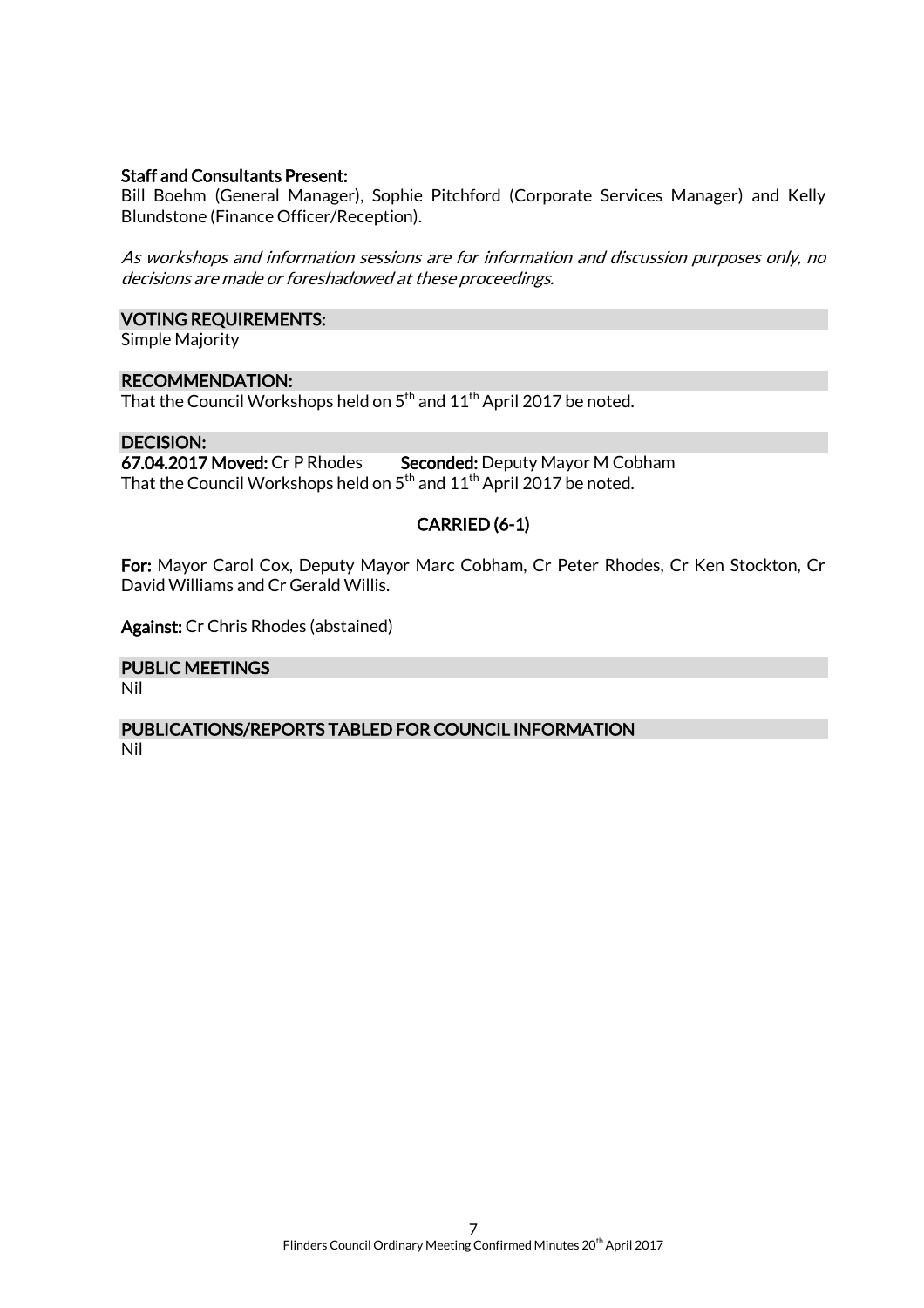#### REPORTS TO BE RECEIVED

#### Lady Barron Hall and Recreational Special Committee

File No: AME/0503

**Annexure 1:** Lady Barron Hall and Recreational Special Committee Special Meeting 6<sup>th</sup> March 2017 Unconfirmed Minutes

#### OFFICER'S REPORT (Bill Boehm, General Manager):

The unconfirmed minutes of the Lady Barron Hall and Recreational Special Committee Special Meeting held Monday  $6<sup>th</sup>$  March 2017 have been provided for consideration. The minutes outline what the Committee has been working on to date and can now be received by Council.

#### OFFICER'S RECOMMENDATION

That the unconfirmed minutes of the Lady Barron Hall and Recreational Special Committee Special Meeting held Monday 6<sup>th</sup> March 2017 be accepted.

#### DECISION:

#### 68.04.2017 Moved: Cr D Williams Seconded: Cr P Rhodes

That the unconfirmed minutes of the Lady Barron Hall and Recreational Special Committee Special Meeting held Monday 6<sup>th</sup> March 2017 be noted.

#### CARRIED UNANIMOUSLY (7-0)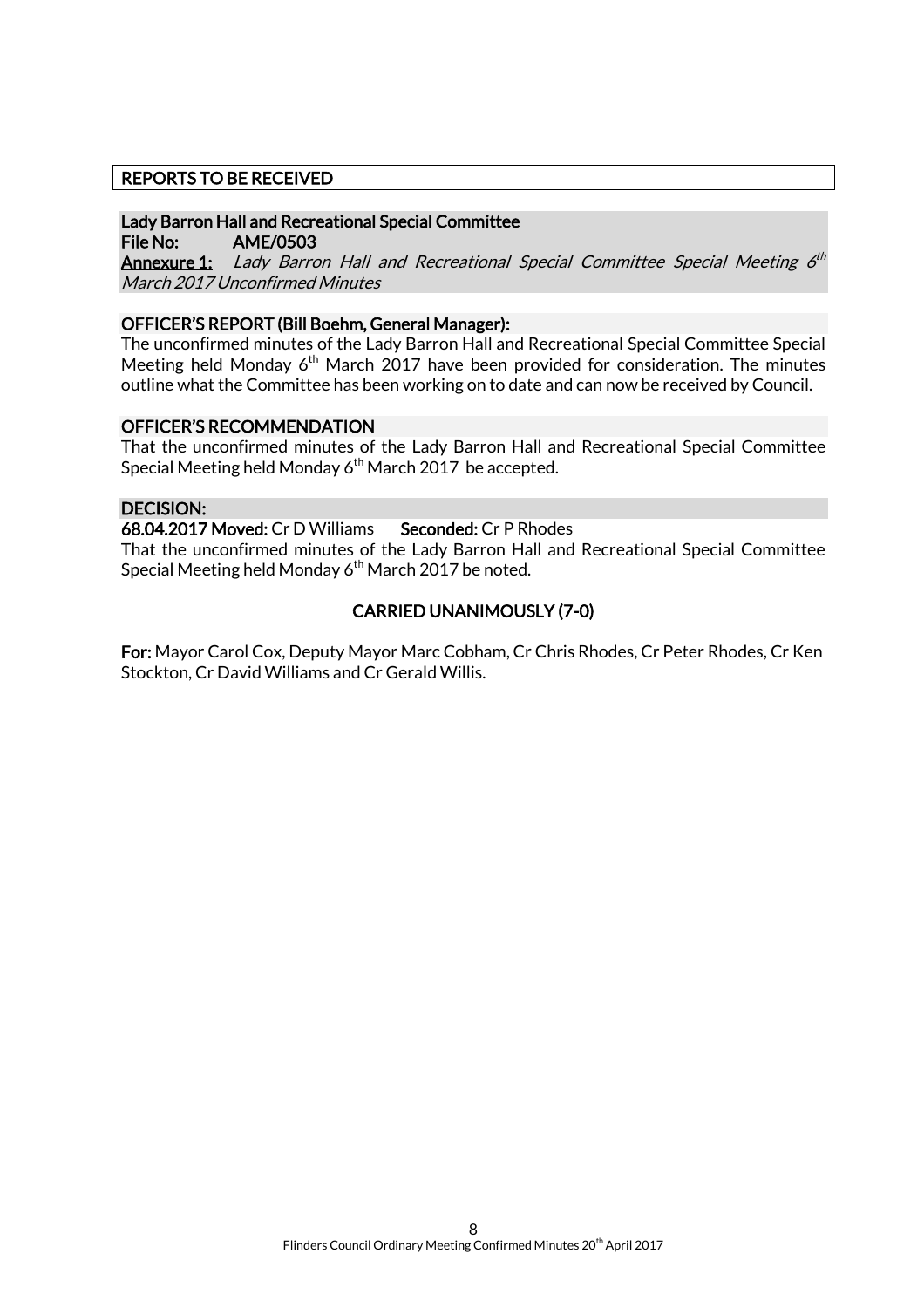#### General Manager's Performance Review Committee

File No: PER/1500

**Annexure 2:** General Manager's Performance Review Committee Meeting 12<sup>th</sup> April 2017 Unconfirmed Minutes

#### OFFICER'S REPORT (Bill Boehm, General Manager):

The unconfirmed minutes of the General Manager's Performance Review Committee Meeting held Wednesday 12th April 2017 have been provided for consideration. The minutes outline what the Committee has been working on to date and can now be noted by Council.

#### OFFICER'S RECOMMENDATION

That the unconfirmed minutes of the General Manager's Performance Review Committee Meeting held Wednesday  $12<sup>th</sup>$  April 2017 be noted.

#### DECISION:

69.04.2017 Moved: Cr D Williams Seconded: Cr P Rhodes

That the unconfirmed minutes of the General Manager's Performance Review Committee Meeting held Wednesday  $12<sup>th</sup>$  April 2017 be noted.

# CARRIED UNANIMOUSLY (7-0)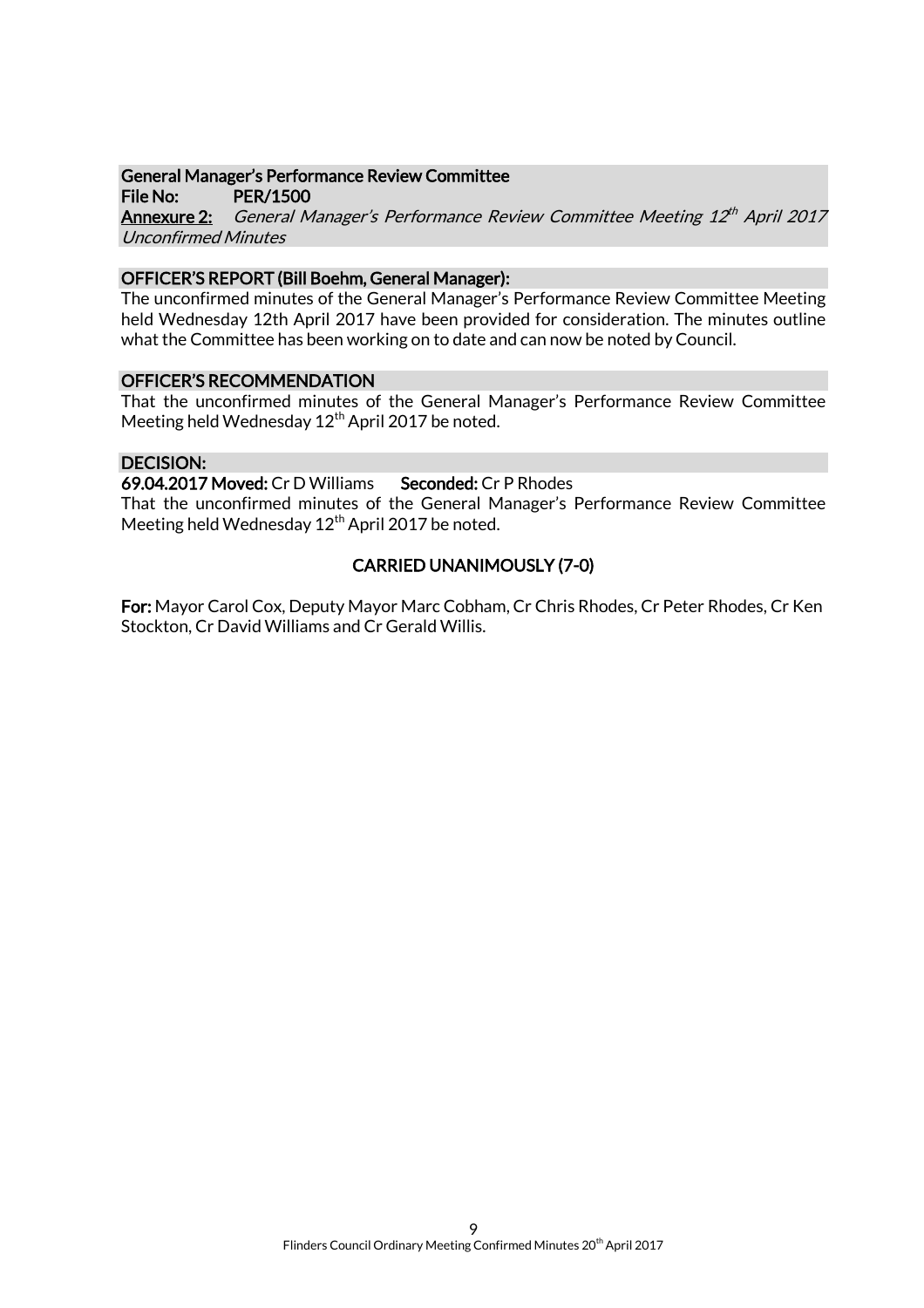#### COUNCILLORS' REPORTS

#### Deputy Mayor's Monthly Report File No: COU/0600

#### ACTIVITIES:

| <b>DATE</b> | <b>ITEM</b>                                                                 |
|-------------|-----------------------------------------------------------------------------|
| 12.03.17    | Phone call from a local resident re the re-surfacing of Port Davies Rd      |
| 19.03.17    | Phone discussion re local ongoing telecommunications issues                 |
| 21.03.17    | Attended "Ten Days on the Island" event at Furneaux Arts and Entertainment  |
|             | Centre                                                                      |
| 23.03.17    | <b>Council Meeting</b>                                                      |
| 27.03.17    | Attended Premier Hodgman's funding announcement at Lagoon Rd site           |
| 29.03.17    | Assisted with set up of Emita Hall venue for "Croon" performance            |
| 31.03.17    | Attended "Croon" performance at Furneaux Arts and Entertainment Centre      |
| 01.04.17    | Attended "Croon" performance at Emita Hall, assisted with bar sales and     |
|             | ticket sales, assisted with "bump-out" after the performance                |
| 05.04.17    | Council workshop                                                            |
| 10.04.17    | Phone discussion re future potential coastal inundation with local resident |
| 11.04.17    | <b>Council Annual Plan Workshop</b>                                         |

#### RECOMMENDATION:

That the Deputy Mayor's report be received.

#### DECISION:

70.04.2017 Moved: Cr D Williams Seconded: Cr K Stockton That the Deputy Mayor's report be received.

### CARRIED UNANIMOUSLY (7-0)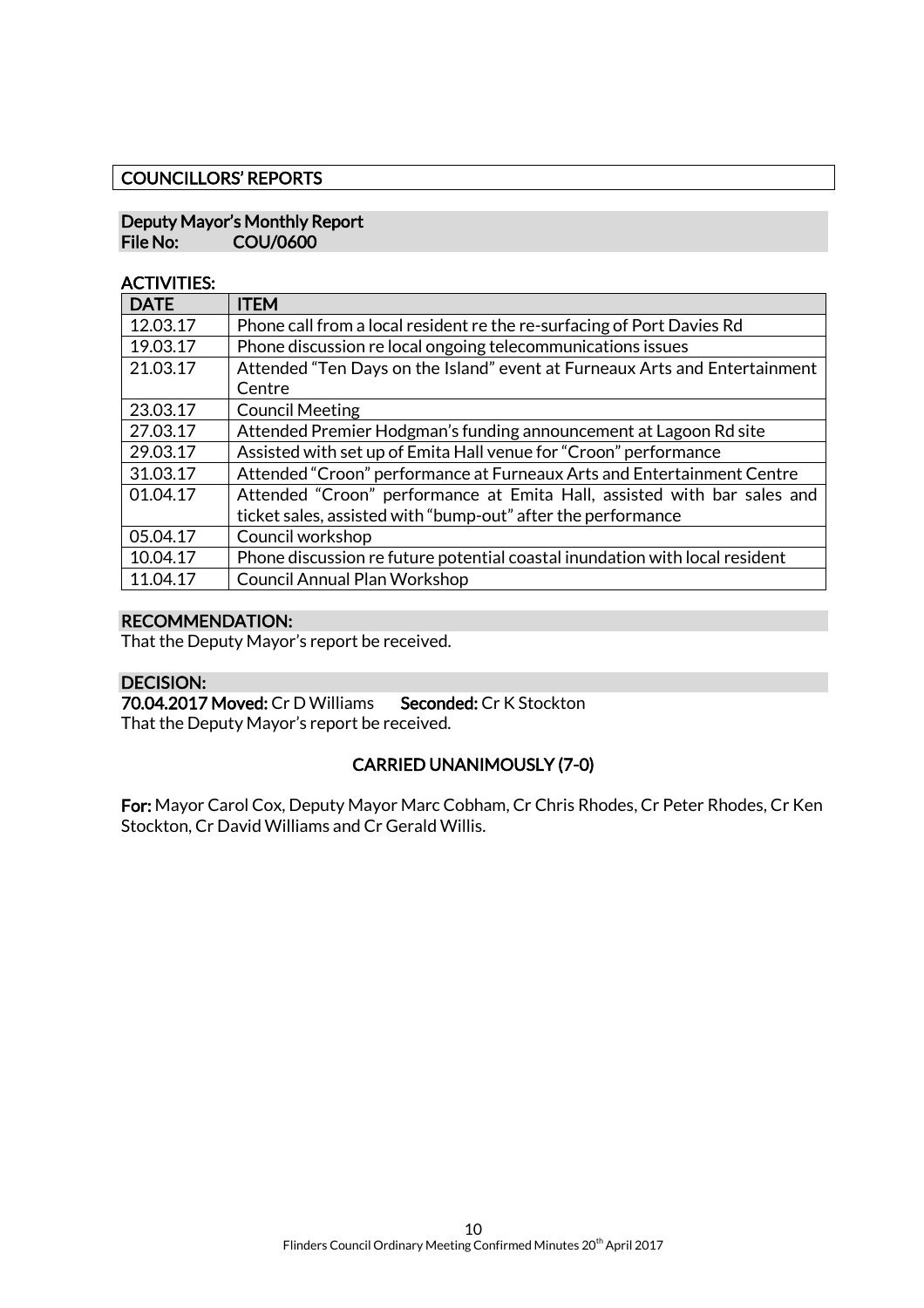#### Report from Councillor Gerald Willis as the Flinders Council Representative on TasWater Owners' Committee<br>File No: COU/ COU/0312

| <b>DATE</b>          | <b>WHO</b>                                                                                                      | <b>SUBJECT</b>                                                                                                                                                                                                                                                                |
|----------------------|-----------------------------------------------------------------------------------------------------------------|-------------------------------------------------------------------------------------------------------------------------------------------------------------------------------------------------------------------------------------------------------------------------------|
| 14.03.17             | Lynn Luckock, Executive<br><b>Assistant to Mike</b><br>Brewster, Chief<br>Executive Officer,<br><b>TasWater</b> | Notes prepared by Miles Hampton, Chairman,<br>TasWater as preparation for an interview on ABC<br>radio on Tuesday 14 March                                                                                                                                                    |
| 15.03.17             | Lynn Luckock, Executive<br><b>Assistant to Mike</b><br>Brewster, Chief<br>Executive Officer,<br><b>TasWater</b> | Media release from TasWater responding to<br>Treasurer's media release                                                                                                                                                                                                        |
| 15.03.17             | Simon Pilkington,<br>Tas Water media contact                                                                    | Media release from TasWater re water levels at<br>Whitemark                                                                                                                                                                                                                   |
| 15.03.17             | Juliette Mercer, GM<br>Corporate and<br>Community Relations,<br><b>TasWater</b>                                 | Email to Willis at request from Mike Brewster,<br>Chief Executive Officer, TasWater re Whitemark<br>water supply                                                                                                                                                              |
| 16.03.17             | Christine Agostinelli,<br><b>Executive Officer, Local</b><br>Government<br><b>Association of Tasmania</b>       | Email<br>with<br>media<br>release<br>from<br><b>TasWater</b><br>responding to Treasurer's media release (Note<br>that this is the same release as advised by Lynn<br>Luckock on 15 March 2017)                                                                                |
| 20.03.17             | Lynn Luckock, Executive<br><b>Assistant to Mike</b><br>Brewster, Chief<br>Executive Officer,<br><b>TasWater</b> | Email to the Mayor, copied to Willis, of letter of<br>offer by Miles Hampton, Chairman, TasWater to<br>visit the council and provide a briefing on matters<br>relating to the endorsement or otherwise of the<br>transfer of ownership of TasWater to the State<br>Government |
| 20.03.17             | Juliette Mercer, GM<br>Corporate and<br><b>Community Relations,</b><br><b>TasWater</b>                          | Email to Willis with responses to issues raised by<br>him in a telephone conversation initiated by the<br>emailer                                                                                                                                                             |
| 20.03.17             | Lynn Luckock, Executive<br>Assistant to Mike<br>Brewster, Chief<br>Executive Officer,<br>TasWater               | Email with media release to undisclosed recipients<br>on data collected by the Bureau of Meteorology re<br>the performance of 86 water utilities servicing 20<br>million Australian customers                                                                                 |
| 20.03.17<br>21.03.17 | Stephanie Watson,<br>Communications<br>Manager, Local<br>Government<br>Association (LGAT)                       | Media release issued by David Downie, Chief<br>Representative of TasWater, re the Bureau of<br>Meteorology's National Performance Report of<br>Urban Water Utilities which compares the<br>performance of 86 water utilities servicing 20<br>million Australian customers     |
|                      | Christine Agostinelli,                                                                                          | Email to the Mayor, copied to Willis, with a letter                                                                                                                                                                                                                           |

# CORRESPONDENCE IN: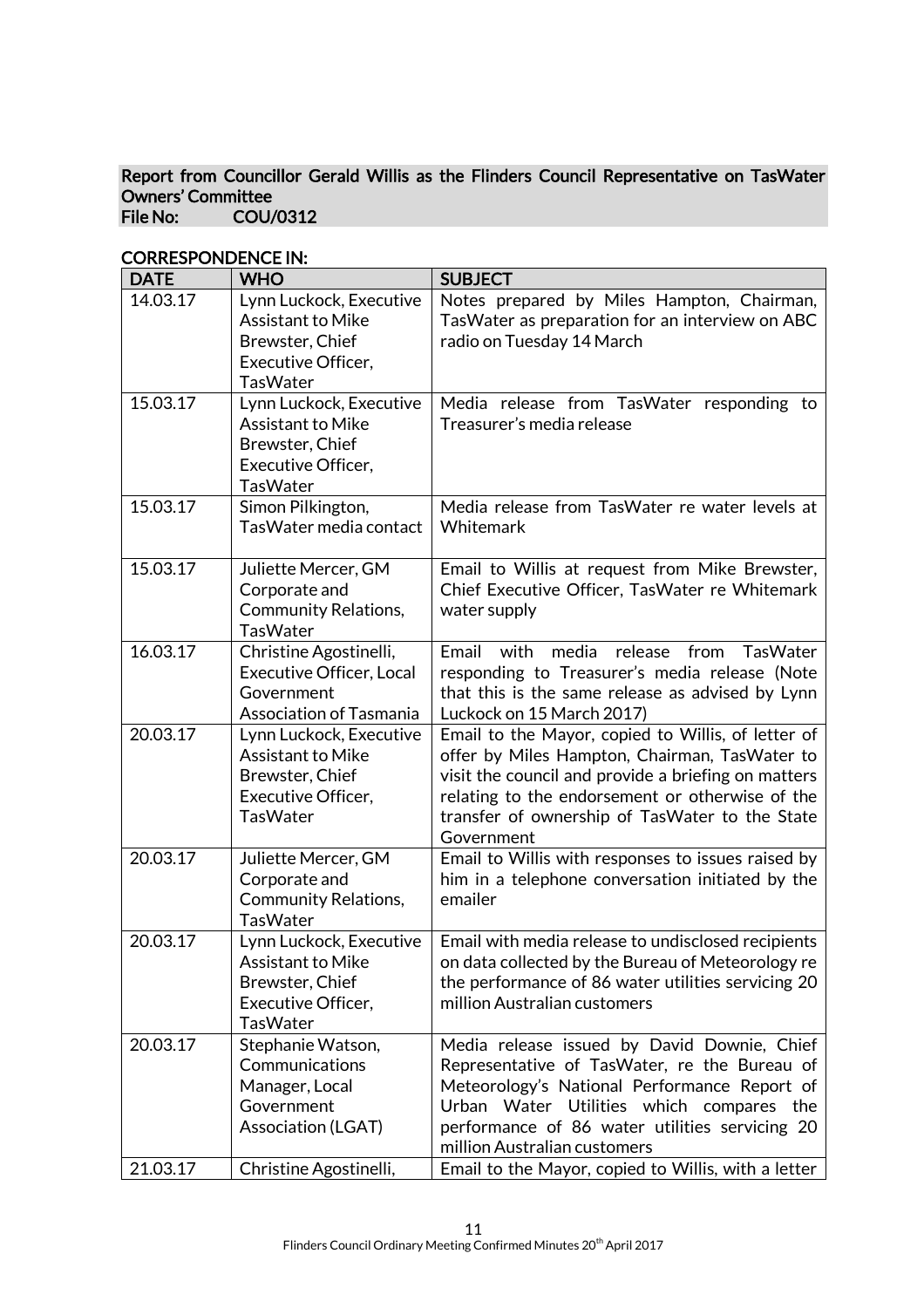| <b>DATE</b> | <b>WHO</b>                                                                                                             | <b>SUBJECT</b>                                                                                                                                                                                                   |
|-------------|------------------------------------------------------------------------------------------------------------------------|------------------------------------------------------------------------------------------------------------------------------------------------------------------------------------------------------------------|
|             | Executive officer, Local<br>Government                                                                                 | to the Treasurer from Doug Chipman, President,<br>Local Government Association of Tasmania                                                                                                                       |
|             | <b>Association of Tasmania</b>                                                                                         |                                                                                                                                                                                                                  |
| 22.03.17    | Juliette Mercer, GM<br>Corporate and<br><b>Community Relations,</b><br><b>TasWater</b>                                 | Email to Bill Boehm, copied to Willis, reporting<br>that the Mayor had been advised that TasWater is<br>required to shut off the Whitemark water supply<br>from 1:00 pm to 4:00 pm Thursday 23 March             |
| 23.03.17    | Christine Agostinelli,<br><b>Executive Officer, Local</b><br>Government<br><b>Association of Tasmania</b>              | Email from Katrena Stephenson, CEO of LGAT,<br>with copy of letter from Brian Wightman,<br>Executive Director Property Council of Australia<br>to Commissioner Taylor, Huon Valley Council re<br><b>TasWater</b> |
| 27.03.17    | Ron Sanderson, General<br>Manager, Brighton<br>Council                                                                 | Email with copy of letter to Brian Wightman,<br>Executive Director Property Council of Australia<br>from Tony Foster, mayor of Brighton re TasWater                                                              |
| 29.03.17    | Lynn Luckock, Executive<br><b>Assistant to Mike</b><br>Brewster, Chief<br><b>Executive Officer,</b><br><b>TasWater</b> | Email with media release to undisclosed recipients<br>of TasWater media release on the State of the<br>Industry Report from the Tasmanian Economic<br>Regulator                                                  |
| 29.03.17    | Ron Sanderson, General<br>Manager, Brighton<br>Council                                                                 | Email with opinion piece by Mayor Tony Foster<br>which was printed in today's Mercury                                                                                                                            |
| 30.03.17    | Carol Cox, Mayor,<br><b>Flinders Council</b>                                                                           | Email from LGAT with media release (as from Lynn<br>Luckock on 29 March 2017) plus an advertisement<br>run by TasWater in undisclosed print media                                                                |
| 31.03.17    | Ailsa Sypkes, General<br>Manager Legal and<br>Governance for<br><b>TasWater</b>                                        | Email with draft Corporate Plan 2018-2020<br>attached to be discussed at General Meeting 11<br>May 2017                                                                                                          |

#### RECOMMENDATION:

That Councillor Willis' report be received.

### DECISION:

71.04.2017 Moved: Deputy Mayor M Cobham Seconded: Cr C Rhodes That Councillor Willis' report be received.

# CARRIED UNANIMOUSLY (7-0)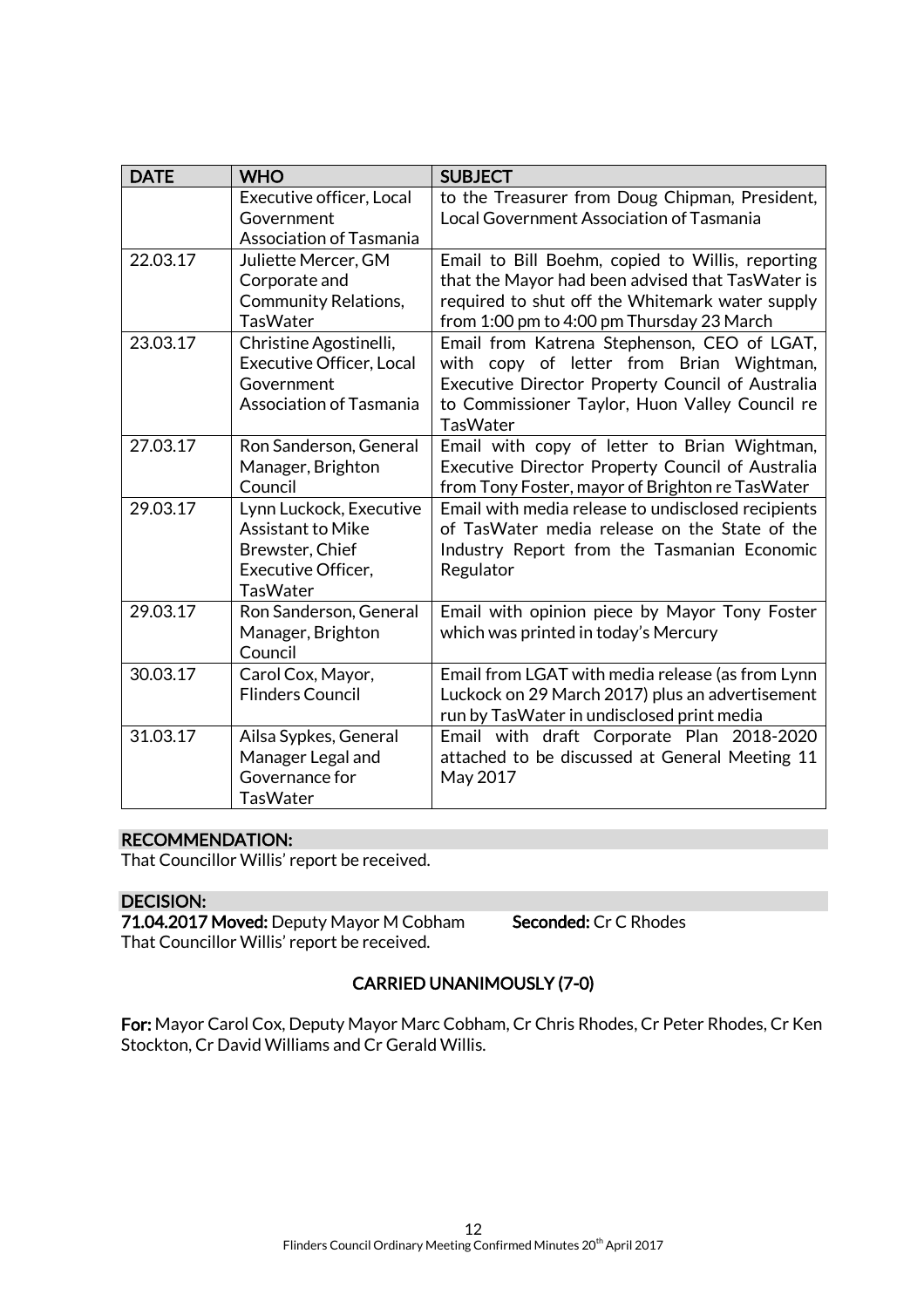#### MAYOR'S REPORT

| <b>ACTION</b>            | <b>Information</b> |
|--------------------------|--------------------|
| <b>PROPONENT</b>         | Mayor C Cox        |
| <b>FILE REFERENCE</b>    | COU/0600           |
| <b>ASSOCIATED PAPERS</b> | Nil                |

#### REPORT:

#### APPOINTMENTS:

| 21.03.17 | Ten Days on the Island Event - Portraits in Motion                        |
|----------|---------------------------------------------------------------------------|
| 22.03.17 | Lady Barron Hall and Recreation Special Committee Meeting - Re Gym use    |
| 23.03.17 | <b>Council Meeting</b>                                                    |
| 27.03.17 | Visit of the Premier the Honourable Will Hodgman and Parliamentary        |
|          | Secretary, The Hon Sarah Courtney MP - meeting and promotion of island    |
|          | developments related to the Northern Economic Development Stimulus        |
|          | Package                                                                   |
| 27.03.17 | Launch of the island's Destination Action Plan                            |
| 27.03.17 | Dinner with the Premier, the Hon. Will Hodgman, the Hon Sarah Courtney,   |
|          | Tourism Northern Tasmanian and Flinders Island Tourism and Business Inc.  |
|          | committee representatives                                                 |
| 29.03.17 | Furneaux Community Health Special Committee members Cr Willis, John       |
|          | Loudon and I met with representatives of the Commonwealth Department of   |
|          | Health who are reviewing funding for the Royal Flying Doctor Service.     |
| 29.03.17 | <b>Funeral of Mr Peter Corbould</b>                                       |
| 30.03.17 | Brian Carlton - Tasmania talks interview                                  |
| 31.03.17 | Croon Show and Matthew Ives Big Band                                      |
| 01.04.17 | Swing Ball at Emita                                                       |
| 05.04.17 | Met with Michael Patterson, Area Manager Tasmania Telstra; Andy Hitchen - |
|          | Regional Sales and Service Director - Victoria and Tasmania and Michael   |
|          | Ackland - Executive Director Telstra Countrywide                          |
| 05.04.17 | <b>Council Workshop</b>                                                   |
| 06.04.17 | Local Government Association of Tasmania (LGAT) Mayors' Professional      |
|          | Development Day                                                           |
| 06.04.17 | <b>LGAT Mayors' Dinner</b>                                                |
| 07.04.17 | <b>LGAT General Meeting</b>                                               |
| 11.04.17 | Council Workshop on the Annual Plan                                       |
| 12.04.17 | Radio Interview with Sarah Gilman - ABC                                   |
| 12.04.17 | <b>Furneaux Community Health Special Committee Meeting</b>                |
| 12.04.17 | General Manager's Performance Review Committee Meeting                    |

### Building Better Regions Funding Application:

Michael Patterson and his colleagues visited to obtain a feel for the communications service on the Island. The meeting with myself and the General Manager focused around a lobbying process to raise the focus of the project in the Federal arena. Telstra and the State Government have partnered the Council in the application.

#### The Mayors' Professional Development Day: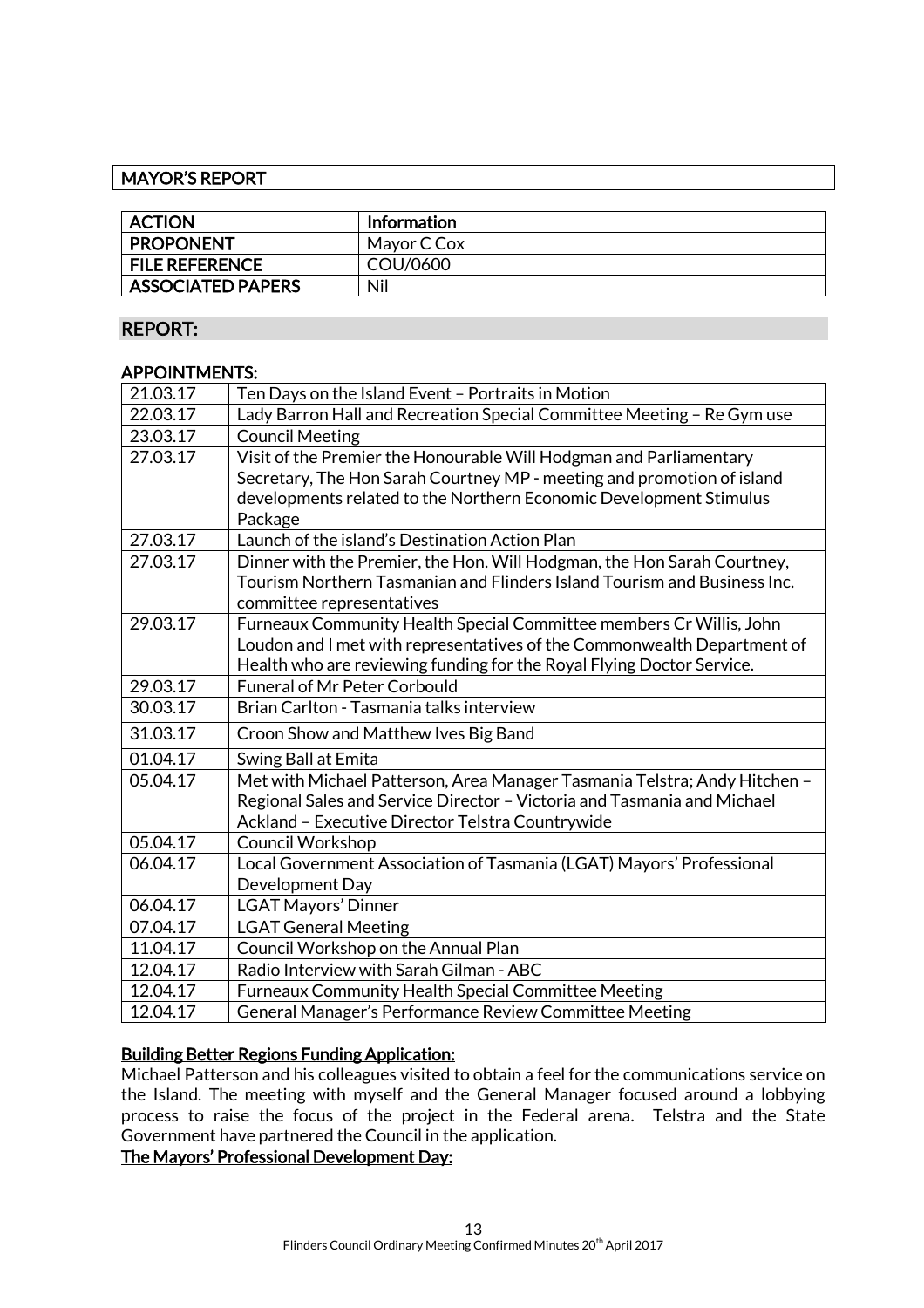Included was a session on Mental health, recognising the status of one's mental health and methods to improve it at times when it is low. Mayors shared experiences and the current events in their Council areas.

#### LGAT General Meeting:

The focus was on the transfer of TasWater from ownership by the 29 Tasmanian Councils to the State Government and what it would mean for Councils. The Treasurer addressed the meeting, the outcome being that more information is required, especially around financial modelling. A Special Meeting of LGAT is being held on the 11<sup>th</sup> May, following the General Meeting of TasWater scheduled for that day. Mr Miles Hampton, Chair of the TasWater Board will address the LGAT Meeting.

| <b>DATE</b> | <b>WHO</b>                        | <b>SUBJECT</b>                                                           |
|-------------|-----------------------------------|--------------------------------------------------------------------------|
| 14.03.17    | Andrew McGown,<br><b>TasWater</b> | Media release TasWater working to ensure water<br>supply on Flinders     |
| 16.03.17    | Christina Agostinelli,            | Media Release from Miles Hampton responding                              |
|             | <b>LGAT</b>                       | to Treasurer's Media Release                                             |
| 17.03.17    | Katrena Stephenson,               | FAGs (Federal Assistance Grants) indexation                              |
|             | <b>CEO of LGAT</b>                | campaign                                                                 |
| 17.03.17    | Juliet Mercer, TasWater           | <b>Water Restrictions - Level 2 Guidelines</b>                           |
| 17.03.17    | Jo Youl, secretary                | Premier and Cabinet visit to Flinders Island                             |
|             | <b>Flinders Island Tourism</b>    |                                                                          |
|             | and Business Inc.                 |                                                                          |
| 17.03.17    | M Hampton, Chairman,              | Proposed State Government ownership of                                   |
|             | <b>TasWater</b>                   | <b>TasWater</b>                                                          |
| 19.03.17    | Juliet Mercer, TasWater           | Water restriction communications attached                                |
| 20.03.17    | Stephanie Watson, LGAT            | Media release, national report shows TasWater                            |
|             |                                   | getting on with the job                                                  |
| 20.03.17    | Stephanie Watson, LGAT            | Media Release, TasWater tops the nation in                               |
|             |                                   | terms of lowest water bills for households                               |
| 20.03.17    | Juliet Mercer, TasWater           | Lady Barron Bore                                                         |
| 21.03.17    | C Agostinelli, LGAT               | TasWater discussions at LGAT General Meeting<br>on 7 <sup>th</sup> April |
| 22.03.17    | Hon P Gutwein MP,                 | Tasmania's water and sewerage infrastructure                             |
|             | Treasurer                         |                                                                          |
| 22.03.17    | Stephanie Watson, LGAT            | <b>LGAT letter to Minister Gutwein</b>                                   |
| 22.03.17    | Juliet Mercer, TasWater           | Whitemark water supply addition of pressure<br>valve                     |
| 22.03.17 &  | R Sanderson, Brighton             | Brighton Council rejects TasWater takeover and                           |
| 27.03.17    | Council                           | Brighton letter to Brian Wightman                                        |
| 23.03.17    | Lyn Luckock, TasWater             | Media Release - Bureau of Meteorology report<br>on performance           |
| 27.03.17    | K Stephenson, LGAT                | Draft changes to the Local Government Act 1993                           |
|             |                                   | released for comment                                                     |
| 27.03.17    | G Flower, Hexagon                 | Hexagon draft proposal                                                   |
| &03.04.17   |                                   |                                                                          |

#### CORRESPONDENCE IN: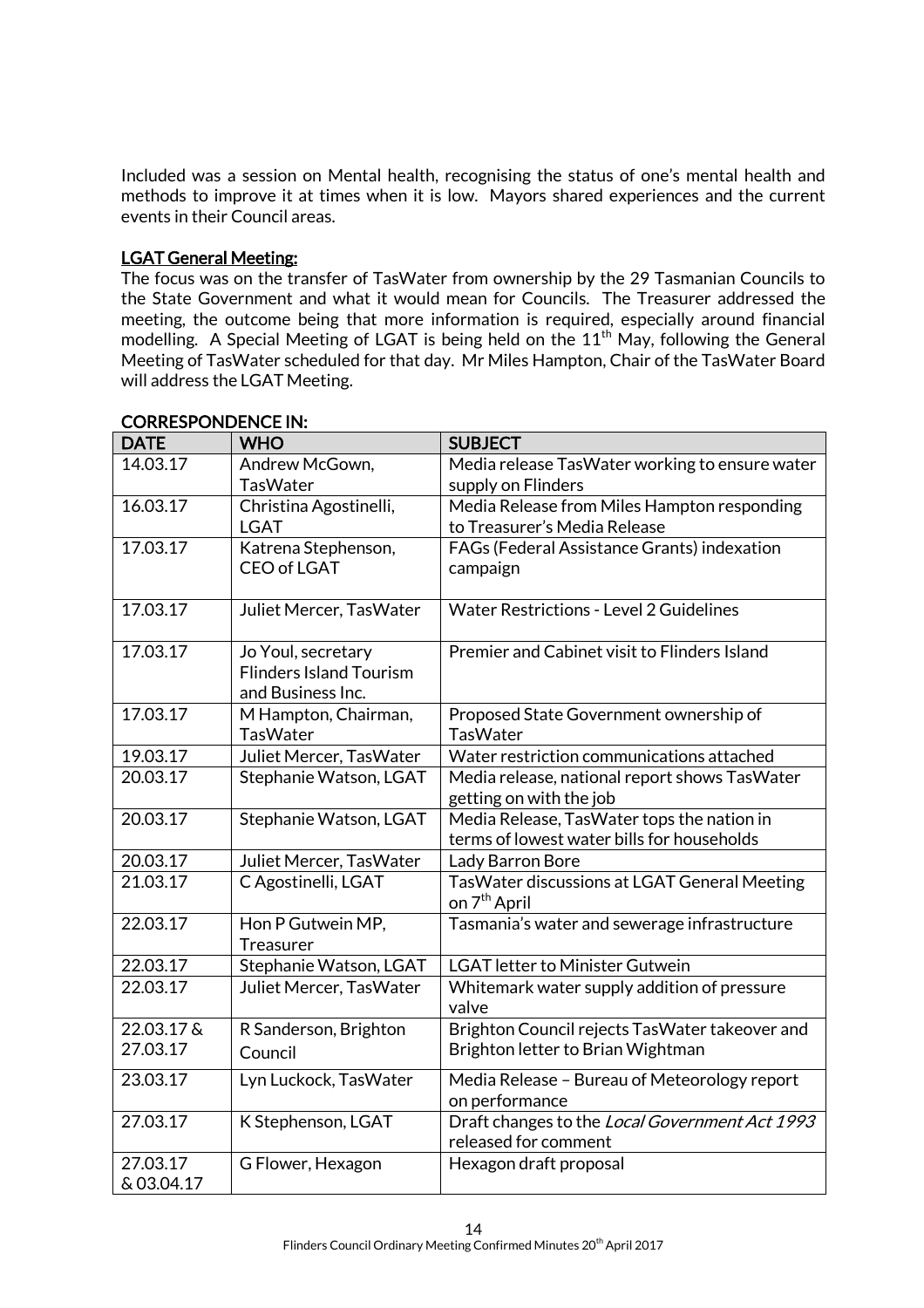| <b>DATE</b> | <b>WHO</b>             | <b>SUBJECT</b>                                    |
|-------------|------------------------|---------------------------------------------------|
| 28.03.17 &  | S Strelan, South       | Roxby Council report & investigation ended        |
| 03.04.17    | Australian (SA)        |                                                   |
|             | Ombudsman's Office     |                                                   |
| 29.03.17    | K Stephenson, LGAT     | <b>Property Council letter</b>                    |
| 31.03.17    | A Sypkes, TasWater     | Draft TasWater Corporate Plan 2018-2020           |
| 01.04.17 &  | A Robinson             | Letter to Council and signatures of support for   |
| 03.04.17    |                        | renaming                                          |
| 02.04.17    | M Coles                | Sunday Mail Article                               |
| 03.04.17    | M Tetlow, Northern     | United regional stance re the Australian Maritime |
|             | Tasmania Development   | College                                           |
|             | Corporation (NTDC)     |                                                   |
| 04.04.17    | C Agostinelli, LGAT    | General Meeting schedule (revised)                |
| 04.04.17    | K Stephenson, LGAT     | Premier's Address 2017 - Building Tasmania's      |
|             |                        | Future                                            |
| 04.04.17    | R Wise                 | <b>Island News printers</b>                       |
| 05.04.17    | D Lovegrove            | Re SA Ombudsman's report                          |
| 06.04.17    | K Stephenson, LGAT     | West Tamar and George Town Councils exploring     |
|             |                        | the opportunity of a Tamar Valley Council         |
| 06.04.17    | K Stephenson, LGAT     | Water and Sewerage - State of the Industry        |
|             |                        | Report                                            |
| 10.04.17    | K Stephenson, LGAT     | LGAT General Meeting - TasWater & Treasurer's     |
|             |                        | presentation                                      |
| 10.04.17    | L Kluver, Windward     | Opportunities for training sailing for youth      |
|             | Bound                  |                                                   |
| 11.04.17    | C Agostinelli, LGAT    | LGAT Special General Meeting - 11 May             |
| 11.04.17    | R Price, Men's Health  | Men's Health Week                                 |
|             | Information & Resource |                                                   |
|             | Centre                 |                                                   |

# CORRESPONDENCE OUT:

| <b>DATE</b> | <b>WHO</b>              | <b>SUBJECT</b>                                        |
|-------------|-------------------------|-------------------------------------------------------|
| 15.03.17    | D Butler                | Re Boundary fence at Palana                           |
| 15.03.17    | E Stratford             | Re possible island project                            |
| 15.03.17    | A McGown, TasWater      | Re TasWater Media Release                             |
| 19.03.17    | Juliet Mercer, TasWater | Re Water Restrictions Communication                   |
| 30.03.17    | M Tetlow, NTDC          | Re United Regional Stance re the Australian           |
|             |                         | Maritime College                                      |
| 03.04.17    | S Strelan, SA           | Re Report into Roxby Council                          |
|             | Ombudman's Office       |                                                       |
| 03.04.17    | G Flower, Hexagon       | Re Hexagon Draft Proposal                             |
| 04.04.15    | R Wise                  | <b>Re Island News printers</b>                        |
| 06.04.17    | D Lovegrove             | Re Investigation into Roxby Council                   |
| 10.04.17    | L Kluver, Windward      | <b>Re Opportunities</b>                               |
|             | Bound                   |                                                       |
| 11.04.17    | M Tetlow, NTDC          | Apology to 3 <sup>rd</sup> May meeting and Proxy Form |
| 12.04.17    | A Matthews              | Response to Public Question - White Beach             |
|             |                         | access track                                          |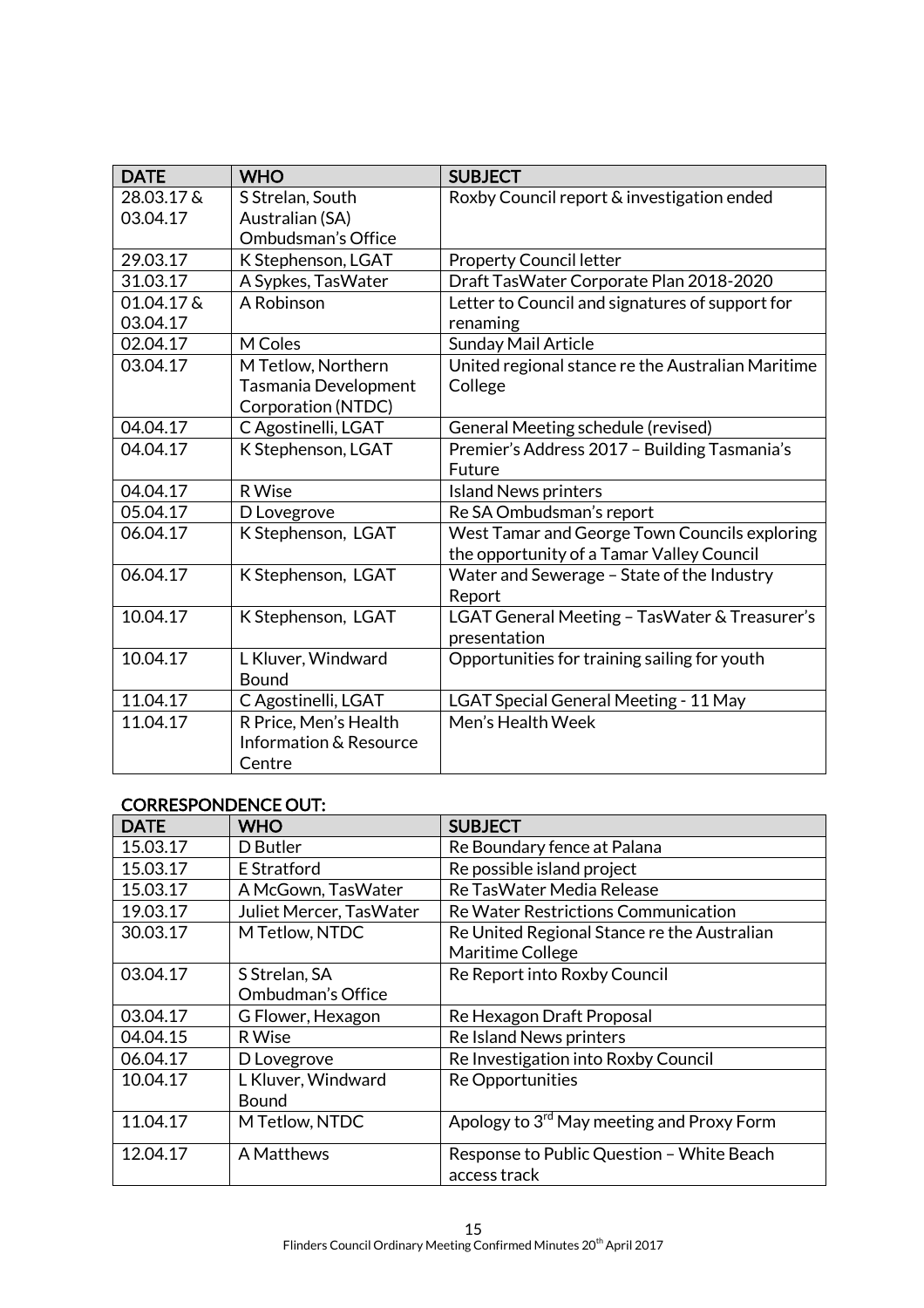| <b>DATE</b> | <b>WHO</b>      | <b>SUBJECT</b>                                                             |
|-------------|-----------------|----------------------------------------------------------------------------|
| 13.04.17    | Cr M Cobham     | Response to Question Without Notice -<br>Whitemark Structure Plan          |
| 13.04.17    | Cr M Cobham     | Response to Question Without Notice -<br>Whitemark Storm Water/Flood Study |
| 13.04.17    | <b>B</b> LaGrue | Response to Public Question - access tracks at<br>Whitemark tip            |

#### VOTING REQUIREMENTS:

Simple Majority

#### RECOMMENDATION:

That the Mayor's report be received.

#### DECISION:

72.04.2017 Moved: Deputy Mayor M Cobham Seconded: Cr K Stockton That the Mayor's report be received.

### CARRIED UNANIMOUSLY (7-0)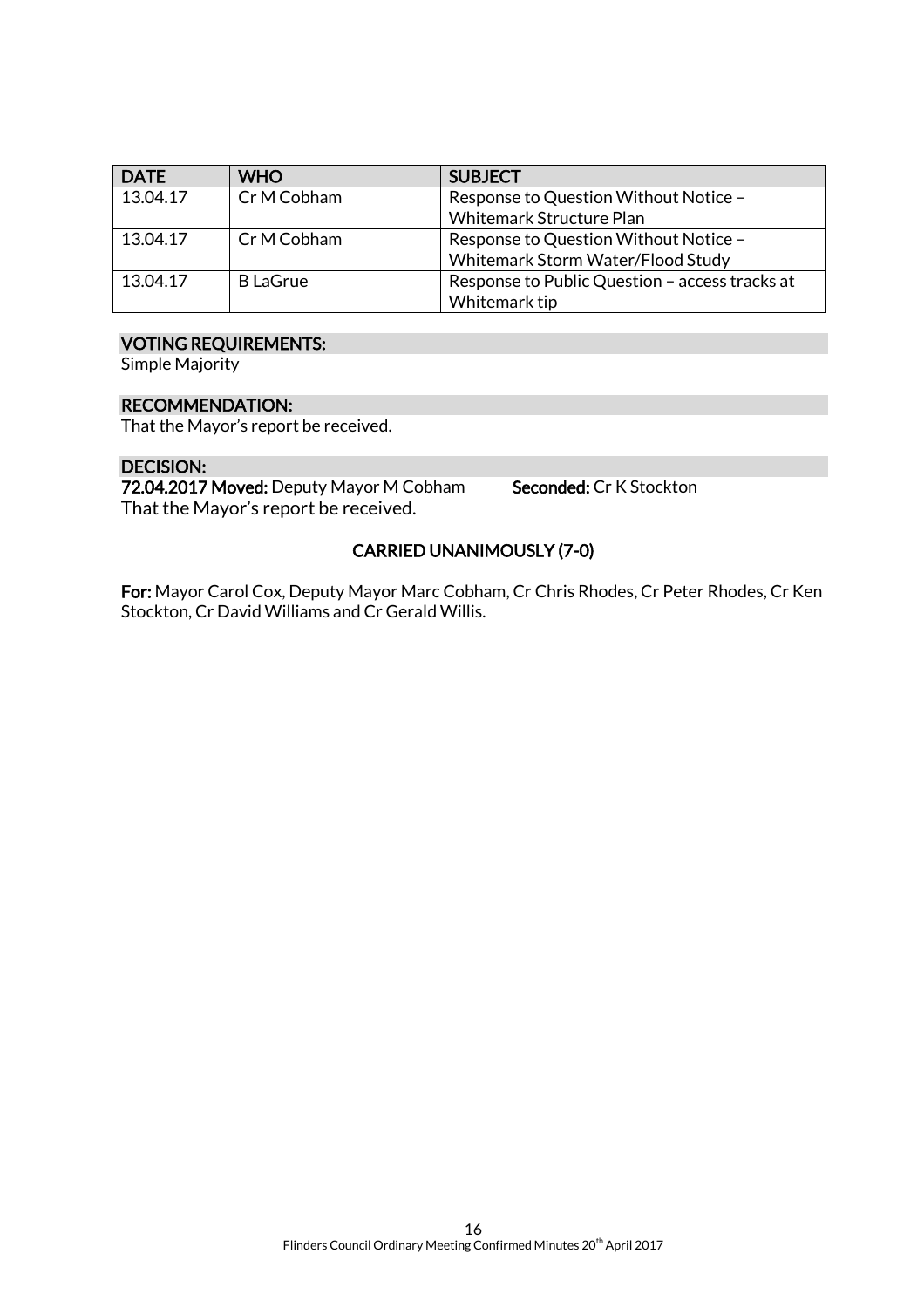# A. DEVELOPMENT SERVICES AND PLANNING APPLICATIONS

| <b>ACTION</b>            | Information                                             |
|--------------------------|---------------------------------------------------------|
| <b>PROPONENT</b>         | Council Officer                                         |
| <b>OFFICER</b>           | Jacci Viney, Development Services Coordinator           |
| <b>FILE REFERENCE</b>    | PLN/0105                                                |
| <b>ASSOCIATED PAPERS</b> | Annexure 3: Development Application Report - March 2017 |

#### Item A1: Development Application Report

#### INTRODUCTION:

The purpose of this report is to provide Councillors with an update of the applications which have been dealt with by the Planning Department for the month of October as per the council motion 249.09.2015, passed at the  $24<sup>th</sup>$  September 2015 Council Meeting. Council has requested that the planning consultancy service (West Tamar Council) provide this detail to Council on a monthly basis.

Permitted applications are assessed under s58 of the *Land Use Planning and Approvals Act* 1993 and as such are not advertised nor are the applicant's details made public. Applicants retain the right to privacy having met all development and use standards applicable within the current planning scheme. Applications made under this section must be granted a permit, with or without conditions. The numbering of applications relates to the allocation provided by the 'Regulatory Applications' (RegApps) electronic filing system. Numbers are allocated in order to Planning (DA), Building (BA) and Plumbing (PA) applications.

#### PREVIOUS COUNCIL CONSIDERATION:

Some items may have been considered at meetings of Council while the remainder have been approved under delegation by the General Manager.

#### OFFICER'S REPORT:

Refer to Annexure 3 - Development Application Report – March 2017, provided by West Tamar Council.

#### VOTING REQUIREMENTS:

Simple Majority

OFFICER'S RECOMMENDATION:

That the Development Application Report – March 2017 report be received.

#### DECISION:

73.04.2017 Moved: Cr G Willis Seconded: Cr K Stockton

That the Development Application Report – March 2017 report be received.

### CARRIED UNANIMOUSLY (7-0)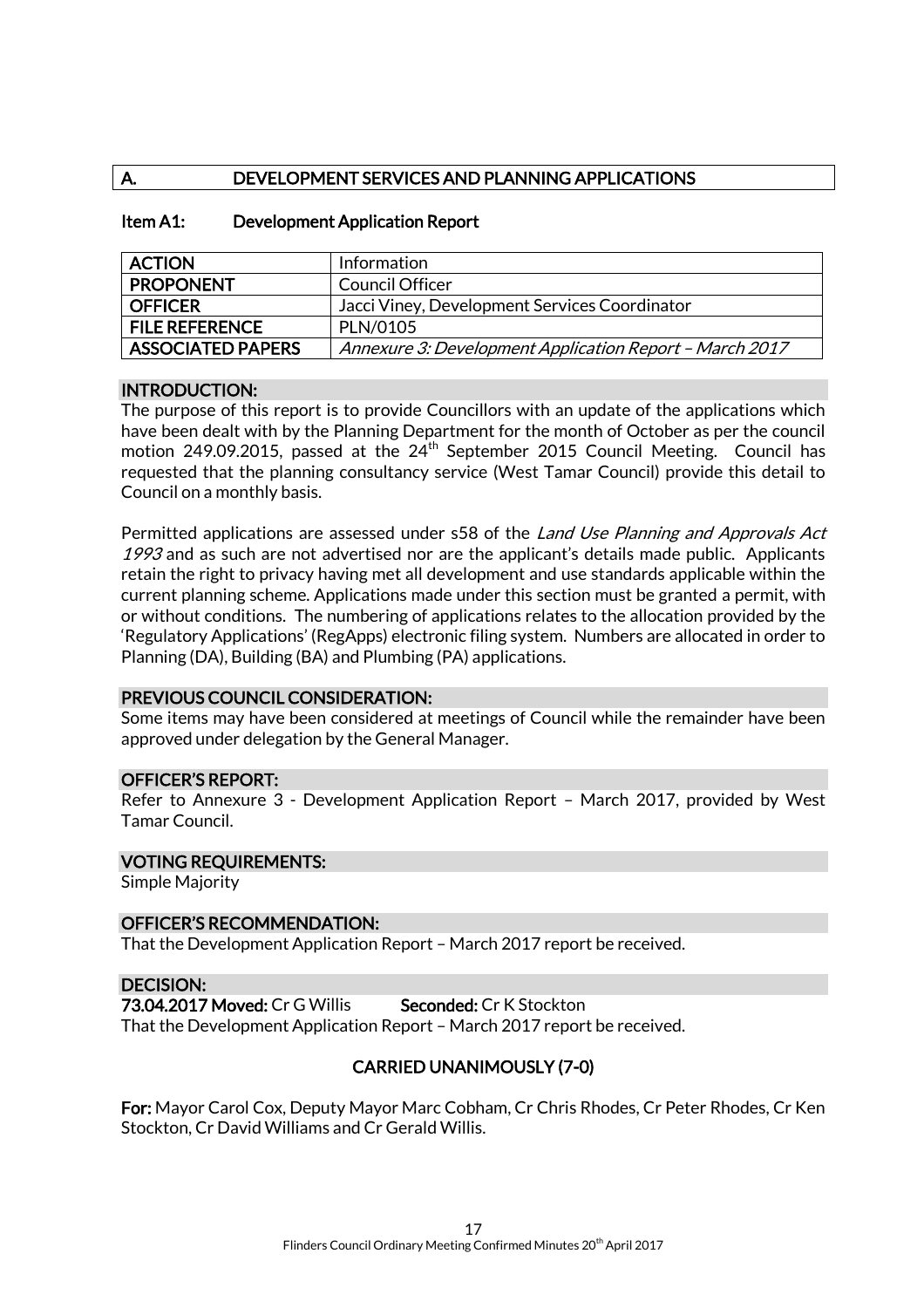#### Item A2: Rescind Land Transfer Policy

| <b>ACTION</b>            | <b>Decision</b>                                |
|--------------------------|------------------------------------------------|
| <b>PROPONENT</b>         | Council Officer                                |
| <b>OFFICER</b>           | Jacci Viney - Development Services Coordinator |
| <b>FILE REFERENCE</b>    | AER/1100, AER/0902, AER/0402, AER/0501         |
| <b>ASSOCIATED PAPERS</b> | <b>Annexure 4: Land Transfer Policy</b>        |

#### INTRODUCTION:

Council's Policy Manual is an important document of Council as it provides direction to Staff, Management and Councillors. Many of the policies are required by, or relate to, legislation and in most instances help manage Council's exposure to risk.

#### PREVIOUS COUNCIL CONSIDERATION:

The Land Transfer Policy was adopted by Council in August of 2005.

#### OFFICER'S REPORT:

Council has a policy that states that policies should be reviewed every four years at the beginning of the election cycle or at Council's discretion.

The Land Transfer Policy has been reviewed by Council and found to be no longer relevant to Council's current operations and is no longer required.

The aforementioned policy relates to a period of time relevant to the transfer of aboriginal land to the Aboriginal Land Council of Tasmania. This transfer has now occurred and as such the policy is no longer relevant.

Therefore, I recommend Council rescind the above policy.

#### STATUTORY REQUIREMENT:

Local Government Act 1993 Local Government (General) Regulations 2015

#### POLICY/STRATEGIC IMPLICATIONS:

5.0 Strategic, Efficient and Effective Organisation - Responding to risks and opportunities.

#### RISK/LIABILITY:

Rescinding this policy will not expose Council to risk in these areas.

#### VOTING REQUIREMENTS:

Simple Majority

#### OFFICER'S RECOMMENDATION:

That Council rescinds the Land Transfer Policy and allows it to lay on the table for 28 days for public comment.

#### DECISION:

#### 74.04.2017 Moved: Cr G Willis Seconded: Cr P Rhodes

That Council rescinds the Land Transfer Policy and allows it to lay on the table for 28 days for public comment.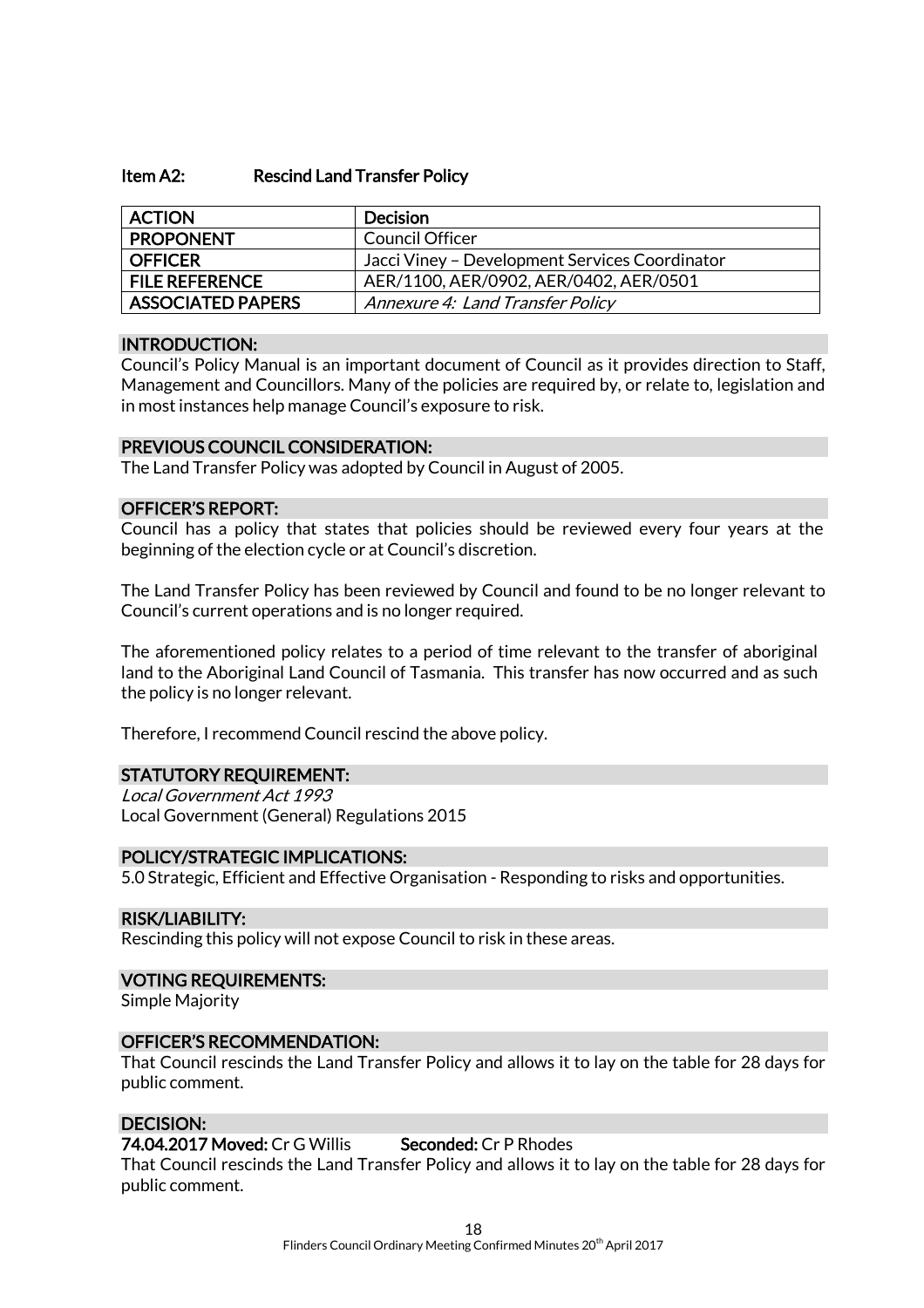# CARRIED UNANIMOUSLY (7-0)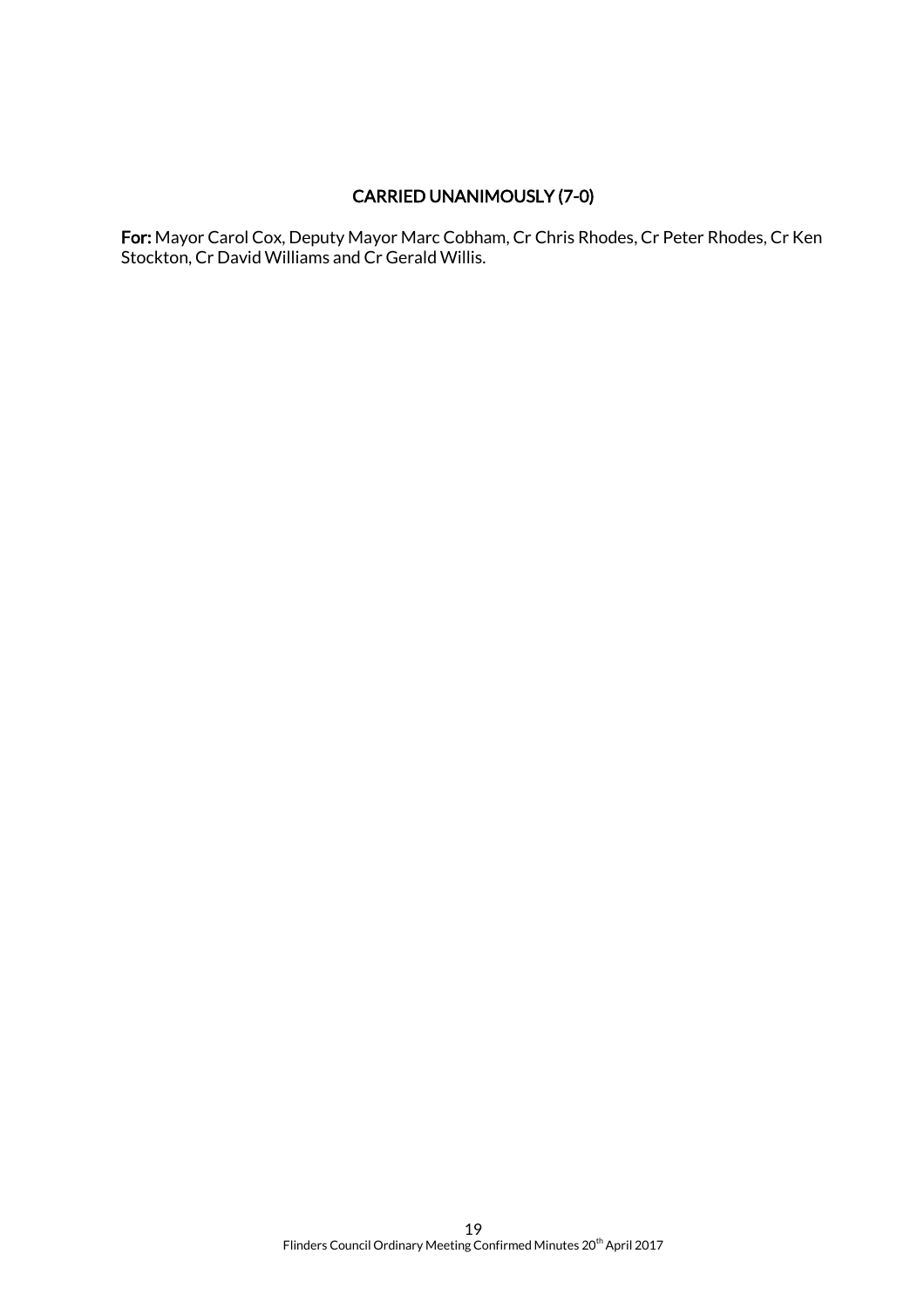#### B. NOTICE OF MOTIONS

#### Item B1: Notice of Motion – Proposal to rename Emita Beach Coastal Reserve

| <b>ACTION</b>            | <b>Decision</b>                                  |
|--------------------------|--------------------------------------------------|
| <b>PROPONENT</b>         | Deputy Mayor, Marc Cobham                        |
| <b>OFFICER</b>           | Bill Boehm, General Manager                      |
| <b>FILE REFERENCE</b>    | <b>WOR/0900</b>                                  |
| <b>ASSOCIATED PAPERS</b> | Annexure 5: Proposal to acknowledge first Warden |

#### NOTICE OF MOTION:

That Council provides a formal letter of support to the proponents of the proposal to re-name the Emita Beach Coastal Reserve, i.e. the new name proposed is "Valentine Huitfeldt Coastal Reserve".

#### COUNCILLOR'S REPORT:

Given the significant historical contribution that Valentine Huitfeldt made to the Island and especially the Emita area, the family descendants have wanted to acknowledge this contribution, which to date has gone largely unrecognised. They have gathered considerable support, both through the local Emita and wider communities, with a total of 61 signatures to support their renaming proposal; this in addition to the historical background information provided in Appendix 5 makes a strong case for the renaming proposal.

A letter supporting the proposal from Council will assist the proponents in their endeavours.

#### PREVIOUS COUNCIL CONSIDERATION:

308.11.2015 24th November 2015

310.11.2015 24th November 2015

"Moved: Cr P Rhodes Seconded: Cr K Stockton

That the proponents be advised that Council, taking into consideration responses from the Community, does not support the renaming of Emita Beach (Old Jetty Beach) to Huitfeldt Beach. Furthermore, Council will collaborate with the Huitfeldt descendants and the Furneaux Historical Research Association Inc., on options for a suitable alternative recognition of the contribution made by Valentine Huitfeldt to the Furneaux Community.

CARRIED UNANIMOUSLY (7-0)"

#### OFFICER'S REPORT:

The renaming (or not) of a coastal reserve is a matter for elected members to deliberate upon. Council has no formal powers in relation to the request to rename and can only provide a recommendation and/or letter of support (or not) to the Department of Primary Industries Parks, Water and Environment. (Refer to motion 97.04.2017)

#### STATUTORY REQUIREMENTS:

Survey Co-ordination Act 1944

#### POLICY/STRATEGIC IMPLICATIONS:

Nil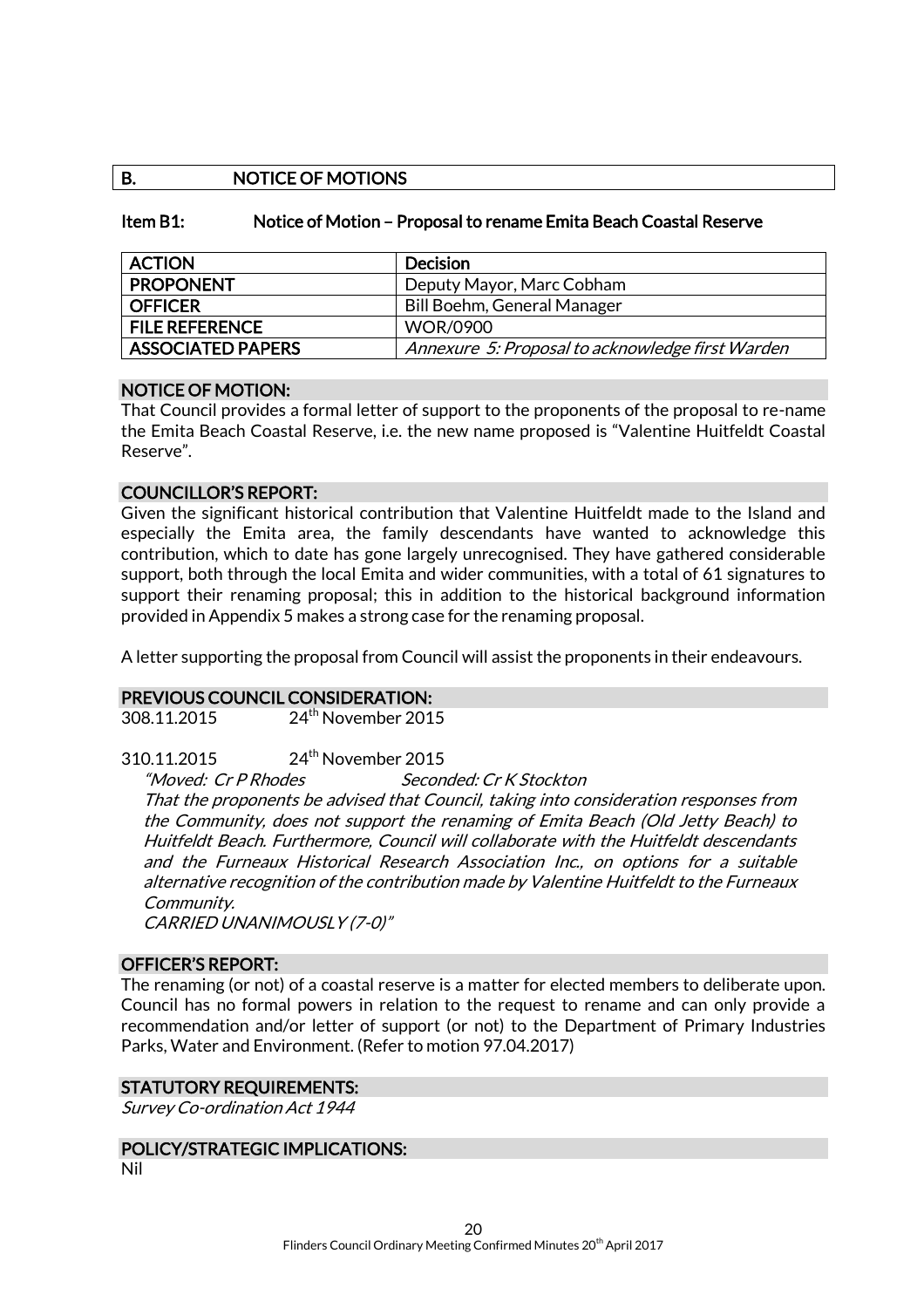#### BUDGET AND FINANCIAL IMPLICATIONS:

Council will need to allocate funds for the purchase of a new sign if the name changes. (Noted at the meeting that the sign change would not be a Council responsibility)

#### RISK/LIABILITY:

Minimal community consultation on the matter has taken place and as such making an informed decision on the desire of the community for such a change is mostly unknown. Renaming a known landmark and well used area should not be taken lightly and Council should consider if sufficient information has been provided to support such a change and whether sufficient community consultation on the matter has taken place to genuinely inform a decision.

#### VOTING REQUIREMENTS:

Simple Majority

#### OFFICER'S RECOMMENDATION:

For Council to decide.

#### DECISION:

75.04.2017 Moved: Deputy Mayor M Cobham Seconded: Cr K Stockton That Council provides a formal letter of support to the proponents of the proposal to re-name the Emita Beach Coastal Reserve, i.e. the new name proposed is "Valentine Huitfeldt Coastal Reserve".

# CARRIED (6-1)

For: Mayor Carol Cox, Deputy Mayor Marc Cobham, Cr Chris Rhodes, Cr Peter Rhodes, Cr Ken Stockton and Cr Gerald Willis. Against: Cr D Williams

Foreshadowed motion (Cr D Williams): That Council note the submission made regarding a proposed change in the name of Emita Beach Coastal Reserve and that the matter be taken to a public meeting to assess the overall Community's views.

Foreshadowed motion lapsed.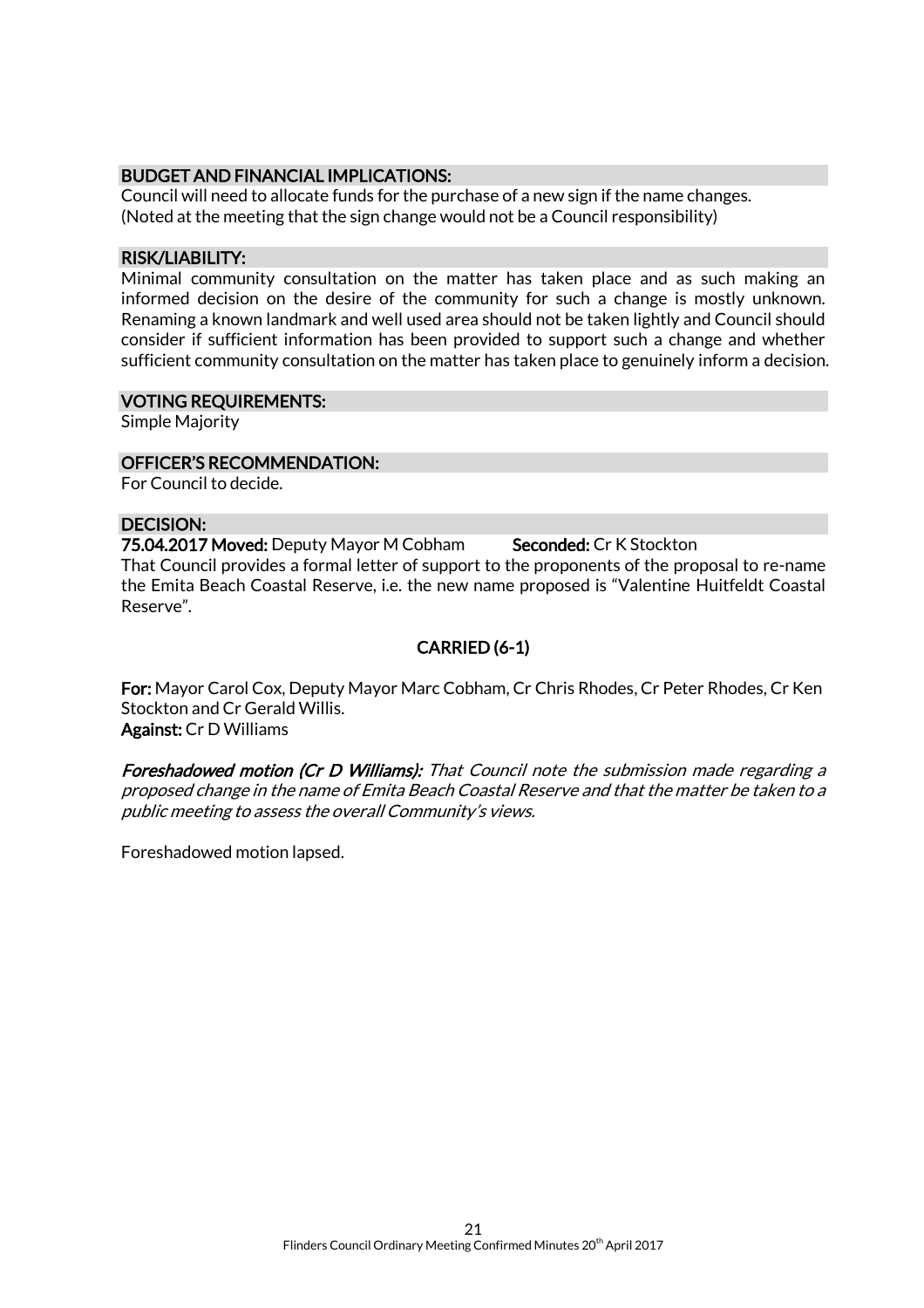| Item B2: |  | Notice of Motion – TasWater's Draft Corporate Plan 2008-2020 |
|----------|--|--------------------------------------------------------------|
|          |  |                                                              |

| <b>ACTION</b>            | <b>Decision</b>             |
|--------------------------|-----------------------------|
| <b>PROPONENT</b>         | Councillor Gerald Willis    |
| <b>OFFICER</b>           | Bill Boehm, General Manager |
| <b>FILE REFERENCE</b>    | Nil                         |
| <b>ASSOCIATED PAPERS</b> | COU/0312                    |

### NOTICE OF MOTION:

That Council instructs Cr Willis, as its Owners' Representative of TasWater, to vote to approve TasWater's draft Corporate Plan 2018-2020 when the matter is tabled for consideration at a General Meeting of TasWater, currently scheduled for Thursday  $11<sup>th</sup>$  May 2017, or at any other time should the meeting be re-scheduled.

#### COUNCILLOR'S REPORT:

TasWater produces, annually, a Corporate Plan for the next three years. On 31<sup>st</sup> March 2017 the draft Corporate Plan was released to Owners' Representatives. It was also released to Mayors and copied to General Managers. I circulated the report to all Councillors and the General Manager on  $1<sup>st</sup>$  April with the request that the report be kept confidential. Implicit in that request was that the release of the document to the public is the prerogative of TasWater. TasWater has a history of releasing to the public its Corporate Plan once it has been approved by shareholders, but not while it is in draft form.

The Corporate Plan provides information on matters such as but not limited to key achievements, key challenges, performance measurement, organisational risks, financial forecasts and capital projects.

TasWater is governed by considerable legislation and procedural requirements which provide ample opportunity for scrutiny of its operations. TasWater produces quarterly reports for Owners' Representatives and holds general meetings at which the reports are discussed and, if thought appropriate by those in attendance, approved by formal resolution. TasWater has a formal 10 year Strategic Plan; again this report is open to scrutiny and review by owners. Indeed, there are very few organisations the size of TasWater (assets of \$2.1 billion in the 2017 budget rising to \$2.4 billion in the 2020 forecast) which provide so much information to its shareholders and the public.

TasWater is also controlled by the OTTER (Office of the Tasmanian Economic Regulator) of which Cr Peter Rhodes is a member of the consultative committee. The OTTER sets prices which TasWater must charge for the supply of its services. Once the prices are set there can be no variation. The impost of price setting is a feature which does not apply to most organisations in Australia.

As background to the motion presented it is worth looking at the history of TasWater.

TasWater commenced operations on 1 July 2013. It took over the operations of three former regional Tasmanian water and sewerage corporations, being Ben Lomond Water, Cradle Mountain Water and Southern Water plus a common services provider being Onstream. Prior to the conception of these four companies all of the Tasmanian water and sewerage operations had been owned and managed by the 29 local councils throughout the state.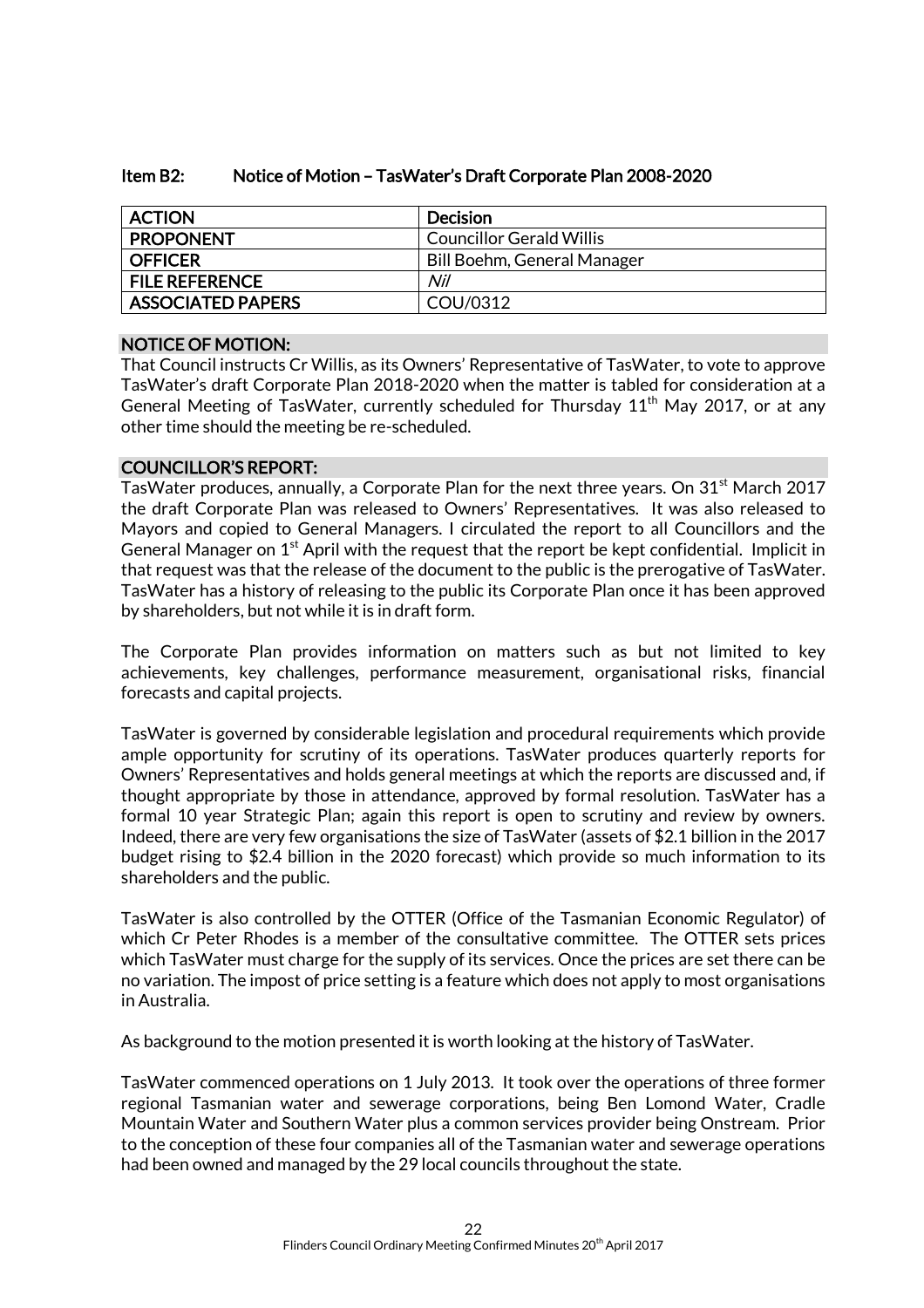The merger of the operations and assets owned by the councils and the subsequent transfer of the operations and assets into TasWater was not an easy transition. For example, there were different employment agreements to amalgamate, different pricing structures, different internal communication protocols and different supply agreements, to name a few of the matters which TasWater had to address. I think TasWater would admit that not all the operational issues which emerged upon amalgamation have been resolved.

In summary, the short amount of time since it was constituted and the disparate functions of the operations it has taken over have put severe pressure on the board, management and employees to meld TasWater into a cohesive and efficient enterprise. That TasWater has been able to maintain, with some reservations, a reasonable standard of service throughout the state is a credit to all involved at TasWater.

There has been considerable media attention given to TasWater since the Treasurer advised Owners' Representatives on 24<sup>th</sup> February that the State Government was considering taking over the ownership of TasWater so that the unsafe or undrinkable water supply of a number of towns and non-compliant wastewater treatment plants throughout the state would be resolved without delay. The board and management of TasWater have disputed the Treasurer's claims that a change of ownership would result in earlier resolution of the matters that have concerned the Treasurer.

The Draft Corporate Plan 2018-2020 may not address the concerns of the Treasurer, but until there is a resolution of the matter of ownership of TasWater I believe the best course is for TasWater to continue as it has proposed. For that reason it is recommended that the motion be supported.

#### PREVIOUS COUNCIL CONSIDERATION:

As part of the delegated role, Council's appointed Owners' Representative regularly provides reports to Council seeking endorsement of various actions that are required.

#### OFFICER'S REPORT:

As well as providing good background, the Notice of Motion and accompanying report accurately portray Council's requirements and need to approve TasWater's draft Corporate Plan 2018-2020.

#### STATUTORY REQUIREMENTS:

Local Government Act 1993

#### POLICY/STRATEGIC IMPLICATIONS:

2.0 Infrastructure and Services - An Islands' specific approach to planning and delivery to ensure community and environmental values are maintained.

4.0 Strategic, Efficient and Effective Organisation - Responding to risks and opportunities.

4.1 Remain actively engaged with internal and external stakeholders providing regional leadership.

4.1.1 The Furneaux Islands' unique circumstances, isolated community and specific financial needs are understood by key external stakeholders.

4.1.1.5 Maintain representation and engagement with TasWater and the Office of Tasmania Regulator Consultative Committee.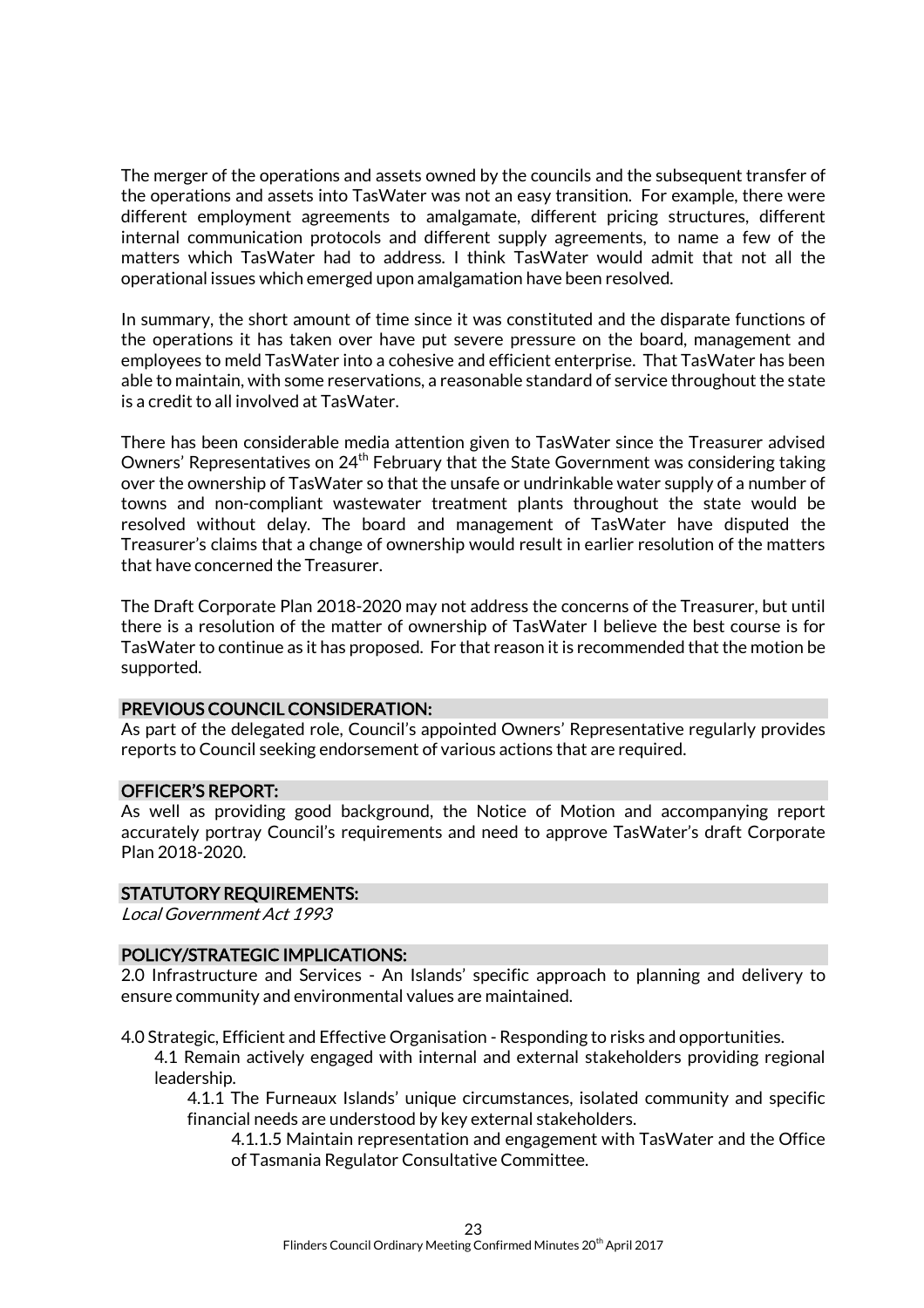# BUDGET AND FINANCIAL IMPLICATIONS:

Nil

#### RISK/LIABILITY:

Low

#### VOTING REQUIREMENTS:

Simple Majority

#### OFFICER'S RECOMMENDATION:

That the Notice of Motion be supported.

#### DECISION:

#### 76.04.2017 Moved: Cr G Willis Seconded: Cr P Rhodes

That Council instructs Cr Willis, as its Owners' Representative of TasWater, to vote to approve TasWater's draft Corporate Plan 2018-2020 when the matter is tabled for consideration at a General Meeting of TasWater, currently scheduled for Thursday  $11<sup>th</sup>$  May 2017, or at any other time should the meeting be re-scheduled.

Mayor Carol Cox passed the chair to Deputy Mayor Marc Cobham at 1.40pm.

### AMENDMENT:

Moved: Mayor C Cox Seconded:

That Council instructs Cr Willis, as it's Owners' Representative of TasWater, to vote to approve TasWater's draft Corporate Plan 2018-2020 when the matter is tabled for consideration at a General Meeting of TasWater or support deferral of approval of the corporate plan recognising that the projections within the corporate plan will need to be adjusted to suit any transfer of Taswater to the State Government.

#### Amendment lapsed due to want of a seconder.

Mayor Carol Cox resumed the chair from Deputy Mayor Marc Cobham at 1.44pm.

#### AMENDMENT:

#### 77.04.2017 Moved: Cr D Williams Seconded: Cr K Stockton

That Council instructs Cr Willis, as it's Owners' Representative of TasWater, to vote to approve TasWater's draft Corporate Plan 2018-2020 or as amended, when the matter is tabled for consideration at a General Meeting of TasWater, currently scheduled for Thursday  $11<sup>th</sup>$  May 2017, or at any other time.

### CARRIED UNANIMOUSLY (7-0)

For: Mayor Carol Cox, Deputy Mayor Marc Cobham, Cr Chris Rhodes, Cr Peter Rhodes, Cr Ken Stockton, Cr David Williams and Cr Gerald Willis.

### **SUBSTANTIVE**

78.04.2017 That Council instructs Cr Willis, as it's Owners' Representative of TasWater, to vote to approve TasWater's draft Corporate Plan 2018-2020 or as amended, when the matter is tabled for consideration at a General Meeting of TasWater, currently scheduled for Thursday  $11<sup>th</sup>$  May 2017, or at any other time.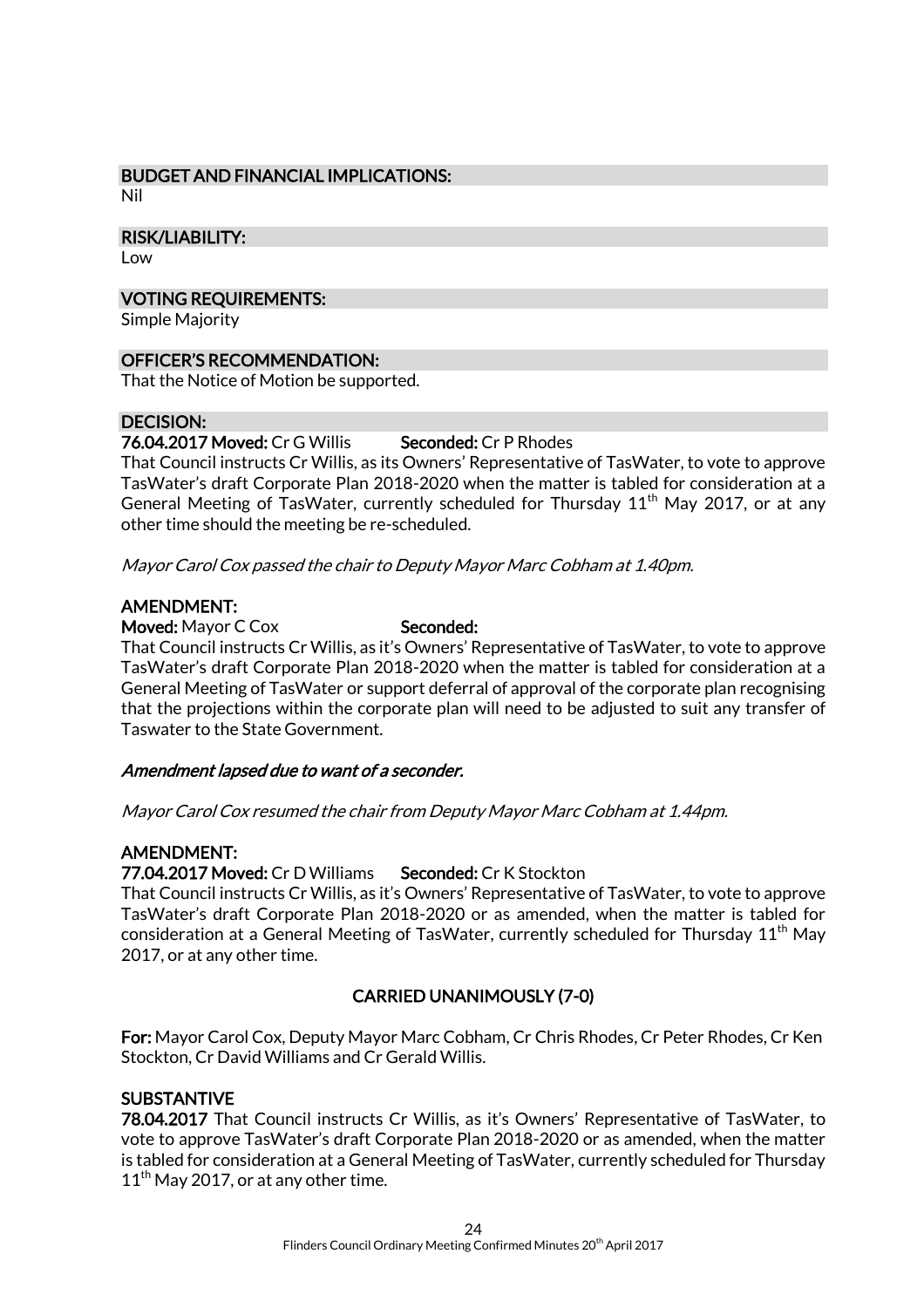# CARRIED UNANIMOUSLY (7-0)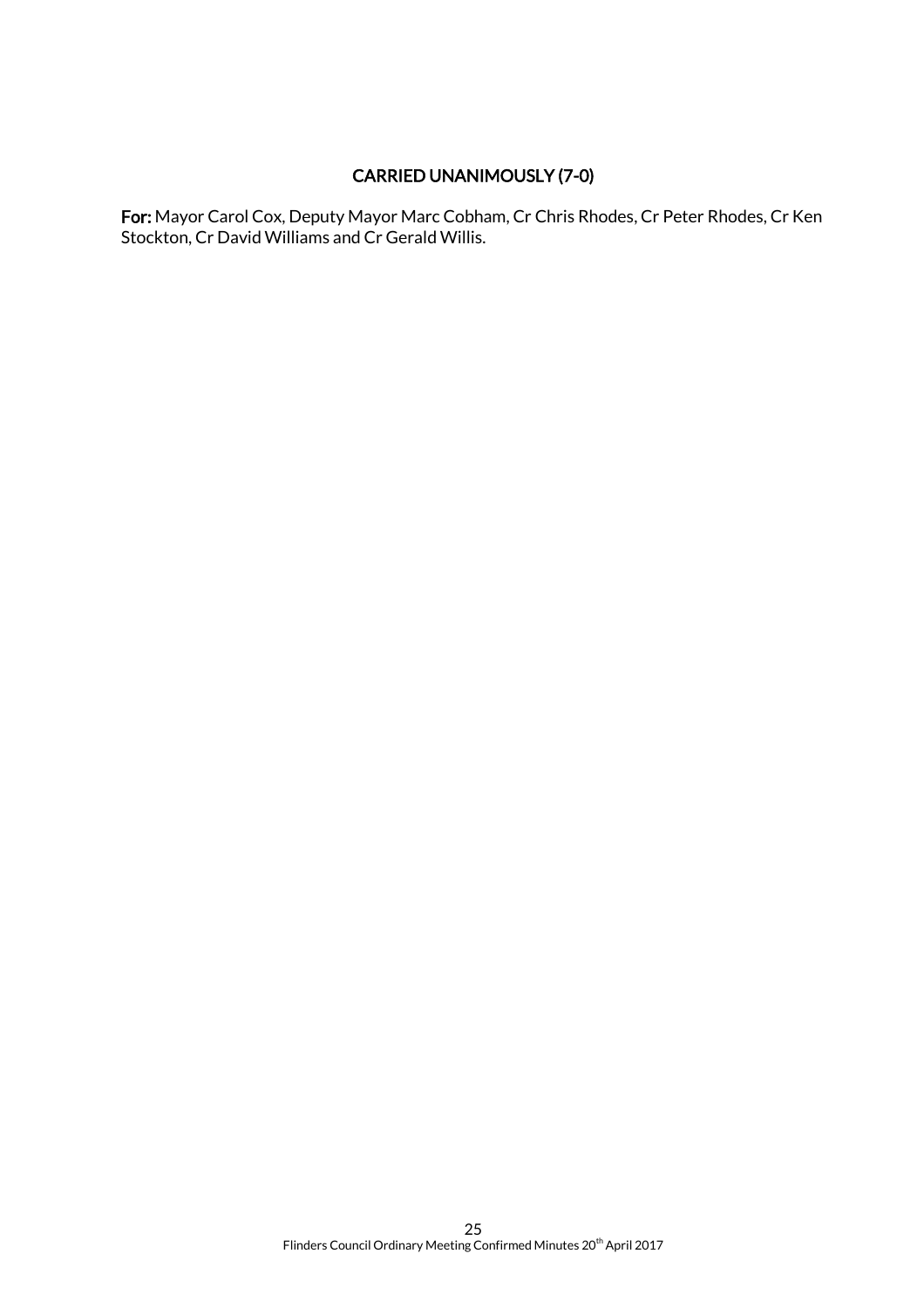#### Item B3: Notice of Motion - TasWater Ownership

| <b>ACTION</b>            | <b>Decision</b>             |
|--------------------------|-----------------------------|
| <b>PROPONENT</b>         | Mayor Carol Cox             |
| <b>OFFICER</b>           | Bill Boehm, General Manager |
| <b>FILE REFERENCE</b>    | COU/0312                    |
| <b>ASSOCIATED PAPERS</b> | Nil                         |

### NOTICE OF MOTION:

That Council:

- Recognises the intent of the Treasurer, The Hon Peter Gutwein MP, to transfer TasWater away from its 29 Tasmanian council shareholders, into state ownership and;
- in consideration of the information received thus far, that Councillors advise the Mayor and Council's Owners' Representative of any areas or matters that require more information or emphasis so that these aspects can further inform and guide the Council's attendees at future meetings on this matter.

#### MAYOR'S REPORT:

In his speech to the Local Government Association of Tasmania (LGAT) members at the LGAT Annual General Meeting in July of 2016, (copy of speech notes emailed to Councillors on the 21/07/2016) the Treasurer, in no uncertain terms, put councils on notice that more needed to be done to fix the state's water and sewer issues to maintain the clean green image of the state.

In 2017 prior to the  $24<sup>th</sup>$  February, the Treasurer made it known through the media that the government would take ownership of TasWater as of the  $1<sup>st</sup>$  of July 2018, citing that the State Government could use its balance sheet to speed up the implementation of infrastructure improvements for water and sewerage throughout the state, halving the implementation time of the 10 year plan put out by TasWater.

There has been much toing and froing of information between interested parties since then, with Councillors being bombarded with the Mayor and Cr Willis passing on the information received to Councillors. The potential loss of dividend payments is a major issue for some Councils.

The Treasurer made a presentation to councils at the LGAT General Meeting on the  $7<sup>th</sup>$  of April which shed some further light on the mechanism under which the transfer would take place.

The power point presentation made by the Treasurer has been circulated to Councillors on the  $10<sup>th</sup>$  of April along with a list of the key new points of interest as understood by the CEO of LGAT.

The councils through LGAT are seeking more information and Miles Hampton is being invited to attend a Special Meeting of LGAT to further inform councils, given the further information divulged by the Treasurer that will impact on TasWater's ability to undertake its infrastructure program going forward.

This is a list of past and future relevant meetings, as known at this point in time, and as well as Councillors having their individual concerns and queries answered, the Mayor and Cr Willis as Council's Owners' Representative, need to understand what those concerns are.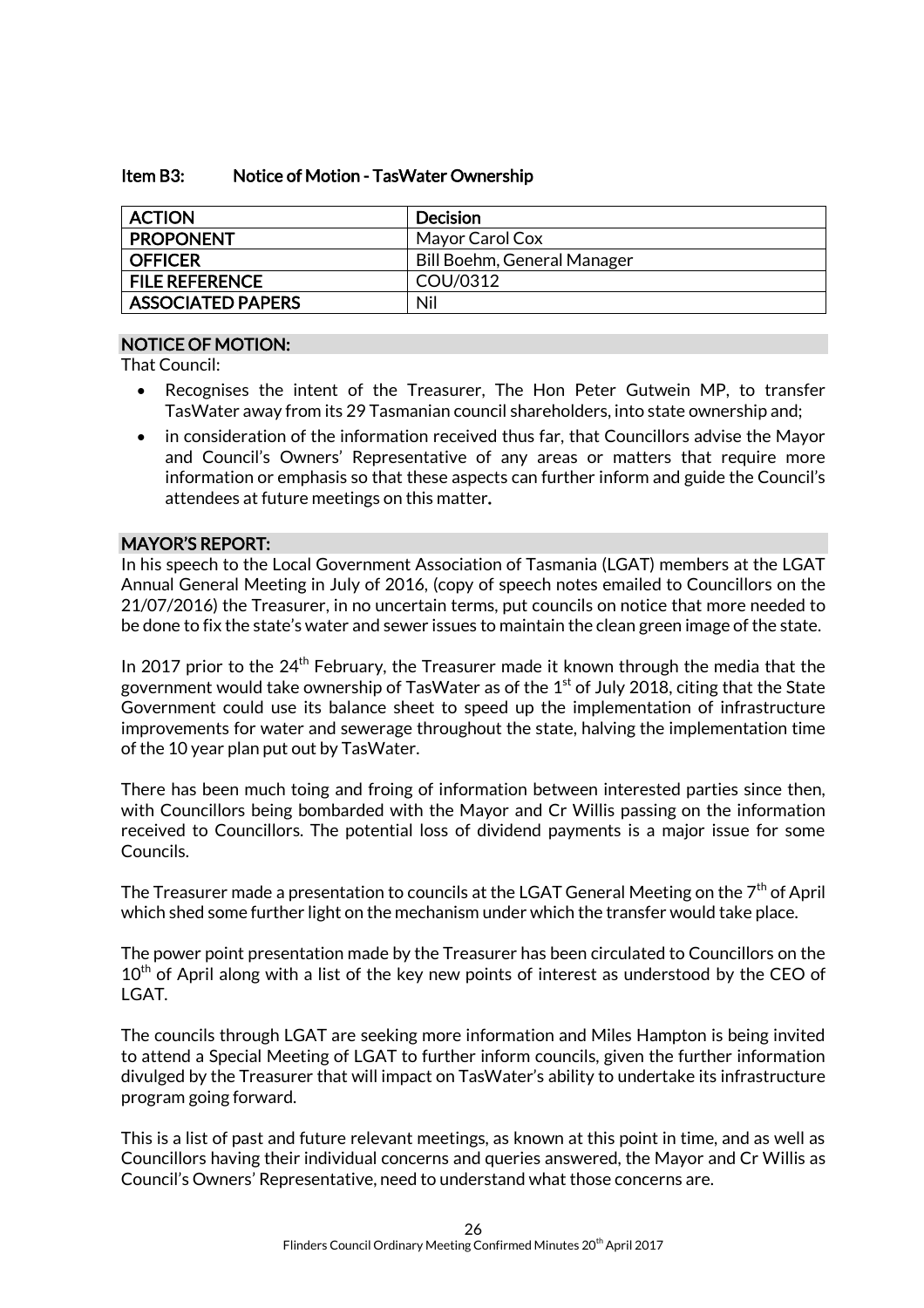| 24 <sup>th</sup> Feb 2017 | Treasurer called a meeting of Owners' Representatives in Hobart |
|---------------------------|-----------------------------------------------------------------|
| 24 <sup>th</sup> Feb 2017 | LGAT meeting regarding the Treasure's meeting and outcomes      |
| $7th$ April 2017          | LGAT General meeting - Taswater as an Agenda item               |
| $21st$ April 2017         | Visit by Miles Hampton, Chair of TasWater to Flinders Council   |
| $11th$ May 2017           | Tas Water General meeting                                       |
| $11th$ May 2017           | Special Meeting of LGAT with Miles Hampton invited to attend    |

Councillors should consider all the information they have so far and the effect it will have on Flinders Council, identifying any areas requiring more information or emphasis to inform the Council's attendees at future meetings.

#### OFFICER'S REPORT:

The Notice of Motion essentially recognises the Minster's resolve to proceed with taking control of TasWater and highlights a raft of additional information relevant to the matter.

It also provides a formal opportunity for Councillors to bring other relevant information or requests for information to the attention of the Mayor and Council's Owners' Representative so that they can be raised at future meetings on this matter

#### STATUTORY REQUIREMENTS:

Local Government Act 1993

#### POLICY/STRATEGIC IMPLICATIONS:

2.0 Infrastructure and Services - An Islands' specific approach to planning and delivery to ensure community and environmental values are maintained.

4.0 Strategic, Efficient and Effective Organisation - Responding to risks and opportunities.

4.1 Remain actively engaged with internal and external stakeholders providing regional leadership.

4.1.1 The Furneaux Islands' unique circumstances, isolated community and specific financial needs are understood by key external stakeholders.

4.1.1.5 Maintain representation and engagement with TasWater and the Office of Tasmania Regulator Consultative Committee.

4.5 Build financial and organisational resilience and maximise returns from Council's capital resources.

#### BUDGET AND FINANCIAL IMPLICATIONS:

Under the Minster's announcement:

- (a) The Government will fund annual payments to councils from its budget, not from TasWater;
- (b) The Government will reinvest all returns it receives to assist with the ongoing infrastructure program;
- (c) Guaranteed annual payments of \$20 million from 2018-19 to 2024-25 exactly what Council would have received under TasWater's 10 year plan;
- (d) Guarantee that, after these payments cease, councils will receive one half of the total value of returns annually from the corporation in perpetuity;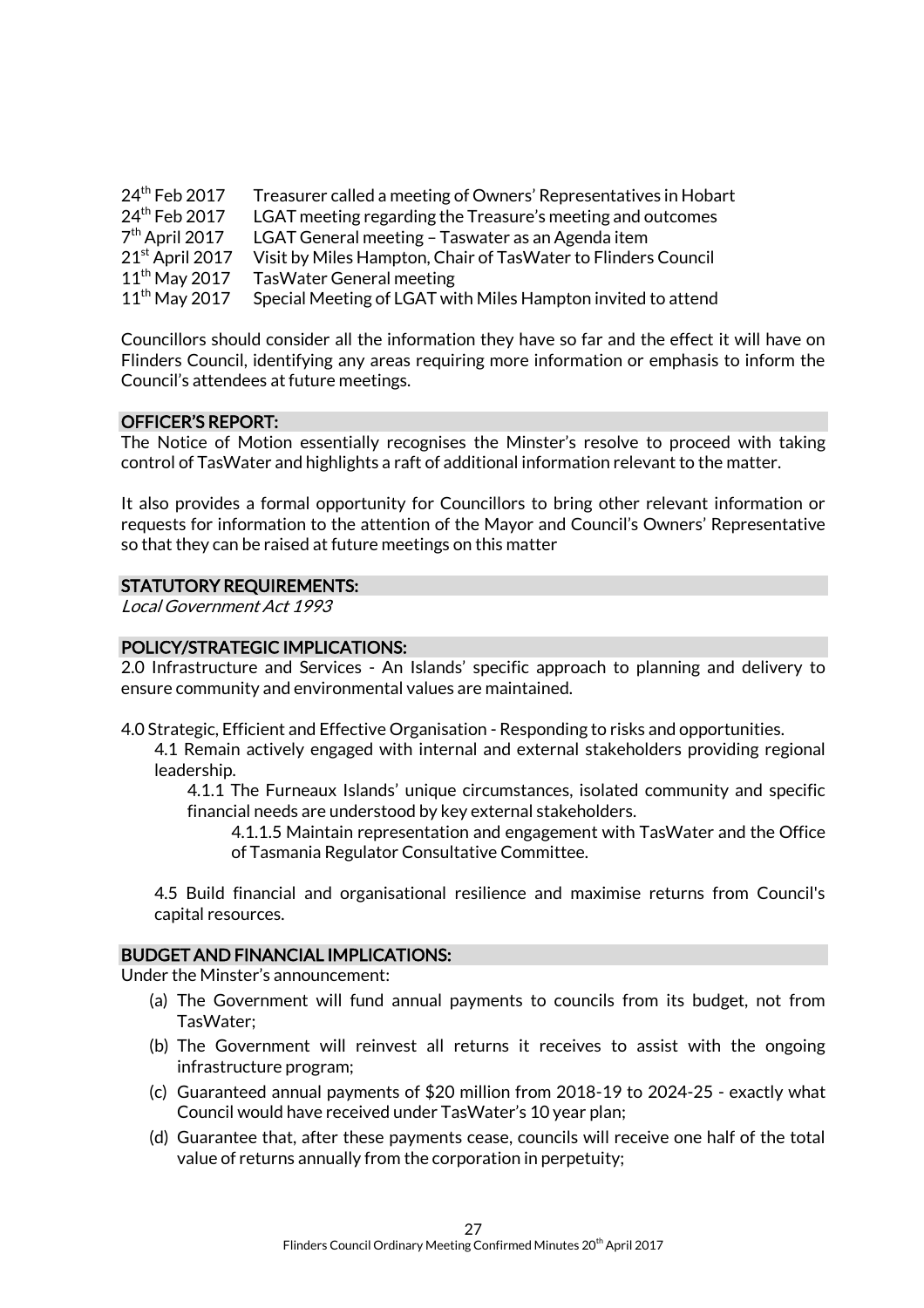(e) Transfer all the rights, assets, liabilities and obligations (including all staff) of TasWater to a new Government Business Enterprise, to begin operation on or before 1 July 2018;

Council's current budgeted dividend from TasWater for 2016/17 is \$53,999. Depreciation of assets is not included in Council's accounts. On the balance sheet, Council's Investment in TasWater is worth \$3,307,000.

The dividend represents around 3.5% of rate income.

Notwithstanding points (c) and (d) above, if the dividend is reduced or eliminated into the future, then this amount will either be recovered from rate payers through increased rates or services reduced slightly. This would be manageable over the projected timetable

Removal of the assets from Council's accounts will not impact on the performance ratios that we use as this amount is now not factored into them. The only ratio that may be affected ever so slightly if the dividend is reduced or eliminated into the future is the underlying surplus ratio which will be slightly less as this recurring income will be less without the dividend.

Like all other councils, decisions to write off the assets will need to be undertaken with the knowledge and consent of Council's Auditors.

#### RISK/LIABILITY:

Low risk to budget. Liability not affected.

#### VOTING REQUIREMENTS:

Absolute Majority

#### OFFICER'S RECOMMENDATION:

Council's decision.

#### DECISION:

Mayor Carol Cox passed the chair to Deputy Mayor Marc Cobham at 1.50pm.

#### 79.04.2017 Moved: Mayor C Cox Seconded: Cr P Rhodes

That Council:

- Recognises the intent of the Treasurer, The Hon Peter Gutwein MP, to transfer TasWater away from its 29 Tasmanian council shareholders, into state ownership and;
- in consideration of the information received thus far, that Councillors advise the Mayor and Council's Owners' Representative of any areas or matters that require more information or emphasis so that these aspects can further inform and guide the Council's attendees at future meetings on this matter.

### CARRIED UNANIMOUSLY (7-0)

For: Mayor Carol Cox, Deputy Mayor Marc Cobham, Cr Chris Rhodes, Cr Peter Rhodes, Cr Ken Stockton, Cr David Williams and Cr Gerald Willis.

Mayor Carol Cox resumed the chair at 1.55pm.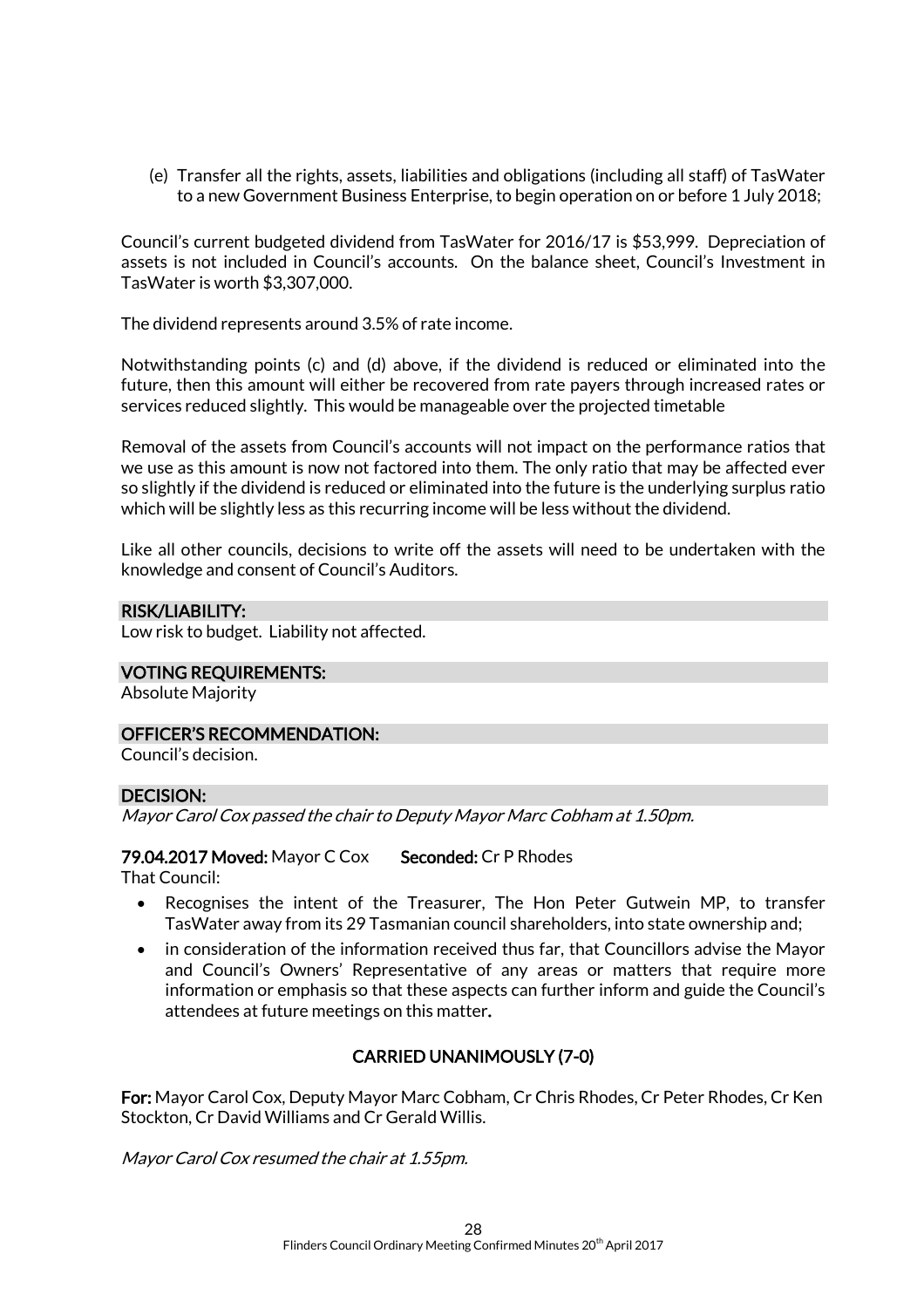#### Item B4: Notice of Motion - Councillor Professional Development

| <b>ACTION</b>            | <b>Decision</b>                                   |
|--------------------------|---------------------------------------------------|
| <b>PROPONENT</b>         | Mayor Carol Cox                                   |
| <b>OFFICER</b>           | Bill Boehm, General Manager                       |
| <b>FILE REFERENCE</b>    | CDV/0400                                          |
| <b>ASSOCIATED PAPERS</b> | Annexure 6: Flinders Council Development Proposal |
|                          | (For Elected Members only)                        |

#### NOTICE OF MOTION:

That Council:

- makes the appointment of Graeme Flower of Hexagon to undertake a Professional Development Program as outlined in the proposal annexured to this agenda item; and
- applies an appropriate budget variation to support the provision of the program.

#### COUNCILLOR'S REPORT:

When Councillors are elected there is an expectation that the skills they have acquired during their lifetime and that have been evident to the Community that elected them will equip them to carry out their roles as Councillors.

The current day demands and breadth of legislation that Councillors are exposed to can make it difficult for Councillors to fulfil their role as an individual, as a team and as an important cog in the Council wheel.

People working in other roles are exposed to professional development and in many cases required to commit to professional development as a part of their working life.

The provision of Professional Development to our Councillor Group has been identified by the General Manager as an area that has the potential to improve the performance of this Council.

The General Manager was tasked with identifying a suitable professional development consultant and following discussions through the Local Government Association of Tasmania, Graeme Flower of Hexagon Consulting was identified as the type of small experienced operator suited to our needs. Both the General Manger and I have spoken to Graeme Flower, to enable him to develop some small understanding of the Council, its performance and internal relationships. Significantly, Graeme has visited Flinders previously and has a good appreciation of our unique Island.

Graeme has developed the attached proposal as a program that will provide professional development to:

- 1. Ensure there is a clear, shared sense of our collective Purpose and Priorities as a combined Councillor and Management Team;
- 2. Clarify the central role(s) of the Council, distinguishing between 'Governance' and operational involvement;
- 3. Develop and reinforce a cohesive, collaborative Council team based on a shared commitment to a clear set of behaviours as part of a Council 'Charter';
- 4. Build a highly effective Management Team that makes full use of its collective capabilities to achieve the best possible outcomes; and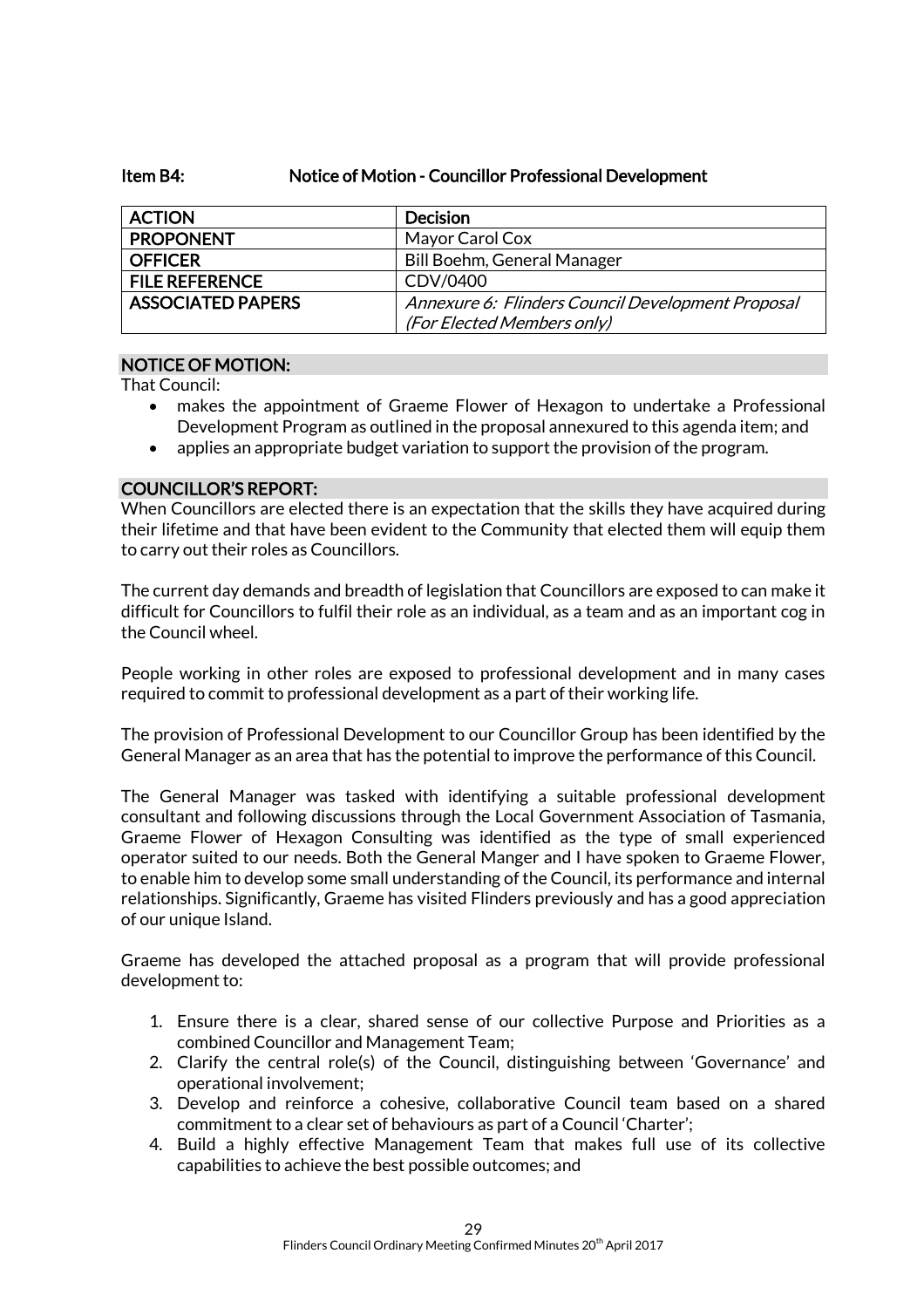5. Agree how we want the relationship to work between Councillors and General Manager/Managers.

The proposal is supplied to Councillors as a Confidential Annexure and, while this Agenda item is presented in the open Agenda, any discussion of the information within the proposal should be undertaken in Closed Council, especially the costings. The proposal is provided on a Commercial in Confidence basis.

I ask that Councillors consider and support this proposal.

"Teamwork is the ability to work together towards a common vision; the ability to direct individual accomplishments toward organisational objectives. It is the fuel that allows common people to attain uncommon results." Andrew Carnegie

#### PREVIOUS COUNCIL CONSIDERATION:

February 2017 Council Workshop

#### OFFICER'S REPORT:

The proposal as attached has significant merit. Graeme comes highly recommended and his understanding of our circumstances and his background and expertise have great synergies. From discussions, he has good abilities to engage collegiately and the program offered is the type of program that will allow all to develop a better understanding on a personal level, as well as at the Councillor Board level. The rapport that he was able to engender with me warranted referral to the Mayor who has also had positive discussions.

Importantly, as a small but experienced operator, the personal attention approach is well suited to our small operation and to improving the culture of our operation. This engagement is strategically important.

#### STATUTORY REQUIREMENTS:

Local Government Act 1993

#### POLICY/STRATEGIC IMPLICATIONS:

No policy exists on this matter.

#### BUDGET AND FINANCIAL IMPLICATIONS:

Budget is modest and affordable. The rates charged are at the low end for this type of engagement.

#### RISK/LIABILITY:

Engagement is a low risk action. Not engaging will make it difficult to proactively improve the organisational and leadership culture and community as the skill sets required will not be enhanced.

#### VOTING REQUIREMENTS:

Simple majority.

#### OFFICER'S RECOMMENDATION:

That the Notice of Motion be supported.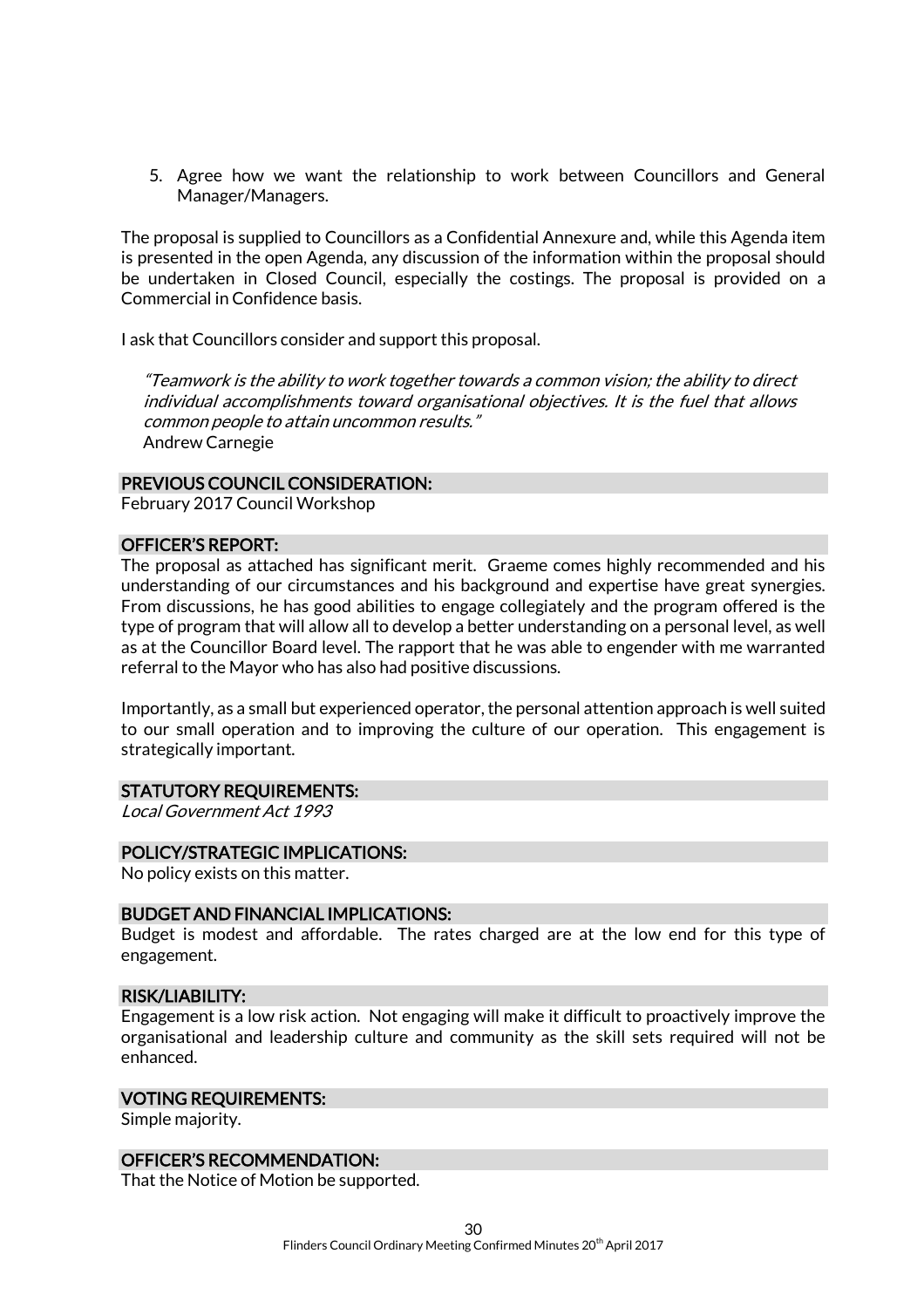#### DECISION:

Mayor Carol Cox passed the chair to Deputy Mayor Marc Cobham at 1.56pm.

#### 80.04.2017 Moved: Mayor C Cox Seconded: Cr G Willis

That Council:

- makes the appointment of Graeme Flower of Hexagon to undertake a Professional Development Program as outlined in the proposal annexured to this agenda item; and
- applies an appropriate budget variation to support the provision of the program.

### LOST (1-6)

For: Mayor C Cox

Against: Deputy Mayor Marc Cobham, Cr Chris Rhodes, Cr Peter Rhodes, Cr Ken Stockton, Cr David Williams and Cr Gerald Willis.

#### 81.04.2017 Moved: Cr P Rhodes Seconded: Cr K Stockton

That Council strongly considers making an allocation for Professional Development (program for team building) activities in the 2018-19 budget.

### CARRIED UNANIMOUSLY (7-0)

For: Mayor Carol Cox, Deputy Mayor Marc Cobham, Cr Chris Rhodes, Cr Peter Rhodes, Cr Ken Stockton, Cr David Williams and Cr Gerald Willis.

Mayor Carol Cox resumed the chair at 2.05pm.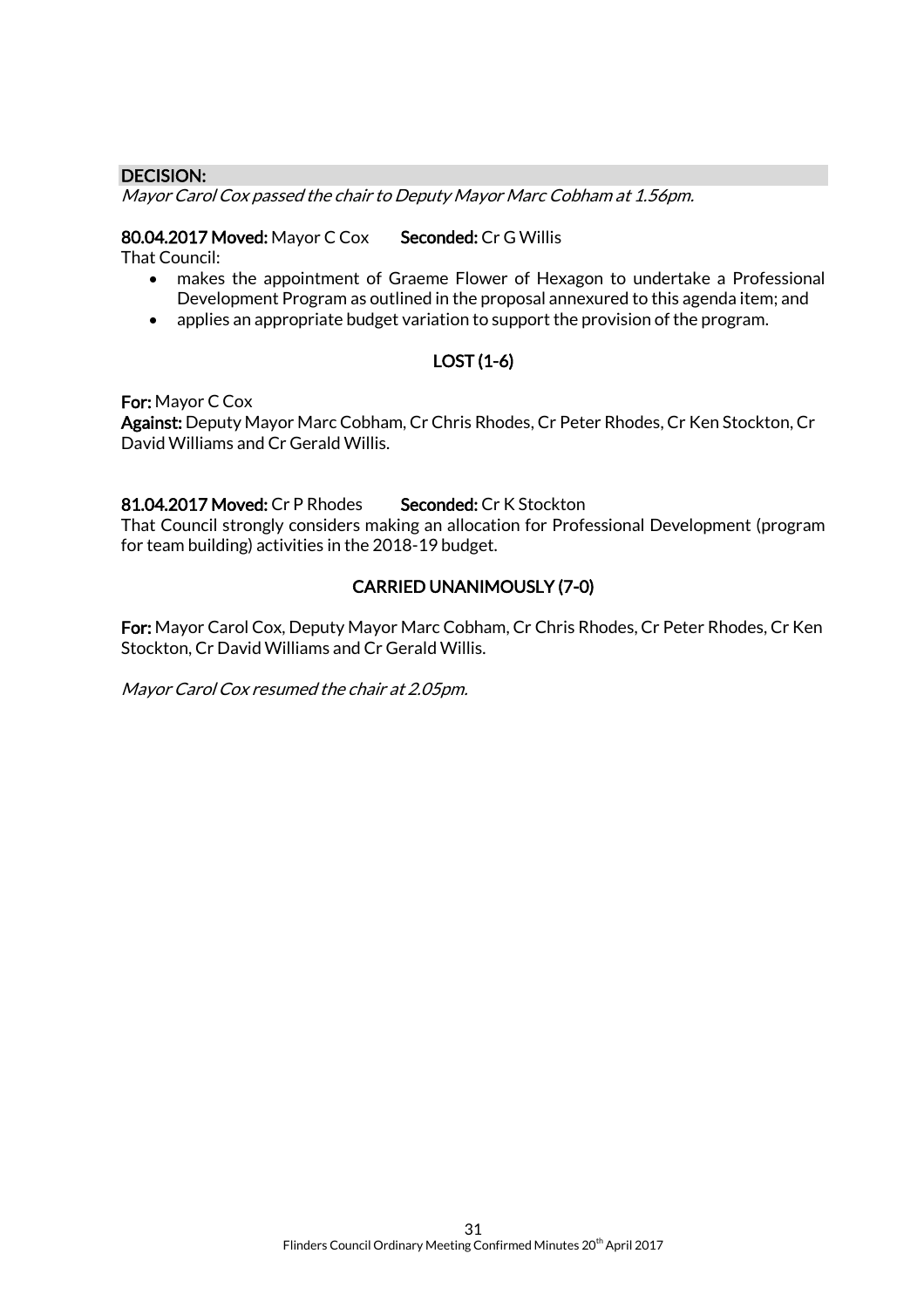# Item B5: General Manager's Probation Performance Review

| <b>ACTION</b>            | <b>Decision</b>                              |
|--------------------------|----------------------------------------------|
| <b>PROPONENT</b>         | Mayor Carol Cox - Chair General manager      |
|                          | Performance Review Committee                 |
| <b>OFFICER</b>           | Sophie Pitchford, Corporate Services Manager |
| <b>FILE REFERENCE</b>    | PER/1500                                     |
| <b>ASSOCIATED PAPERS</b> | Nil                                          |

#### NOTICE OF MOTION:

That the Council accepts the recommendation of the General Manager's Performance Review Committee and uses the following process to undertake a performance review during the probation period:

- 1. That a confidential survey process is undertaken, using a survey document based on the Manager's Performance Evaluation document;
- 2. That Councillors, management level staff and staff who work in the council office be invited to complete the confidential survey;
- 3. That the completed surveys be sent directly to Sanjib Roy of the Searchlight Group for correlation and summary back to the General Manager's Performance Review Committee;
- 4. That the process is completed for consideration in Closed Council at the June 15<sup>th</sup> 2017 Ordinary Meeting; and
- 5. That the General Manager's Performance Review Committee manage the process.

#### COUNCILLOR'S REPORT:

This Notice of Motion is put forward by the Chair of the General Manager's Performance Review Committee (GMPRC) to fulfil the requirement of Council motion 58.03.2017 to recommend to Council a process to undertake the performance review of the General Manager, Bill Boehm, prior to the completion of his probationary period.

The GMPRC met on the  $12<sup>th</sup>$  April 2017 with the unconfirmed minutes presented at this Council Meeting for Councillor's information.

The following were passed as recommendations by the committee:

- 1. "That the Committee recommends that subject to review by Searchlight as to its suitability to this situation, the Manager's Performance Evaluation, as attached, forms the basis for the performance review of Bill Boehm during the six month probation period ending the  $\mathcal{S}^d$  of July 2017";
- 2. "That the Committee recommends that Councillors and staff be involved in the survey process for the performance review"; and
- 3. "That the committee recommends the following process for the probationary review:
	- 1. That a confidential survey process is undertaken, using a survey document based on the Manager's Performance Evaluation document;
	- 2. That Councillors, management level staff and staff who work in the council office be invited to complete the confidential survey;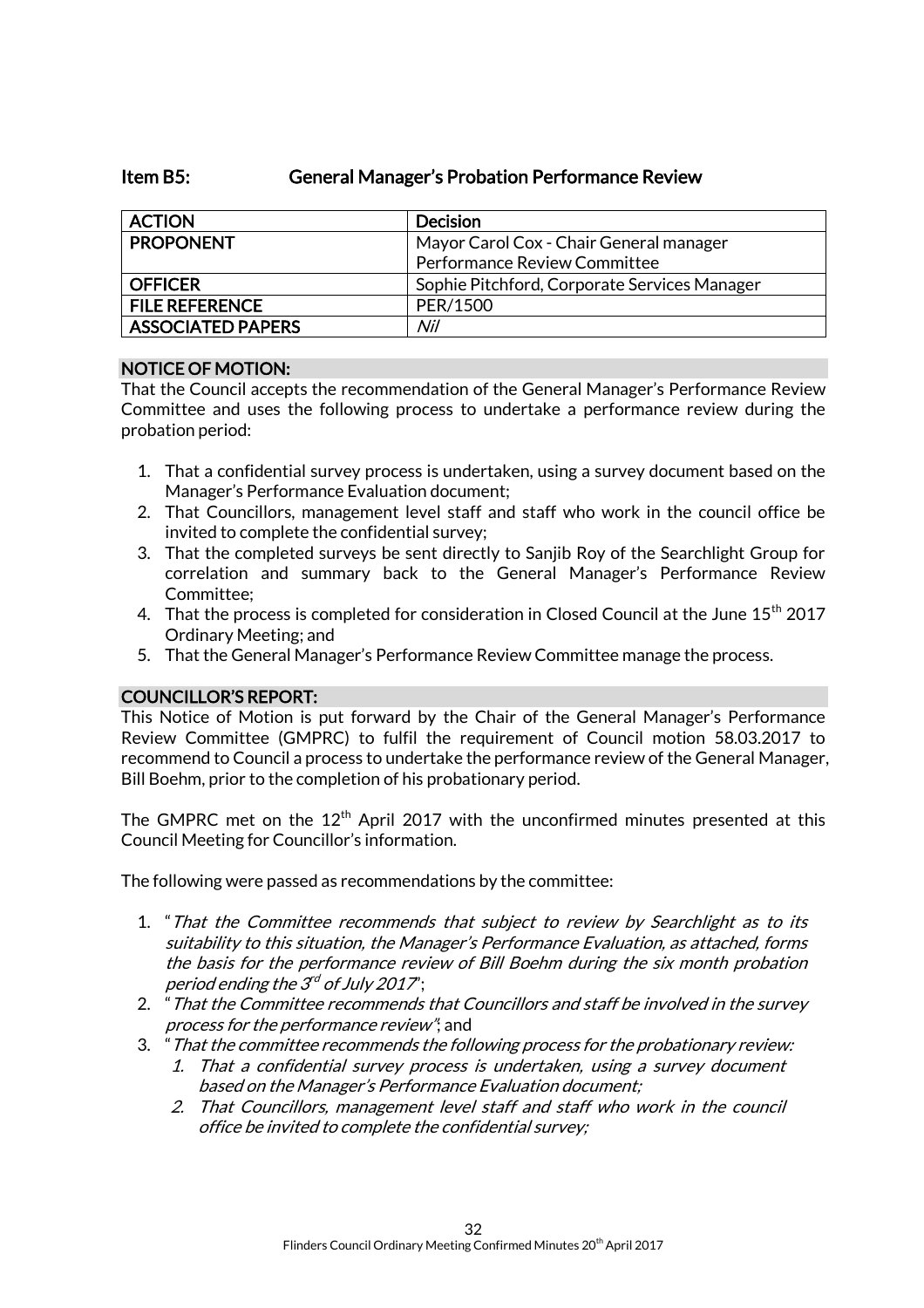- 3. That the completed surveys be sent directly to Sanjib Roy of the Searchlight Group for correlation and summary back to the General Manager's Performance Review Committee;
- 4. That the process is completed for consideration in Closed Council at the June 15<sup>th</sup> 2017 Ordinary Meeting; and
- 5. That the General Manager's Performance Review Committee manage the process. "

During the committee meeting discussion was held with Jason Vuddamaly, of the Searchlight Group, regarding the process proposed by the Committee and the extent that the Committee believed there needed to be external assistance and ways to encourage confidence in the confidentiality of the process for those involved. Jason confirmed that Searchlight would be able to assist in the minor way requested, i.e. correlation of surveys and report to the Committee.

I ask that Councillors consider the process proposed by the Committee and approve the GMPRC to undertake the review and have a report to the June  $15<sup>th</sup>$  Ordinary Meeting of Council.

Motion 58.03.2017 also required the GMPRC to develop performance indicators to be included in Schedule 3 of the General Manager's contract. Council should note the following motion as recorded in the unconfirmed minutes of the GMPRC meeting of the  $12<sup>th</sup>$  of April 2017.

"That the Committee seeks more information on Key Performance Indicators, and holds discussion with Bill Boehm prior to making a recommendation to Council on the KPI's to be applied to Schedule 3 of the General Manager's contract."

#### PREVIOUS COUNCIL CONSIDERATION:

Nil

#### OFFICER'S REPORT:

The General Manager's Performance Review Committee has been asked to recommend a process(s) for Council to undertake the required performance review prior to the end of the 6 month probation period and to assist in the development of performance indicators for inclusion in the relevant schedule to the employment contract. This is a normal process of Council in line with the requirements of the contract.

It is crucial that all relevant parties are involved in the review process by way of confidential surveys to allow the General Manager's Performance Review Committee to establish a clear understanding of how to proceed with their recommendations back to Council.

#### STATUTORY REQUIREMENTS:

Local Government Act 1993

#### POLICY/STRATEGIC IMPLICATIONS:

No policy exits on the matter.

#### BUDGET AND FINANCIAL IMPLICATIONS:

Minimal cost with Searchlight as Jason confirmed he had agreed that they could assist Council with this review if required.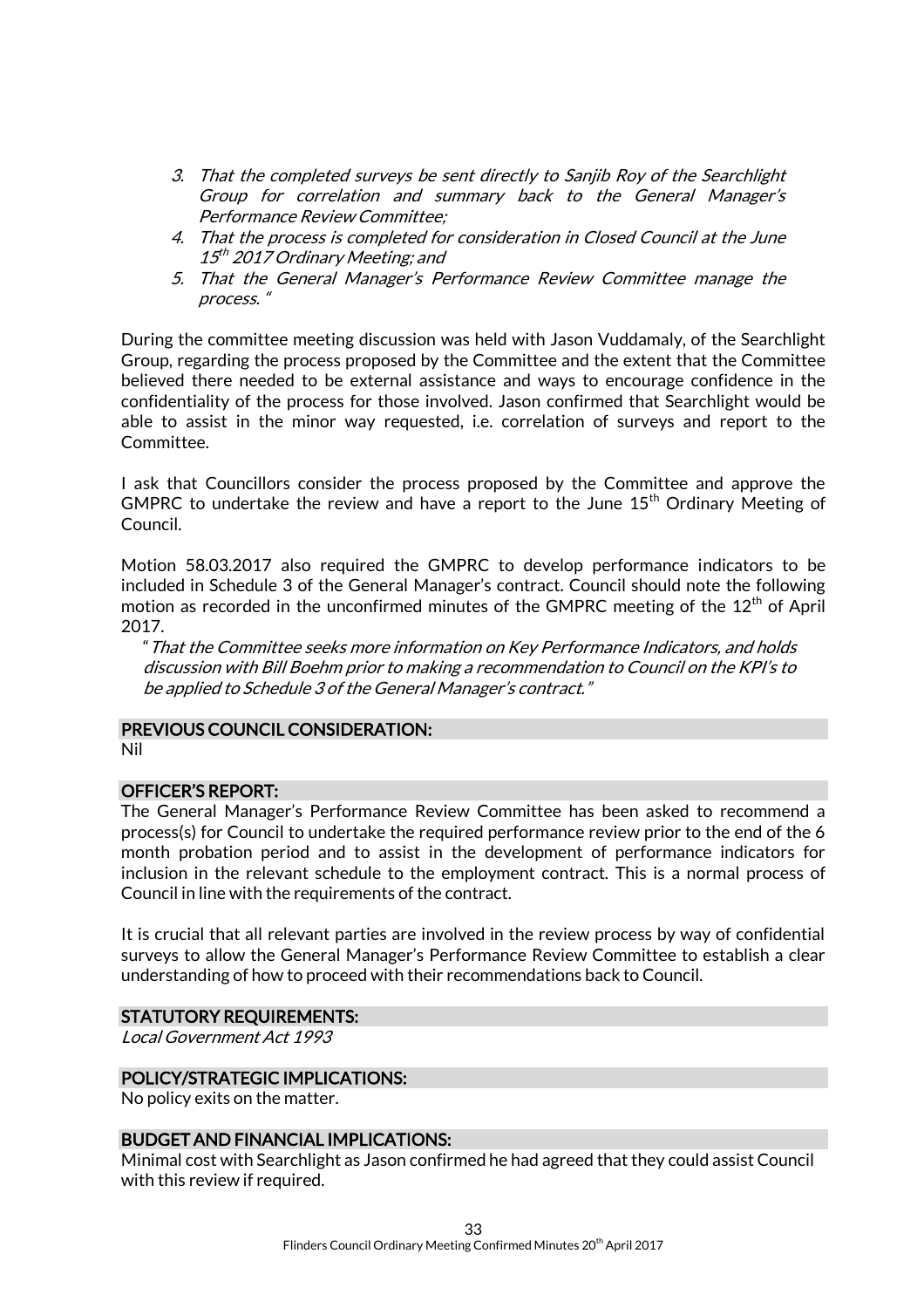#### RISK/LIABILITY:

Confidentiality must be upheld at all times to allow for a thorough review to provide clear direction to the General Manager Performance Review, otherwise there is a risk that the recommendations put to Council are not a true reflection of the General Manager's performance.

#### VOTING REQUIREMENTS:

Simple Majority

#### OFFICER'S RECOMMENDATION:

The motion as written.

#### DECISION:

Mayor Carol Cox passed the chair to Deputy Mayor Marc Cobham at 2.06pm.

#### 82.04.2017 Moved: Mayor Carol Cox Seconded: Cr D Williams

That the Council accept the recommendation of the General Manager's Performance review Committee and uses the following process to undertake a performance review during the probation period:

- 1. That a confidential survey process is undertaken, using a survey document based on the Manager's Performance Evaluation document;
- 2. That Councillors, management level staff and staff who work in the council office be invited to complete the confidential survey;
- 3. That the completed surveys be sent directly to Sanjib Roy of the Searchlight Group for correlation and summary back to the General Manager's Performance Review Committee;
- 4. That the process is completed for consideration in Closed Council at the June  $15<sup>th</sup>$ 2017 Ordinary Meeting; and
- 5. That the General Manager's Performance Review Committee manage the process.

#### Deputy Mayor Marc Cobham moved that Council take a 10 minute break at 2.08pm.

Deputy Mayor Marc Cobham resumed the meeting at 2.20pm.

# AMENDMENT 83.04.2017 Moved: Cr G Willis Seconded: Cr K Stockton

That the Council accept the recommendation of the General Manager's Performance review Committee and uses the following process to undertake a performance review during the probation period:

- 1. That a confidential survey process is undertaken, using a survey document;
- 2. That Councillors, management level staff and staff who work in the council office be invited to complete the confidential survey;
- 3. That Sanjib Roy of the Searchlight Group be engaged to undertake the performance review and a budget allocation be made to achieve the outcome;
- 4. That the process is completed for consideration in Closed Council at the June 15<sup>th</sup> 2017 Ordinary Meeting; and
- 5. That the General Manager's Performance Review Committee manage the process.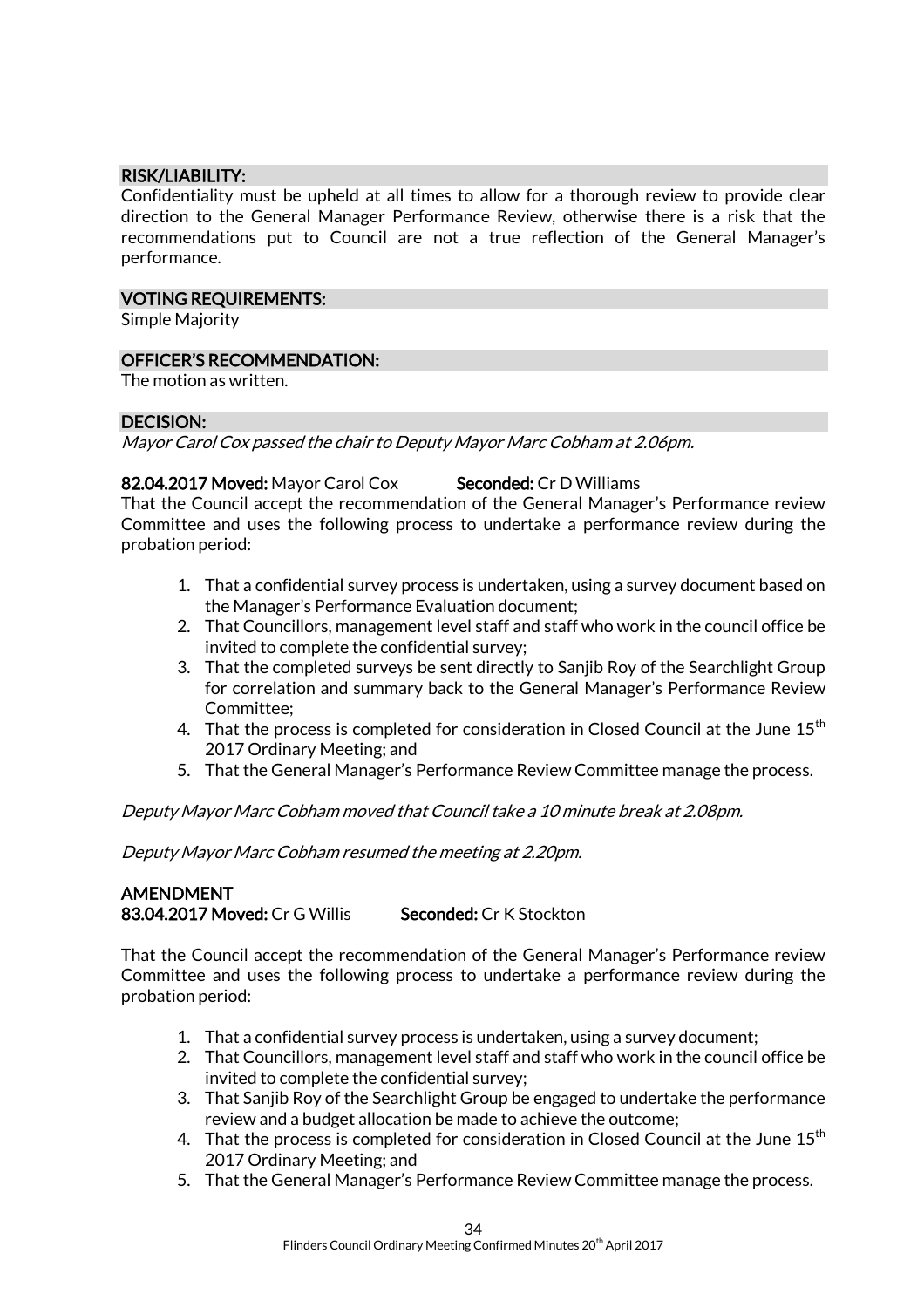# CARRIED (6-1)

For: Mayor Carol Cox, Deputy Mayor Marc Cobham, Cr Chris Rhodes, Cr Ken Stockton, Cr David Williams and Cr Gerald Willis. Against: Cr P Rhodes

Mayor Carol Cox resumed the chair at 2.31pm.

### **SUBSTANTIVE**

84.04.2017 That the Council accepts the recommendation of the General Manager's Performance review Committee and uses the following process to undertake a performance review during the probation period:

- 1. That a confidential survey process is undertaken, using a survey document;
- 2. That Councillors, management level staff and staff who work in the council office be invited to complete the confidential survey;
- 3. That Sanjib Roy of the Searchlight Group be engaged to undertake the performance review and a budget allocation be made to achieve the outcome;
- 4. That the process is completed for consideration in Closed Council at the June  $15<sup>th</sup>$ 2017 Ordinary Meeting; and
- 5. That the General Manager's Performance Review Committee manage the process.

# CARRIED (6-1)

For: Mayor Carol Cox, Deputy Mayor Marc Cobham, Cr Chris Rhodes, Cr Ken Stockton, Cr David Williams and Cr Gerald Willis.

Against: Cr P Rhodes (abstained)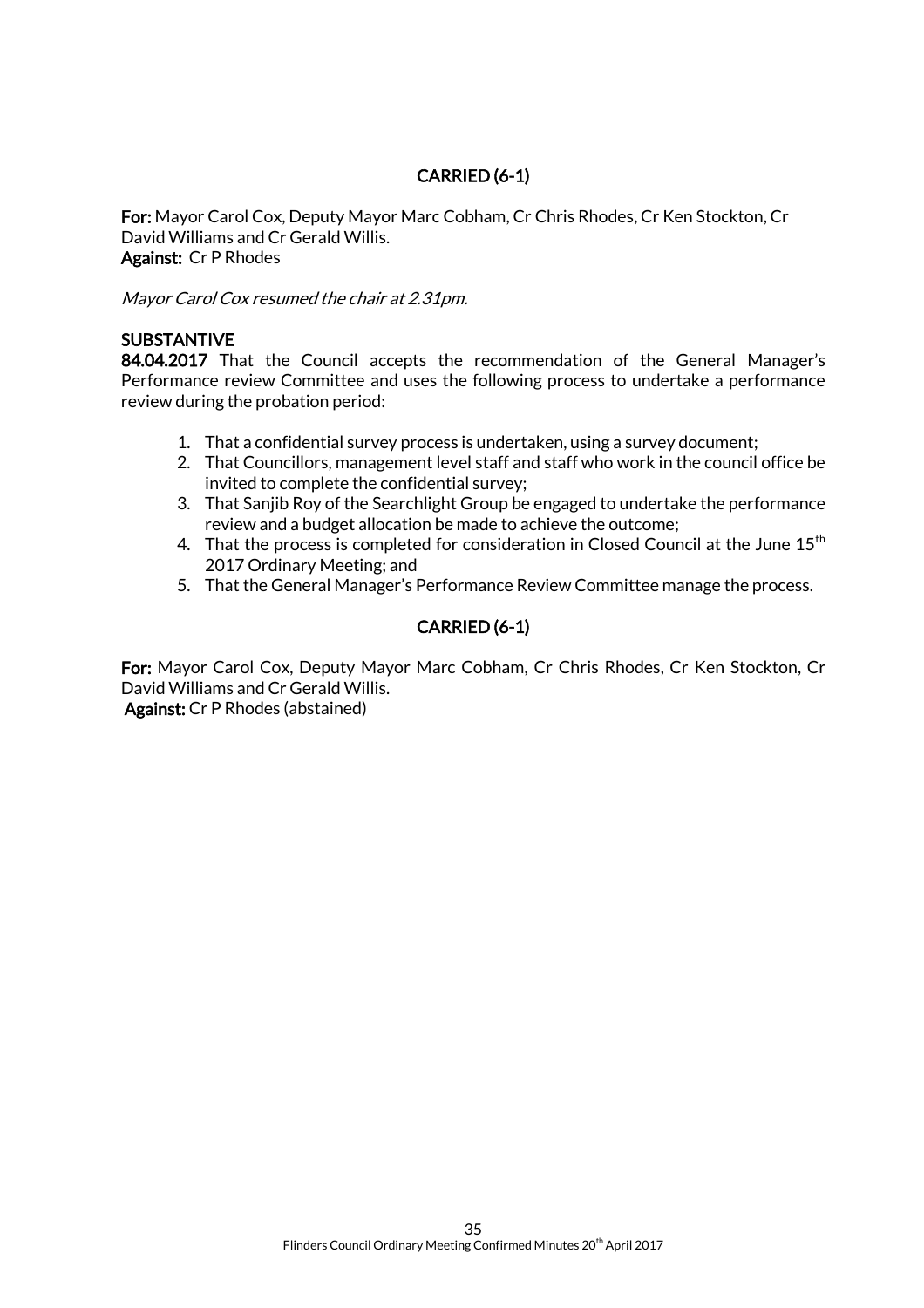#### C. **CORPORATE SERVICES**

#### Item C1: Quarterly Financial Report for January to March 2017

| <b>ACTION</b>            | <b>Information</b>                             |
|--------------------------|------------------------------------------------|
| <b>PROPONENT</b>         | Corporate Services Manager                     |
| <b>OFFICER</b>           | Sophie Pitchford                               |
| <b>FILE REFERENCE</b>    | FIN/0100                                       |
| <b>ASSOCIATED PAPERS</b> | Annexure 7: Financials - January to March 2017 |
|                          | Annexure 8: Summary Portfolio Valuation        |
|                          | Annexure 9: Detailed Portfolio Valuation       |

#### INTRODUCTION:

Presented to Council is the third Quarterly Financial Report for the period commencing  $1<sup>st</sup>$ January 2017 and ending  $31<sup>st</sup>$  March 2017.

#### PREVIOUS COUNCIL CONSIDERATION:

Council considers the Quarterly Financial Report on a quarterly basis.

#### OFFICER'S REPORT:

The report structure provides a summary of income and expenditure for the third quarter across all departmental divisions as individual finance reports. The Statement of Comprehensive Income includes actuals from the previous financial year, for comparison against current actuals, as well as the 2016/17 Annual Budget.

The Capital Works Report highlights each project and the expenditure incurred to date as well as projects carried forward as Works in Progress arising from the previous financial year.

#### STATUTORY REQUIREMENT:

Local Government Act 1993

#### POLICY/STRATEGIC IMPLICATIONS:

4.0 Strategic, Efficient and Effective Organisation - Responding to risks and opportunities. 4.3 Ensure Council meets its statutory obligations and manages corporate and community risk.

#### BUDGET AND FINANCIAL IMPLICATIONS:

Annual Plan – all areas

#### RISK/LIABILITY:

No foreseen risks or legal obligations identified as a result of the financial report.

#### VOTING REQUIREMENTS:

Simple Majority

#### OFFICER'S RECOMMENDATION:

That the Quarterly Financial Report for the period commencing  $1<sup>st</sup>$  January 2017 and ending 31<sup>st</sup> March 2017 be received and accepted.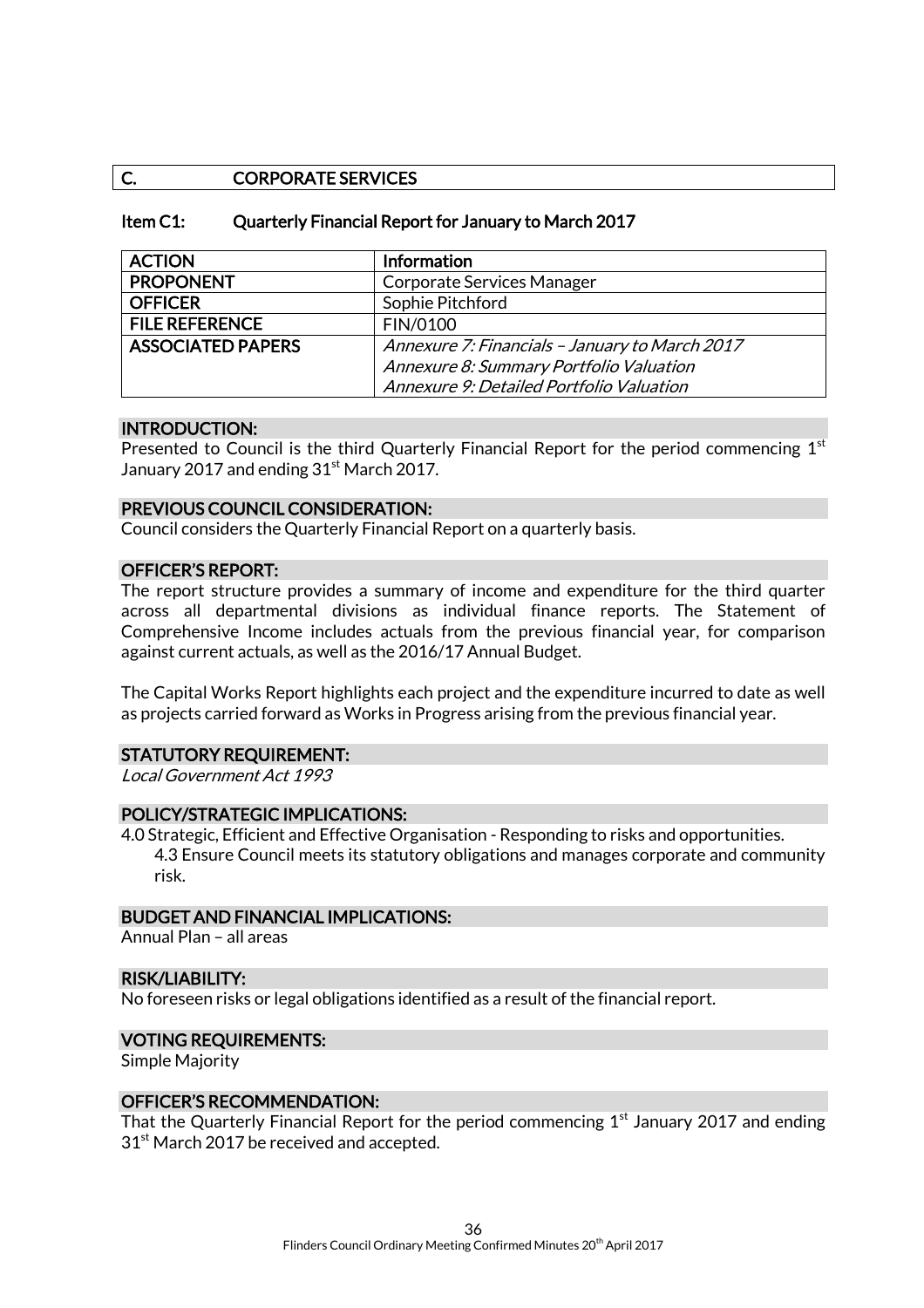#### DECISION:

85.04.2017 Moved: Deputy Mayor M Cobham Seconded: Cr P Rhodes That the Quarterly Financial Report for the period commencing  $1<sup>st</sup>$  January 2017 and ending 31<sup>st</sup> March 2017 be received and accepted.

# CARRIED UNANIMOUSLY (7-0)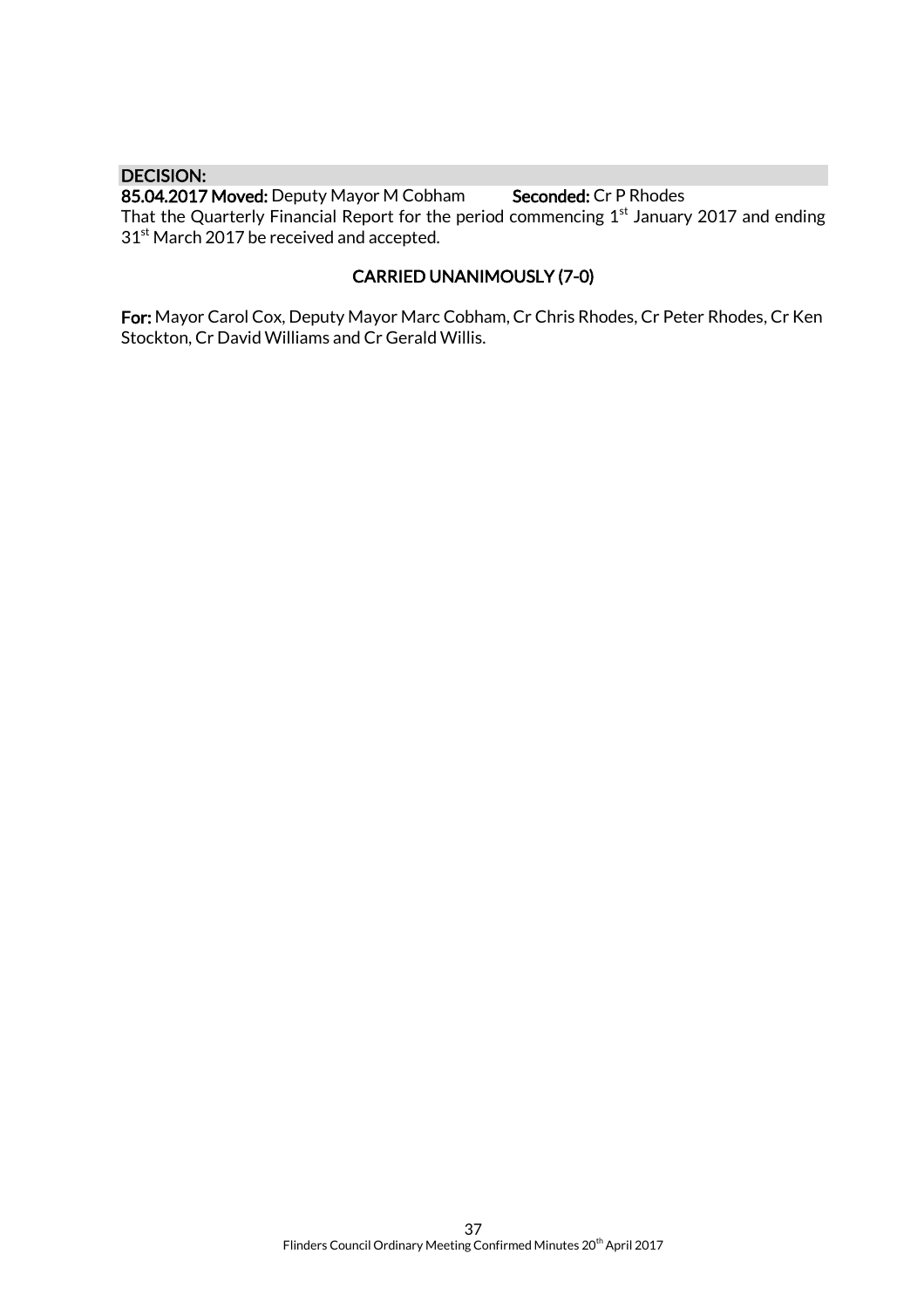#### D. GOVERNANCE

#### Item D1: Rescind Aboriginal Reconciliation Policy

| <b>ACTION</b>            | <b>Decision</b>                               |
|--------------------------|-----------------------------------------------|
| <b>PROPONENT</b>         | Council Officer                               |
| <b>OFFICER</b>           | Bill Boehm, General Manager                   |
| <b>FILE REFERENCE</b>    | CUL/0101                                      |
| <b>ASSOCIATED PAPERS</b> | Annexure 10: Aboriginal Reconciliation Policy |

#### INTRODUCTION:

Council's Policy Manual is an important document of Council as it provides direction to Staff, Management and Councillors. Many of the policies are required by, or relate to, legislation and in most instances help manage Council's exposure to risk.

#### PREVIOUS COUNCIL CONSIDERATION:

| 12 <sup>th</sup> December 1995 | 243.12.95 |
|--------------------------------|-----------|
| 13 <sup>th</sup> December 2001 | 301.12.01 |

#### OFFICER'S REPORT:

Council has a policy that states that policies should be reviewed every four years at the beginning of the election cycle or at Council's discretion.

The Aboriginal Reconciliation policy has been reviewed by Council. It is a vision statement and does not represent a policy which can be followed. Council works cooperatively with the aboriginal communities on the islands.

Therefore, I recommend Council rescind this above policy.

#### STATUTORY REQUIREMENT:

Local Government Act 1993

#### POLICY/STRATEGIC IMPLICATIONS:

No policy exists on this matter.

#### RISK/LIABILITY:

Nil

#### VOTING REQUIREMENTS:

Simple Majority

#### OFFICER'S RECOMMENDATION:

That Council rescinds the Aboriginal Reconciliation Policy and allows it to lay on the table for 28 days for public comment.

#### DECISION:

#### 86.04.2017 Moved: Cr G Willis Seconded: Cr D Williams

That Council rescinds the Aboriginal Reconciliation Policy and allows it to lay on the table for 28 days for public comment.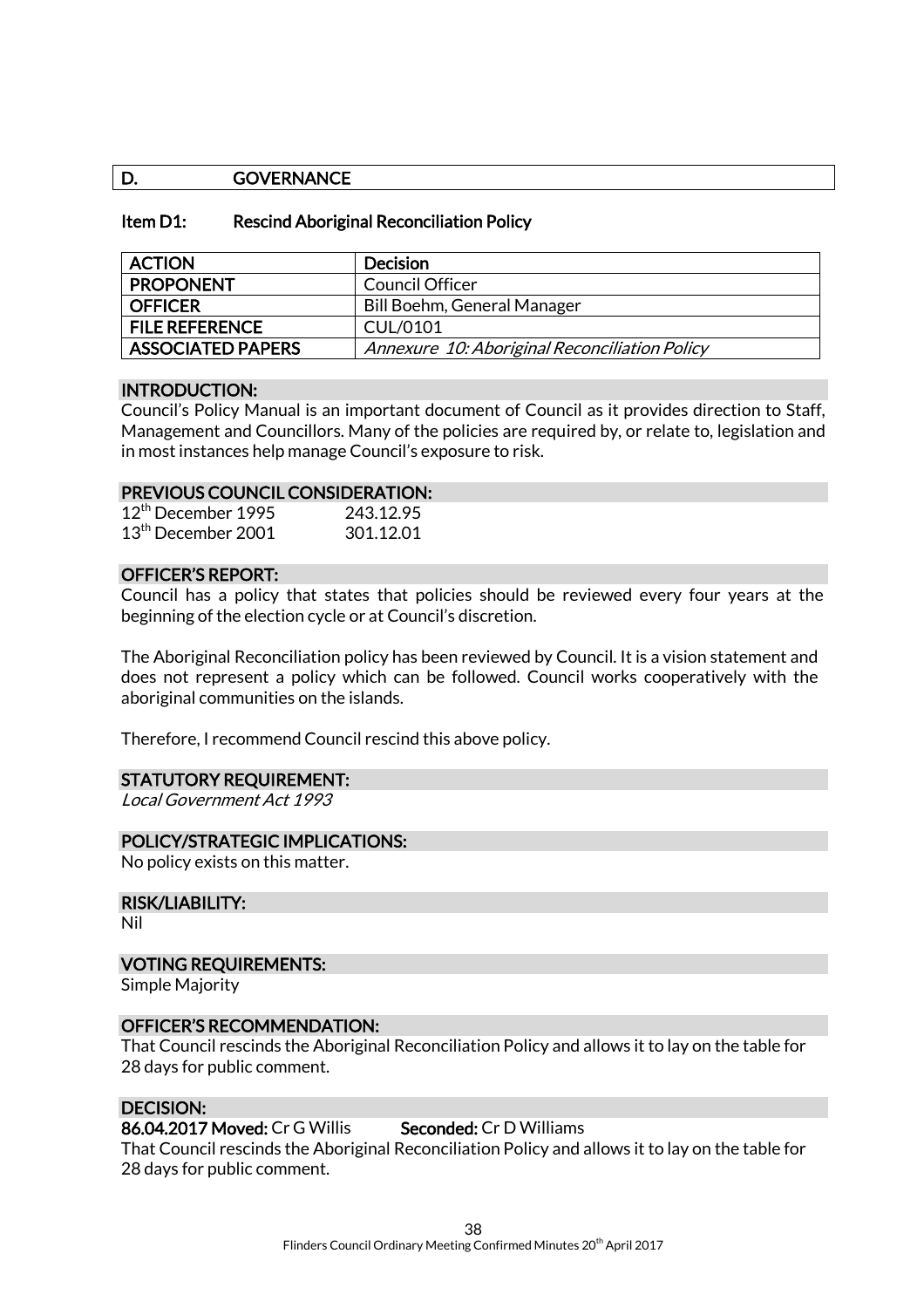# CARRIED (6-1)

For: Mayor Carol Cox, Cr Chris Rhodes, Cr Peter Rhodes, Cr Ken Stockton, Cr David Williams and Cr Gerald Willis. Against: Deputy Mayor Marc Cobham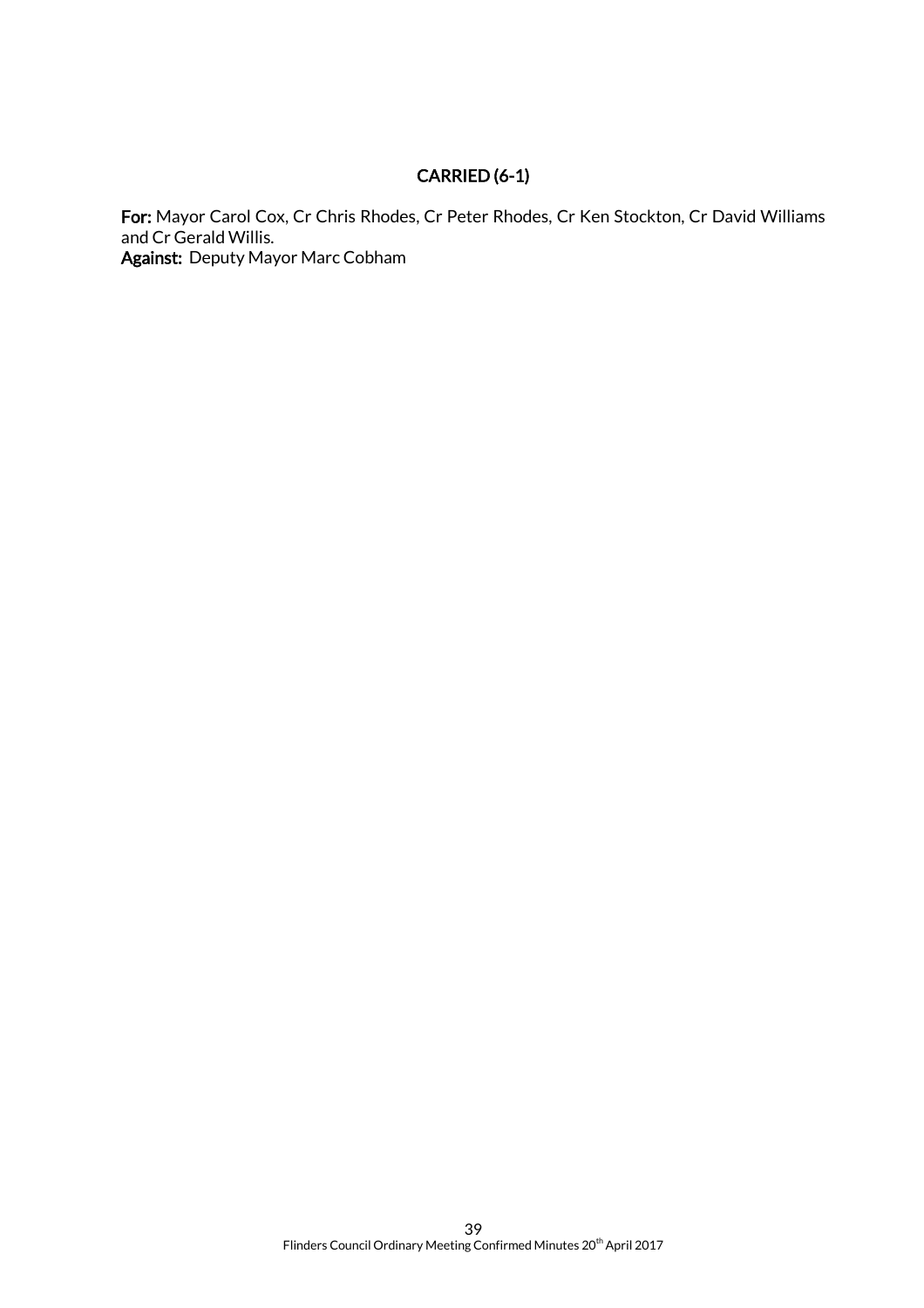#### Item D2: Rescind Tasmanian Tidy Town Competition Policy

| <b>ACTION</b>            | <b>Decision</b>                                     |
|--------------------------|-----------------------------------------------------|
| <b>PROPONENT</b>         | <b>Council Officer</b>                              |
| <b>OFFICER</b>           | Bill Boehm, General Manager                         |
| <b>FILE REFERENCE</b>    | PUB/0103                                            |
| <b>ASSOCIATED PAPERS</b> | Annexure 11: Tasmanian Tidy Town Competition Policy |

#### INTRODUCTION:

Council's Policy Manual is an important document of Council as it provides direction to Staff, Management and Councillors. Many of the policies are required by, or relate to, legislation and in most instances help manage Council's exposure to risk.

#### PREVIOUS COUNCIL CONSIDERATION:

| 13 <sup>th</sup> December 2001 | 301.12.01 |
|--------------------------------|-----------|
| 25 <sup>th</sup> August 2005   | 486.08.05 |
| 23rd September 2010            | 297.09.10 |
| 15 <sup>th</sup> November 2012 | 346.11.12 |

#### OFFICER'S REPORT:

Council has a policy that states that policies should be reviewed every four years at the beginning of the election cycle or at Council's discretion.

The Tasmanian Tidy Town Competition Policy has been reviewed by Council and found to be no longer relevant to Council's current operations and no longer required.

Therefore, I recommend Council rescind the above policy.

#### STATUTORY REQUIREMENT:

Local Government Act 1993

#### POLICY/STRATEGIC IMPLICATIONS:

No policy exists on the matter.

#### RISK/LIABILITY:

Nil

#### VOTING REQUIREMENTS:

Simple Majority

#### OFFICER'S RECOMMENDATION:

That Council rescinds the Tasmanian Tidy Towns Competition Policy and allows it to lay on the table for 28 days for public comment.

#### DECISION:

#### 87.04.2017 Moved: Cr P Rhodes Seconded: Cr G Willis

That Council rescinds the Tasmanian Tidy Towns Competition Policy and allows it to lay on the table for 28 days for public comment.

#### CARRIED UNANIMOUSLY (7-0)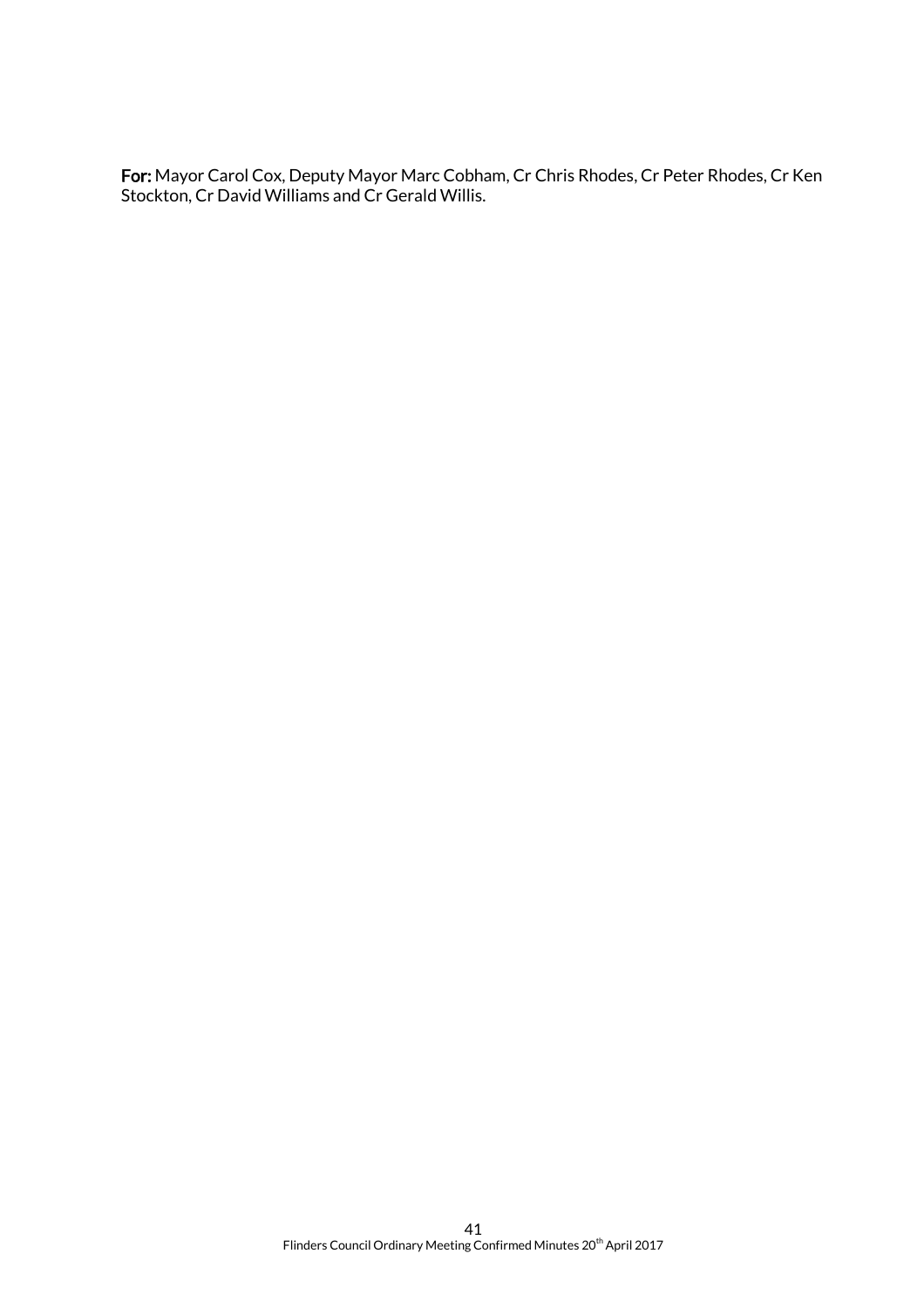#### Item D3: Use of the Flinders Council Common Seal

| <b>ACTION</b>            | <b>Information</b>                                   |
|--------------------------|------------------------------------------------------|
| <b>PROPONENT</b>         | Council Officer                                      |
| <b>OFFICER</b>           | Bill Boehm, General Manager                          |
| <b>FILE REFERENCE</b>    | GOV/1000                                             |
| <b>ASSOCIATED PAPERS</b> | Annexure12: Common Seal Register 11.01.17 - 12.04.17 |

#### INTRODUCTION:

The purpose of this report is to provide Councillors with an update on the use of the Flinders Council Common Seal, as per the council motion 216.09.2016 passed at the  $22<sup>nd</sup>$  September 2016 Council Meeting.

#### PREVIOUS COUNCIL CONSIDERATION:

216.09.2016 22nd September 2016 From January 2017, considered quarterly.

#### OFFICER'S REPORT:

The use of the Flinders Council Common Seal binds the Council to act in accordance with the provisions of the document to which it is attached and it is important that Councillors know the details of those documents so that they are aware of commitments to which the Council has become obligated.

The Flinders Council Common Seal Register was created on 26<sup>th</sup> September 2016 and is available to Councillors on request at any time. A report on the use of the Flinders Council Common Seal will be included in Council Meeting Agendas on a quarterly basis.

Annexure 12 details the use of the Flinders Council Common Seal from the 11 $^{\rm th}$  January – 12 $^{\rm th}$ April 2017.

#### STATUTORY REQUIREMENT:

Local Government Act 1993

#### POLICY/STRATEGIC IMPLICATIONS:

No policy exists on this matter.

BUDGET AND FINANCIAL IMPLICATIONS: Nil

#### RISK/LIABILITY:

Minimum

#### VOTING REQUIREMENTS:

Simple Majority

#### OFFICER'S RECOMMENDATION:

That the report on the use of the Flinders Council Common Seal from  $11<sup>th</sup>$  January -  $12<sup>th</sup>$  April 2017 be received.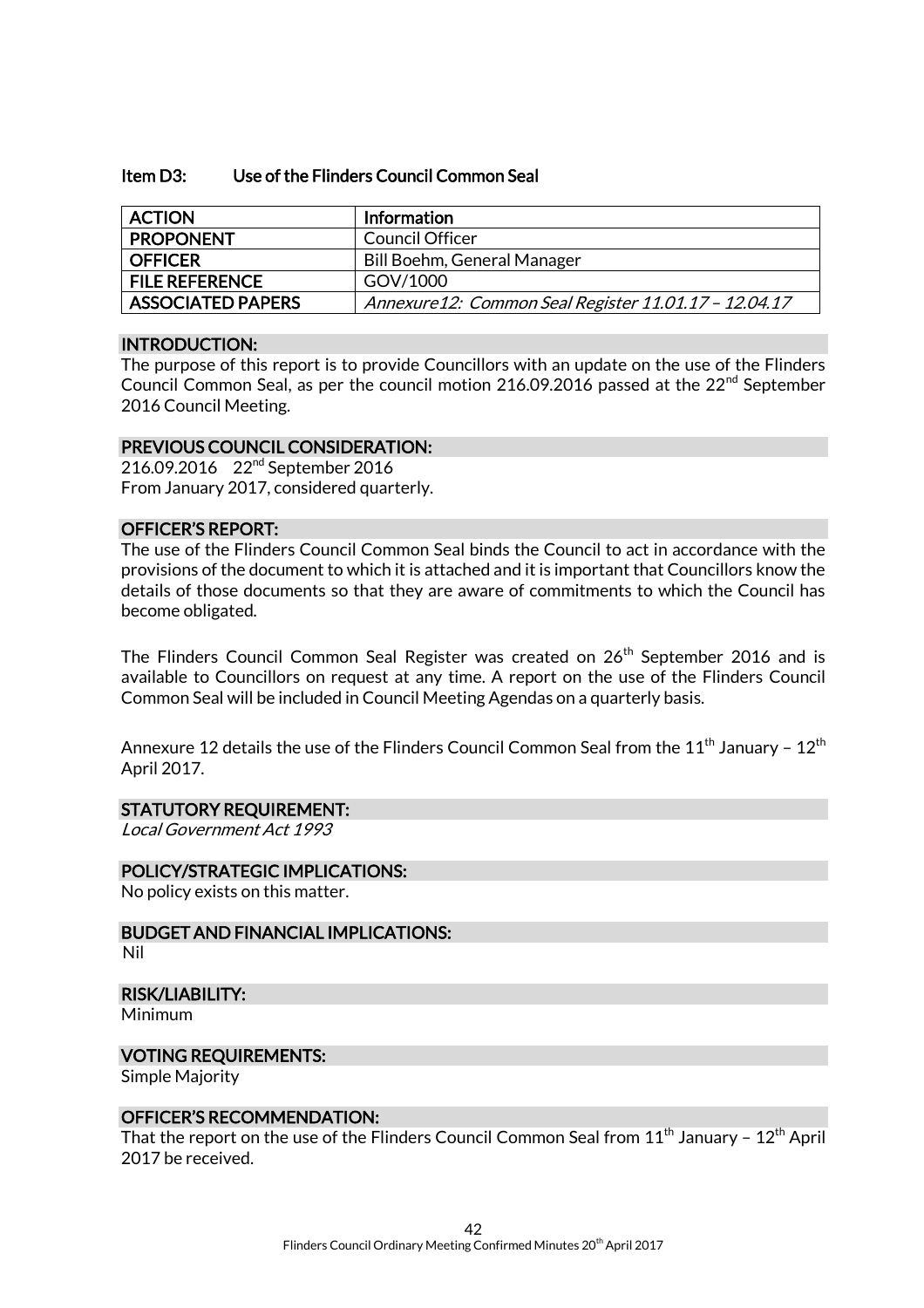DECISION: 88.04.2017 Moved: Cr G Willis Seconded: Cr P Rhodes That the report on the use of the Flinders Council Common Seal from  $11<sup>th</sup>$  January -  $12<sup>th</sup>$  April 2017 be received.

# CARRIED UNANIMOUSLY (7-0)

For: Mayor Carol Cox, Deputy Mayor Marc Cobham, Cr Chris Rhodes, Cr Peter Rhodes, Cr Ken Stockton, Cr David Williams and Cr Gerald Willis.

89.04.2017 Moved: Cr D Williams Seconded: Deputy Mayor M Cobham That Council defer Item D4 to the last item on the Council open agenda.

#### CARRIED (6-1)

For: Mayor Carol Cox, Deputy Mayor Marc Cobham, Cr Chris Rhodes, Cr Ken Stockton, Cr David Williams and Cr Gerald Willis. Against: Cr P Rhodes

Mayor Carol Cox called for a break at 2.48pm.

Mayor Cox resumed the meeting at 2.53pm.

90.04.2017 Moved: Deputy Mayor M Cobham Seconded: Cr P Rhodes That Council considers Item E2 and then Item E1.

# CARRIED UNANIMOUSLY (7-0)

For: Mayor Carol Cox, Deputy Mayor Marc Cobham, Cr Chris Rhodes, Cr Peter Rhodes, Cr Ken Stockton, Cr David Williams and Cr Gerald Willis.

91.04.2017 Moved: Deputy Mayor M Cobham Seconded: Cr G Willis That Council moves into Closed Council.

### CARRIED UNANIMOUSLY (7-0)

For: Mayor Carol Cox, Deputy Mayor Marc Cobham, Cr Chris Rhodes, Cr Peter Rhodes, Cr Ken Stockton, Cr David Williams and Cr Gerald Willis.

Council moved in to Closed Council at 2.55pm.

Council moved out of Closed Council at 3.02pm.

Council moved to Item D5.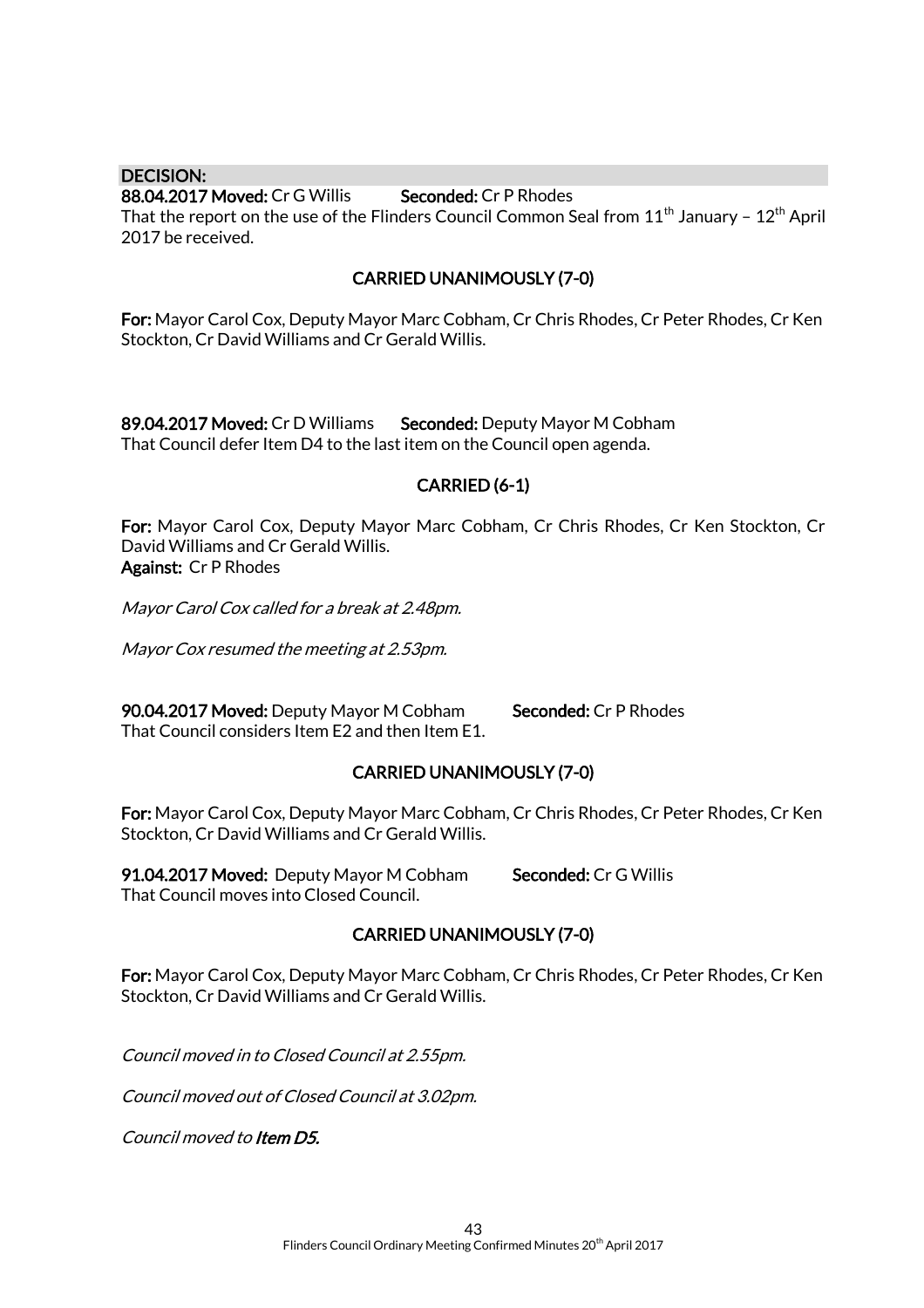#### Item D5: Municipal Rating

| <b>ACTION</b>            | <b>Decision</b>                                           |
|--------------------------|-----------------------------------------------------------|
| <b>PROPONENT</b>         | Council Officer                                           |
| <b>OFFICER</b>           | Bill Boehm, General Manager                               |
| <b>FILE REFERENCE</b>    | FIN/1204                                                  |
| <b>ASSOCIATED PAPERS</b> | Annexure 14: Flinders Rating Information Paper April 2017 |

#### INTRODUCTION:

The Local Government Division of the Department of Premier and Cabinet has formally raised the matter of a change in rating methodology with Council on previous occasions.

This report essentially supports this recommended course of action for the 2017/18 year as part of a six-year revaluation of Council's land base. It also identifies a raft of justifications and actions for an improved policy that will facilitate an orderly transition in order to improve and modernise Council's rating strategy.

#### PREVIOUS COUNCIL CONSIDERATION:

Under the *Local Government Act 1993* Council must consider and adopt a rating policy as part of its budget adoption as part of declaring its rates and charges. Inter alia this policy must consider the general principles in relation to making or varying rates; namely that "rates" constitute taxation for the purposes of local government, rather than a fee for service and that the value of rateable land is an indicator of the capacity of the ratepayer in respect of that land."

This report further informs and is a part of this annual consideration.

The Local Government Division of the Department of Premier and Cabinet also formally raised the matter of a change in the rating methodology with Council on  $23<sup>rd</sup>$  October 2012 with a view to transition by  $1<sup>st</sup>$  July 2016. A detailed presentation to Council by the Department was subsequently undertaken at the February 2017 Workshop when it was then foreshadowed that Council consider a change for the 2017/18 year as part of the six-year revaluation of Council's land base.

At the February 2017 Workshop the matter was highlighted with all Councillors being forwarded two detailed policy review papers on 14 March 2017.

#### OFFICER'S REPORT:

The matter of rating in the Local Government Act is a somewhat vested topic with a myriad of options and considerations that are open to interpretation and review. Council staff have researched and viewed a raft of available literature and attached to this Report is a Rating Information Paper April 2017 which explains in detail relevant matters that all councils need to consider with applicable nuances that apply to Flinders Council.

This Information Paper has essentially been prepared now in response to previous work by Council where it was foreshowed that the 2017 General Municipal Property Revaluation presented the ideal opportunity to modernise Council's rate methodology to move from the current minimum rate and AAV method to a fixed charge and Capital Value methodology.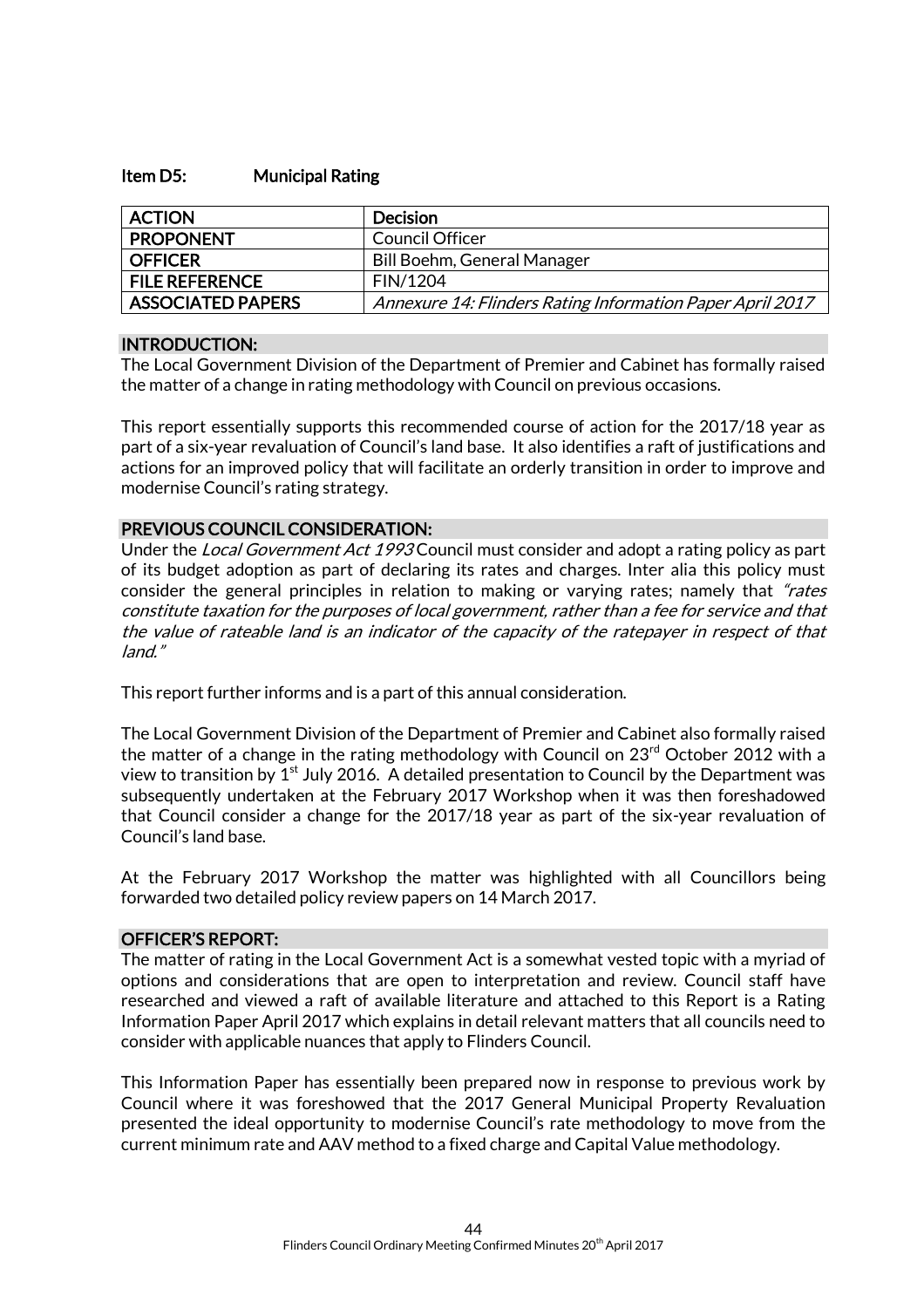Essentially all available advice indicates that if a Council does alter its rating methodology, then it is prudent to do so when there is a municipality wide revaluation when, given the 6-year revaluation cycle that exists in Tasmania, large variations in changes to property valuation and their relativity between property classifications can be expected and need to be managed. Indeed, if a change is not adopted, in the normal course of events it will be 6 years till the matter can be realistically again considered.

The Information Paper presents sound, logical, "principle" based reasons for the change to be implemented for the 2017/18 financial year. It also highlights a large array of other factors and options for Council to use that will assist in a transition, improve the 2017/18 rate modelling, and also provide the basis for improved public education on this vexed topic.

This view is further supported by the current practice and direction of the Valuer General who has indicated that once most councils move away from AAV towards Capital Value as a valuation base, the AAV will not be provided. When this occurs, revaluation costs to all Councils will reduce.

Council staff sought advice from other councils who have successfully implemented such a change. For instance, Sorell Council had a very positive reaction from the public with very few enquiries. Clarence Council also had a positive transition but also indicated that it was unwise to introduce such a change unless it was carried out at the time of a municipal wide revaluation when relativities of property value are often shaken up.

We have also reviewed relevant administrative considerations associated with Council's Property Wise data base and with the support of Brighton Council, who provide us with technical support and training, and others within the Local Government Industry, there are no more technical issues than would otherwise be the case that would apply at any normal revaluation year.

Significantly, Council staff have already developed our own internal rate modelling system which will supplement that provided by our own Property Wise data base which can be an additional useful tool for what is a very small property base.

The attached Rating Information Paper and other documents which will be developed, will improve public education.

#### STATUTORY REQUIREMENT:

Local Government Act 1993

#### POLICY/STRATEGIC IMPLICATIONS:

- 4.3 Ensure Council meets its statutory obligations and manages corporate and community risk.
	- 4.3.8 Municipal revaluation and valuation adjustment factors.
		- 4.3.8.1 Monitor the uptake of capital based rating systems by other Councils.
	- 4.3.21 An integrated and strategic approach to financial and asset management.
	- 4.3.23 Create annual rates invoice, supplementary valuation and annual adjustment factors processed.

### BUDGET AND FINANCIAL IMPLICATIONS:

This report will guide the rate revenue raising component of the budget but have no financial implications as the parameters will be set by Council.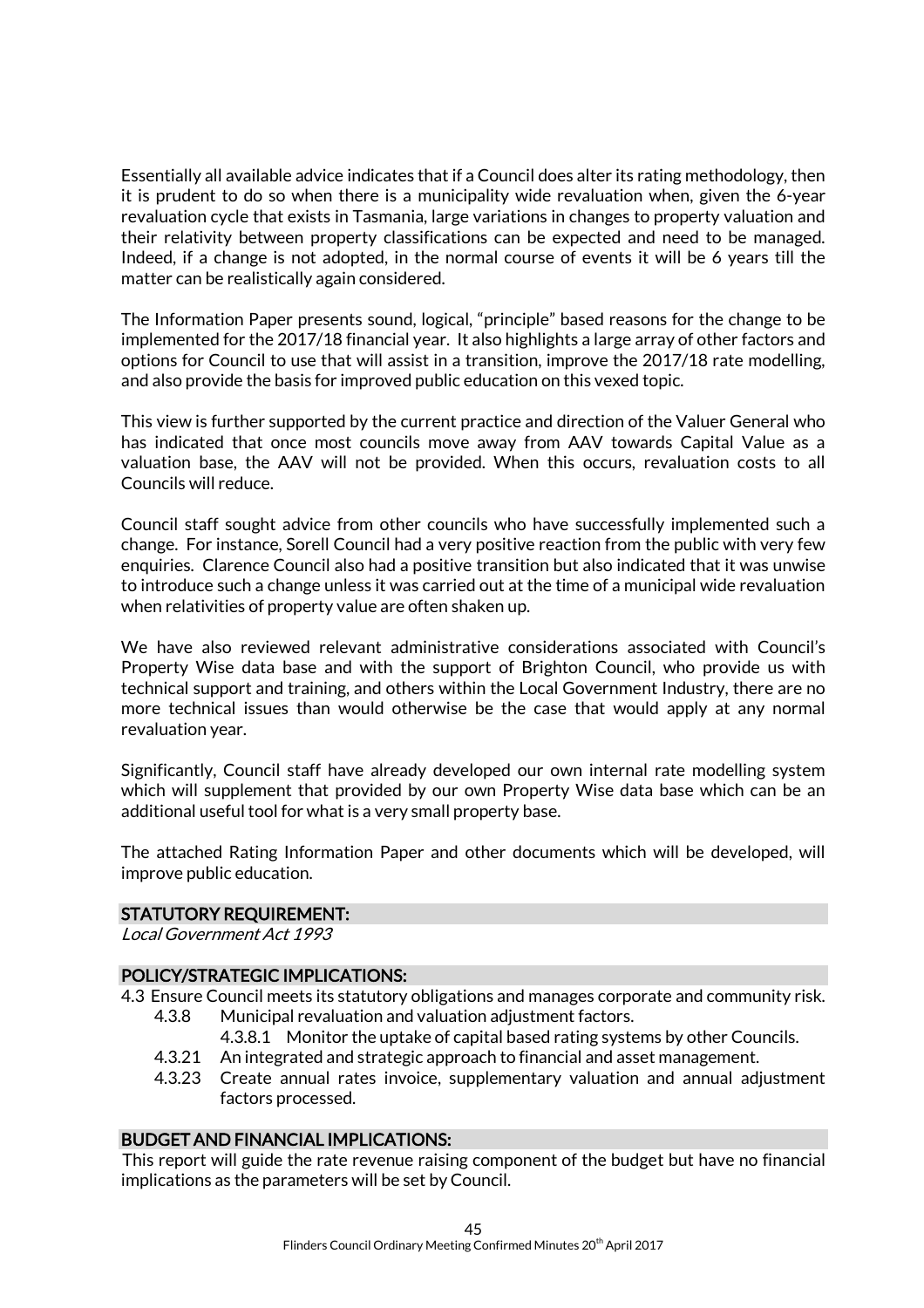#### RISK/LIABILITY:

As with any change there is expected to be some public reaction. However, provided adequate public education is undertaken, then this aspect can be minimised, in part as the changes that follow result from an improvement in the application of the relevant taxation principles that underpin rating in Local Government.

#### VOTING REQUIREMENTS:

Simple Majority

#### OFFICER'S RECOMMENDATION:

- 1. That in light of a council wide revaluation, Council implements the following changes for the 2017/18 rating year:
	- (a) Abolition of a minimum rate to be replaced by a fixed charge per property assessment;
	- (b) Change from the AAV method of rating to Capital Value method;
	- (c) Remove waste levy as it is currently applied and incorporate this into the fixed charge; and
	- (d) Foreshadow the future use of the waste levy as a service charge for a kerbside waste collection, should this additional service be provided in the future.
- 2. That as part of the rates modelling for the 2017/18 year, the following aspects be considered:
	- (a) Review and introduction of differential rates per specific land use categories;
	- (b) Review and introduction of differential rates per specific locations for each island in the Furneaux Group and other locations that Council considers appropriate;
	- (c) Endeavour to ensure that the entire amount of any increase in rates associated with natural growth is delivered through rates modelling; and
	- (d) Review and benchmark our current level of rating.

#### DECISION:

#### 94.04.2017 Moved: Cr G Willis Seconded: Cr P Rhodes

That Council suspends the provisions of section 22 in accordance with Section 22 (9) of the Local Government (Meeting Procedures) Regulations 2015.

# CARRIED UNANIMOUSLY (7-0)

For: Mayor Carol Cox, Deputy Mayor Marc Cobham, Cr Chris Rhodes, Cr Peter Rhodes, Cr Ken Stockton, Cr David Williams and Cr Gerald Willis.

#### 95.04.2017 Moved: Cr G Willis Seconded: Cr D Williams

That in light of a council wide revaluation and subject to receiving and reviewing reports on rate comparison using AAV and CV and modelling the effects of a fixed charge Council considers the following changes for the 2017/18 rating year:

- (e) Abolition of a minimum rate to be replaced by a fixed charge per property assessment;
- (f) Change from the AAV method of rating to Capital Value method;
- (g) Remove waste levy as it is currently applied and incorporate this into the fixed charge and foreshadows that there may be a future introduction of a waste levy as a service charge for a kerbside waste collection.

# CARRIED UNANIMOUSLY (7-0)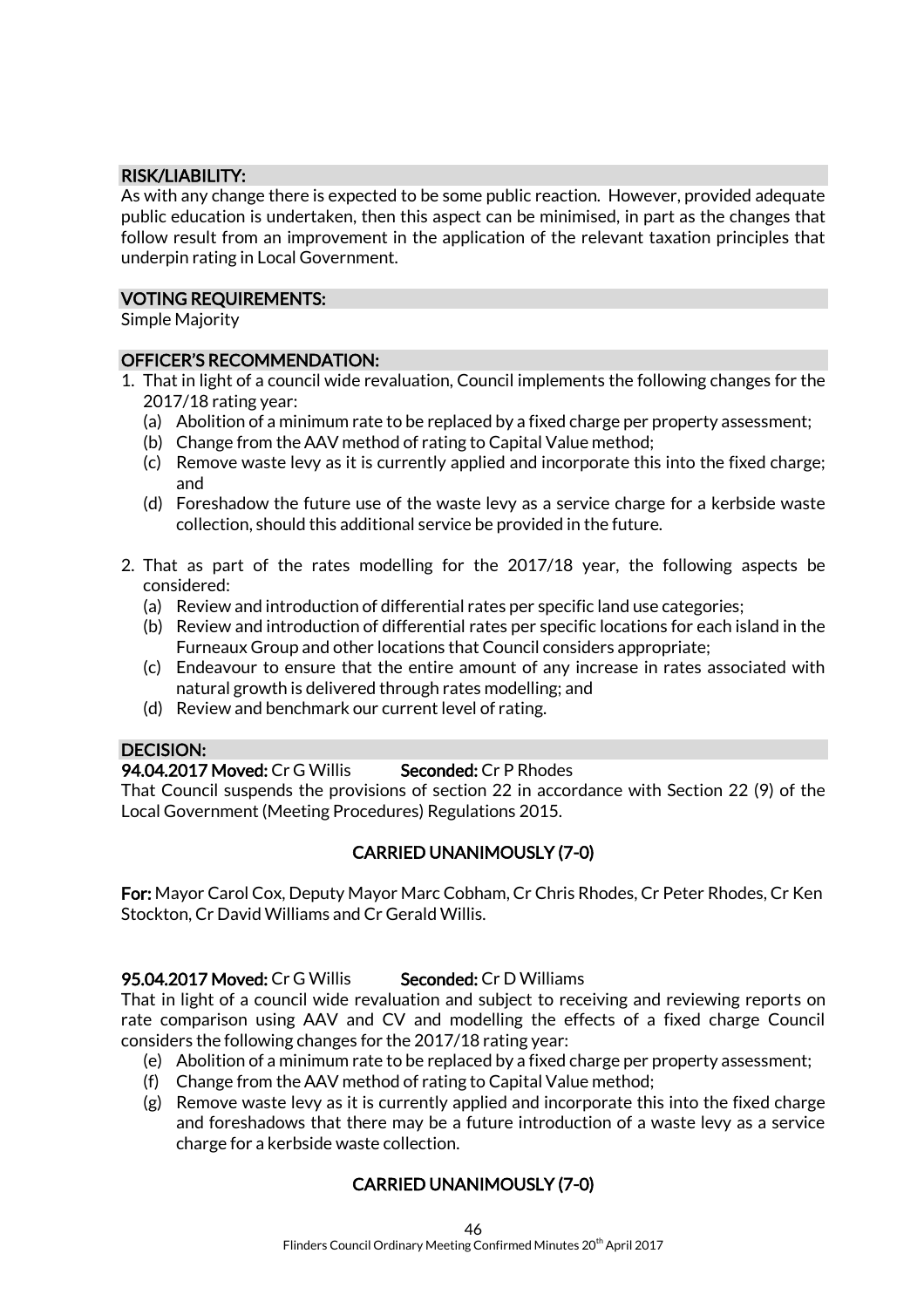For: Mayor Carol Cox, Deputy Mayor Marc Cobham, Cr Chris Rhodes, Cr Peter Rhodes, Cr Ken Stockton, Cr David Williams and Cr Gerald Willis.

#### 96.04.2017 Moved: Cr P Rhodes Seconded: Deputy Mayor M Cobham

That as part of the rates modelling for the 2017/18 year, the following aspects be considered:

- (a) Review and introduction of differential rates per specific land use categories;
- (b) Review and introduction of differential rates per specific locations for each island in the Furneaux Group and other locations that Council considers appropriate;

Endeavour to ensure that the entire amount of any increase in rates associated with natural growth is delivered through rates modelling; and

(c) Review and benchmark our current level of rating.

#### CARRIED UNANIMOUSLY (7-0)

For: Mayor Carol Cox, Deputy Mayor Marc Cobham, Cr Chris Rhodes, Cr Peter Rhodes, Cr Ken Stockton, Cr David Williams and Cr Gerald Willis. Item B1 - new information

#### 97.04.2017 Moved: Cr G Willis Seconded: Cr C Rhodes

That due to further information being received we revisit Item B1 and change the reference to the Tasmanian Nomenclature Board to reference Department of Primary Industries Parks, Water and Environment.

#### CARRIED UNANIMOUSLY (7-0)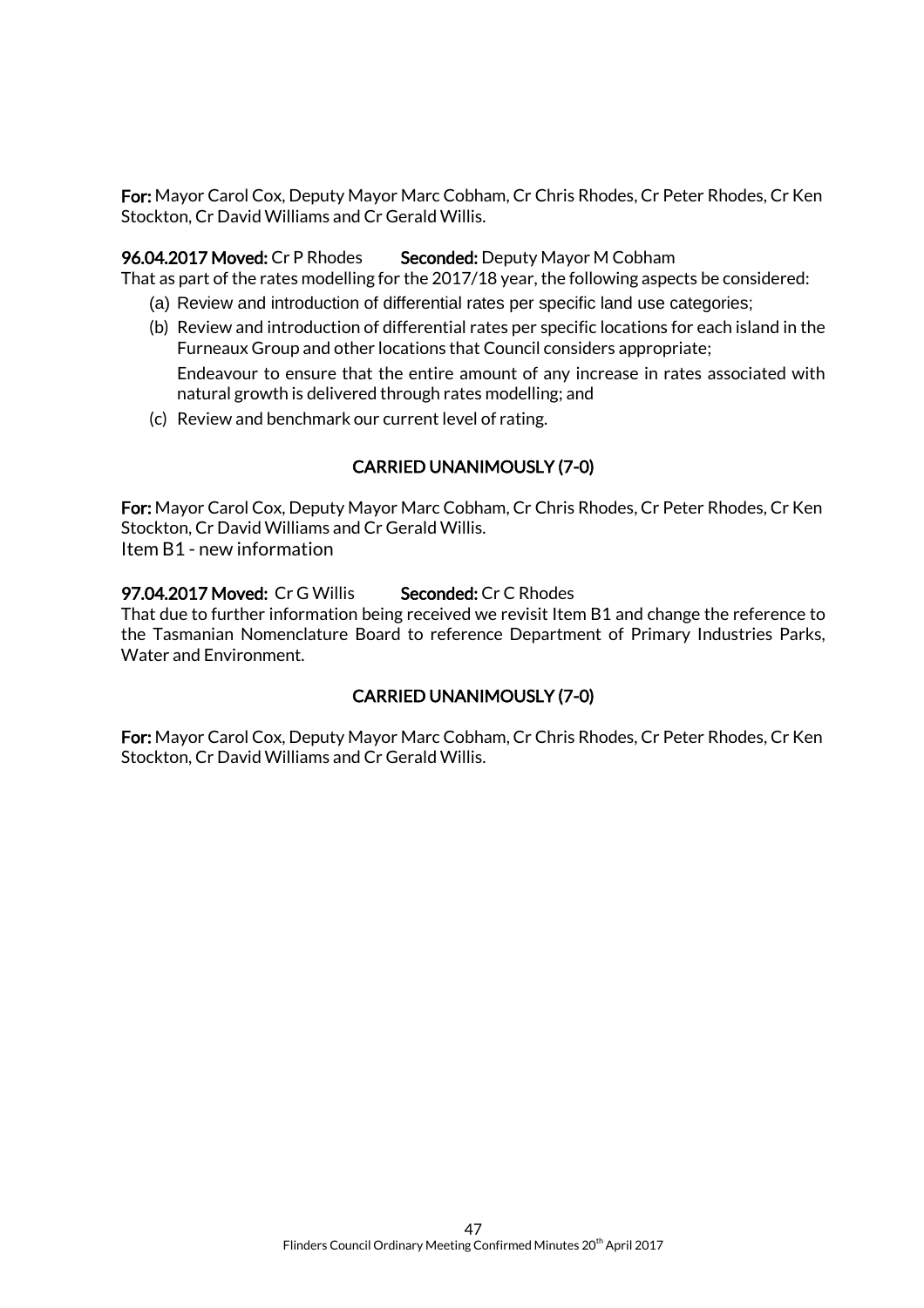#### Item D6: Whitemark Redevelopment

| <b>ACTION</b>            | <b>Decision</b>                                           |
|--------------------------|-----------------------------------------------------------|
| <b>PROPONENT</b>         | Council Officer                                           |
| <b>OFFICER</b>           | Bill Boehm, General Manager                               |
| <b>FILE REFERENCE</b>    | CSV/1500, PLN/0108, PLN/0103, ROA/0302                    |
| <b>ASSOCIATED PAPERS</b> | Annexure 15: Whitemark Town Centre Structure Plan Outline |

#### INTRODUCTION:

There are various interwoven parts to the redevelopment of Whitemark as follows:

- (a) Flinders Island Sports and RSL Club Project;
- (b) Whitemark Coastal Vulnerability and Overland Flow / Flood Study / Rehabilitation; and
- (c) Whitemark Town Centre Structure Plan.

This Report essentially formally coordinates and unifies all three developments to provide a path to their continued advancement.

#### PREVIOUS COUNCIL CONSIDERATION:

(a) Flinders Island Sports and RSL Club Project

13<sup>th</sup> November 2013 Council Workshop

21<sup>st</sup> February 2013 456.02.2013

"That Council directs resources to assist the Flinders Island Sports Club Committee to investigate ways to ensure future sustainability of the Club, with a view to ensuring the long-term viability of this important community asset."

21<sup>st</sup> November 2013 693.11.2013

"Council receives the Flinders Island Sports & RSL Club Project Redevelopment Brief and supports, in principle, the objectives of the club outlined in the brief provided to Council as follows:

- 1. As a minimum requirement, the Club continues to provide the same services to the community as it currently provides relating to golf, bowls, a venue for community functions and a base for the Flinders Island RSL.
- 2. That the existing golf course is retained.
- 3. That in the future the Club is not dependent on voluntary labour for its annual and ongoing asset maintenance and or any future capital works projects.
- 4. Redevelopment could present an opportunity for a 'state of the art' recreational, community facilities and housing hub that could position Flinders Island at the forefront of the provision of such facilities for isolated communities.

Council directs the General Manager to continue working with the Flinders Island Sports & RSL Club to further explore opportunities relating to the development of a recreational, community facilities and housing hub at the site."

14<sup>th</sup> April 2016 Council Workshop

28<sup>th</sup> April 2016 69.04.2016

"That Council allocates the required funding for the General Manager to engage Dock 4 Architects to deliver a feasibility study for the Flinders Island Sports and RSL Club as per the project proposal provided by Dock 4 Architects."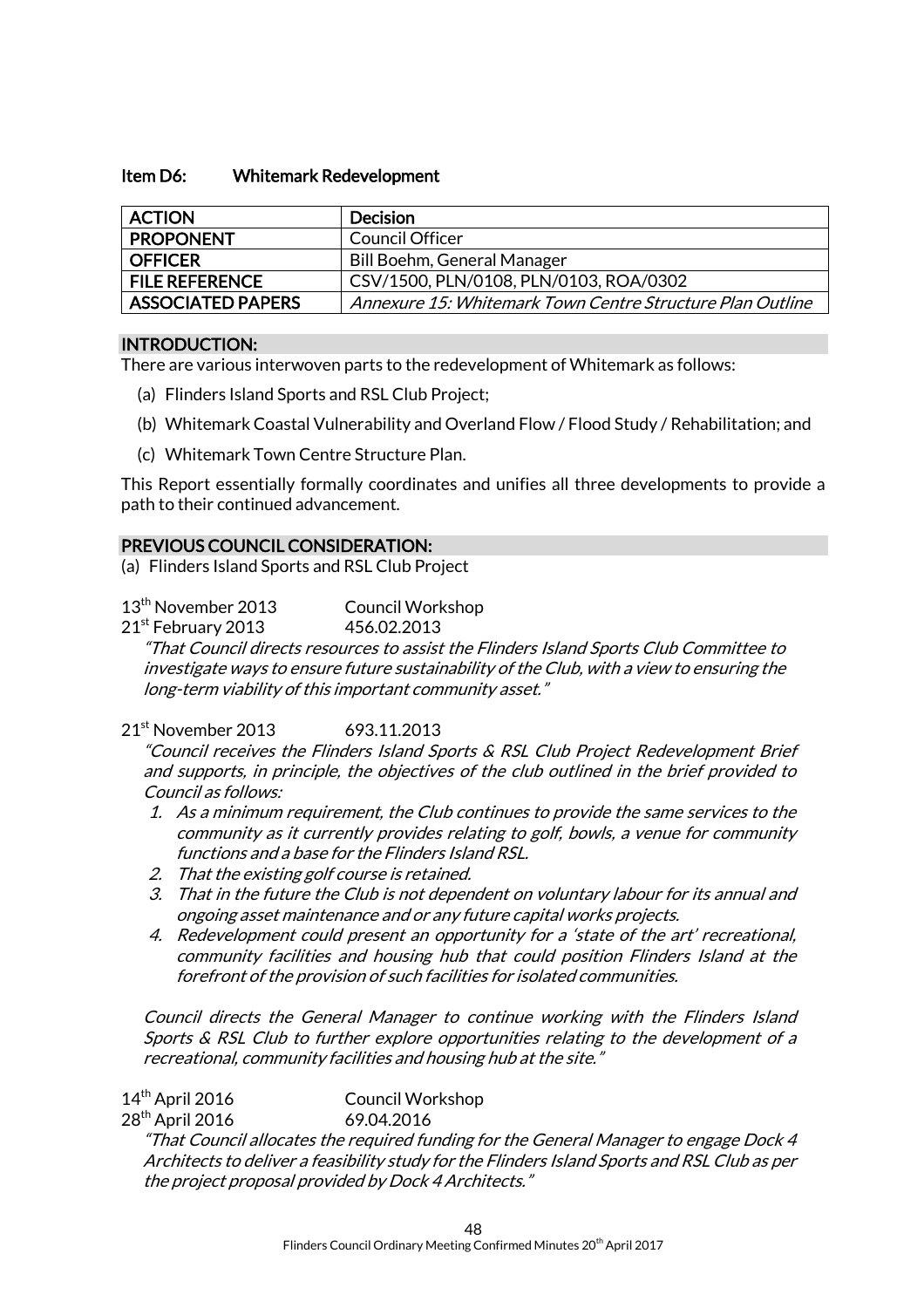$5<sup>th</sup>$  May 2017

Council Workshop

#### OFFICER'S REPORT:

There are various interwoven parts to the redevelopment of Whitemark as follows:

(a) Flinders Island Sports and RSL Club Project

Over the past 12 months or so following an approach from the Flinders Island Sports and RSL Club, Council has been leading an investigation into options for the potential mixed use recreational and residential redevelopment of the Club. This proposal arose as an outcome from a previous approach by the Club in 2013, who then indicated that due to the then worsening economic climate they were under-resourced and in a position that was impacting on their future financial viability.

Dock4 Architects was engaged by Council and have been actively working with the Club. A final concept plan and report, which has been informally viewed by Council and the Sports Club Steering Committee, will be soon be presented to the Club Committee for "in principle" endorsement.

The final concepts represent a good outcome and together the Sports Club Working Party and Council Officers continue to advance the project with the Councillors and the Flinders Island Sports and RSL Club, keeping all parties updated regularly with respect to potential final directions.

Ultimately a detailed development proposal that addresses all planning and development criteria will be scoped up to be project-ready and able to be used to attract a private investor. The proposal will strive to keep as its foundation the community outcome that Council originally intended.

Although still in the pre-development stage there seems great momentum and the Club is looking at in principle support from Council along these lines to inform its members before the matter is made public.

(b) Whitemark Coastal Vulnerability and Overland Flow / Flood Study / Rehabilitation

As part of (a) there is a real need to address current climate change / flood risk associated with the drain / wetland to the east of the town. If nothing else building floor levels need to be determined for the entire township and there will likely be a planning condition concerning this inundation with any new abutting development and this will apply to the Sports and RSL Club Project which cannot advance much until these unknowns are determined.

A flood mapping exercise will need to be undertaken as well as potential mitigation measures. Council's proposal to develop land at the entrance to Whitemark, by way of boardwalks around the wetlands, will be impacted by this work

(c) Whitemark Town Centre Structure Plan

The need to prepare a planning regime around the town of Whitemark is well understood but this planning exercise will have limited benefit unless there is a wider analysis that examines matters such as business and tourism development opportunities, traffic control, streetscape developments, urban design issues, sewerage disposal and potential service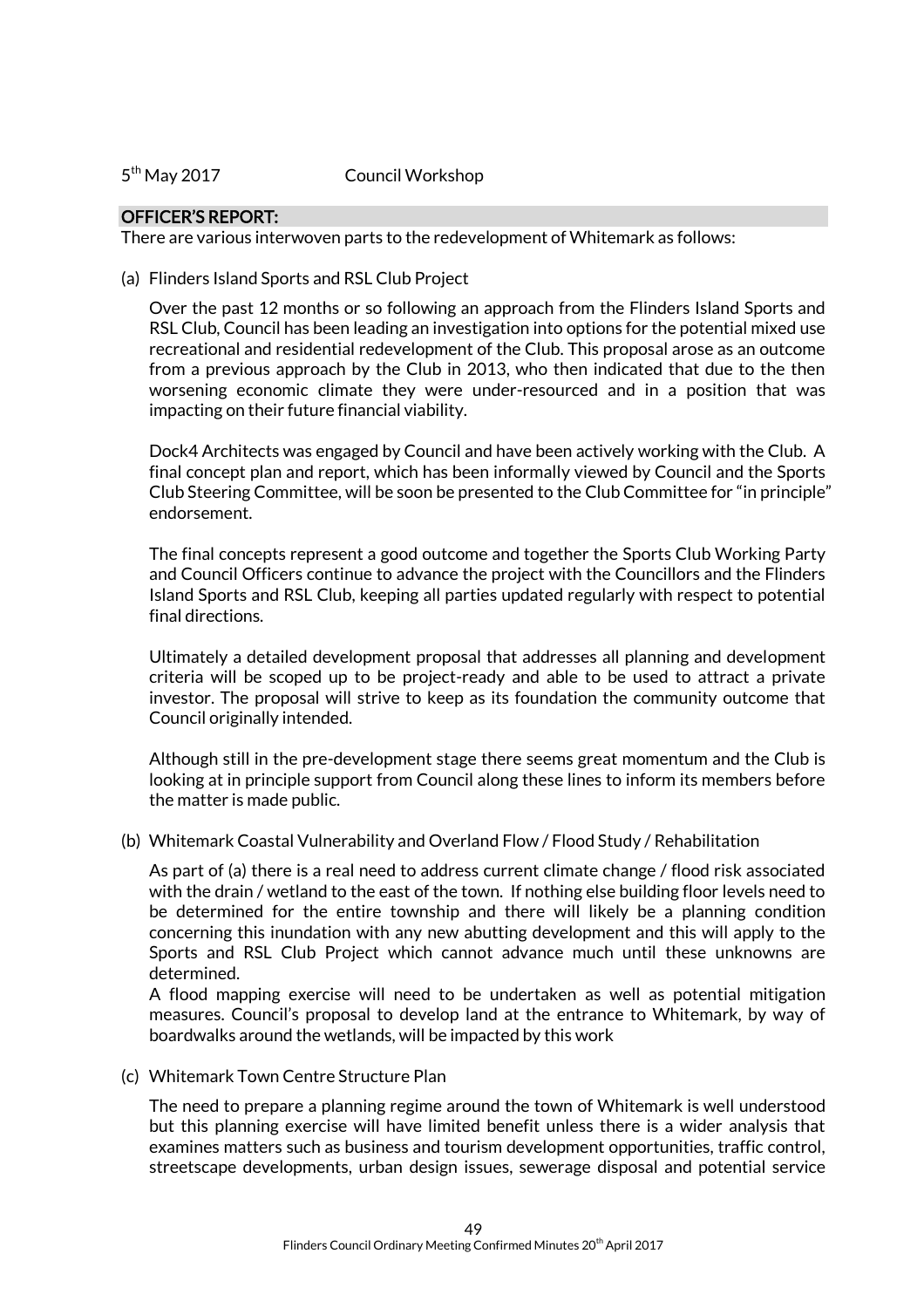relocations. Preliminary discussions with the Flinders Island Tourism and Business Inc. Executive also concur.

Given the expertise and successful local experience through the Sports and RSL Club Redevelopment and other island works, Dock 4 Architects has been engaged and has commenced preliminary fact finding analysis work. The project will consider previous beautification work in this space but also provide an independent consultative opportunity that will have the advantages of not only shaping eventual rezoning but also stimulating discussions with various organisations, businesses and the Community.

A sound communication and community engagement strategy for all projects is essential.

#### STATUTORY REQUIREMENT:

Local Government Act 1993

#### POLICY/STRATEGIC IMPLICATIONS:

- 1.1 Increase the supply of affordable housing.
	- 1.1.1 Land use planning policy that provides an enabling environment for housing and investments.
	- 1.1.2 A strategy and action plan that identifies affordable housing options.
- 1.4 Foster and support entrepreneurial activity
	- 1.4.6 A place based strategy around housing, living and niche non-grazing types of primary production.
- 1.5 A Planning Scheme that facilitates population growth.
	- 1.5.1 Planning Scheme provides facilitating environment for population growth.
- 2.1 Plan deliver and operate community infrastructure to provide levels of service that align with community needs and demand.
	- 2.1.1 Recreational and community facilities upgraded as recommended by the Recreational and Community Facilities Assessment and Infrastructure Plan.
		- 2.1.1.2 Complete a masterplan and business case for the Flinders Island Sports and RSL Club.
	- 2.1.6 Stormwater Management Plan developed.
	- 2.1.7 Lagoon Road Recreational Facility and Stormwater management are established.
- 5.3 Land use planning conserves natural and cultural values and addresses natural hazards and climate adaption.
	- 5.3.1 Municipal climate change strategy.
	- 5.3.2 Hazard management and climate adaption integrated into specific areas.
	- 5.3.4 Planning scheme enhances livability and protects distinctive local characteristics.

#### BUDGET AND FINANCIAL IMPLICATIONS:

The Flinders Island Sports and RSL Concept Development will be completed within this year's budget. Future stages will be subject to further consideration and budget allocation but work associated with preparing any development application to facilitate a project-ready development is expected to be largely completed in-house with in-house resources.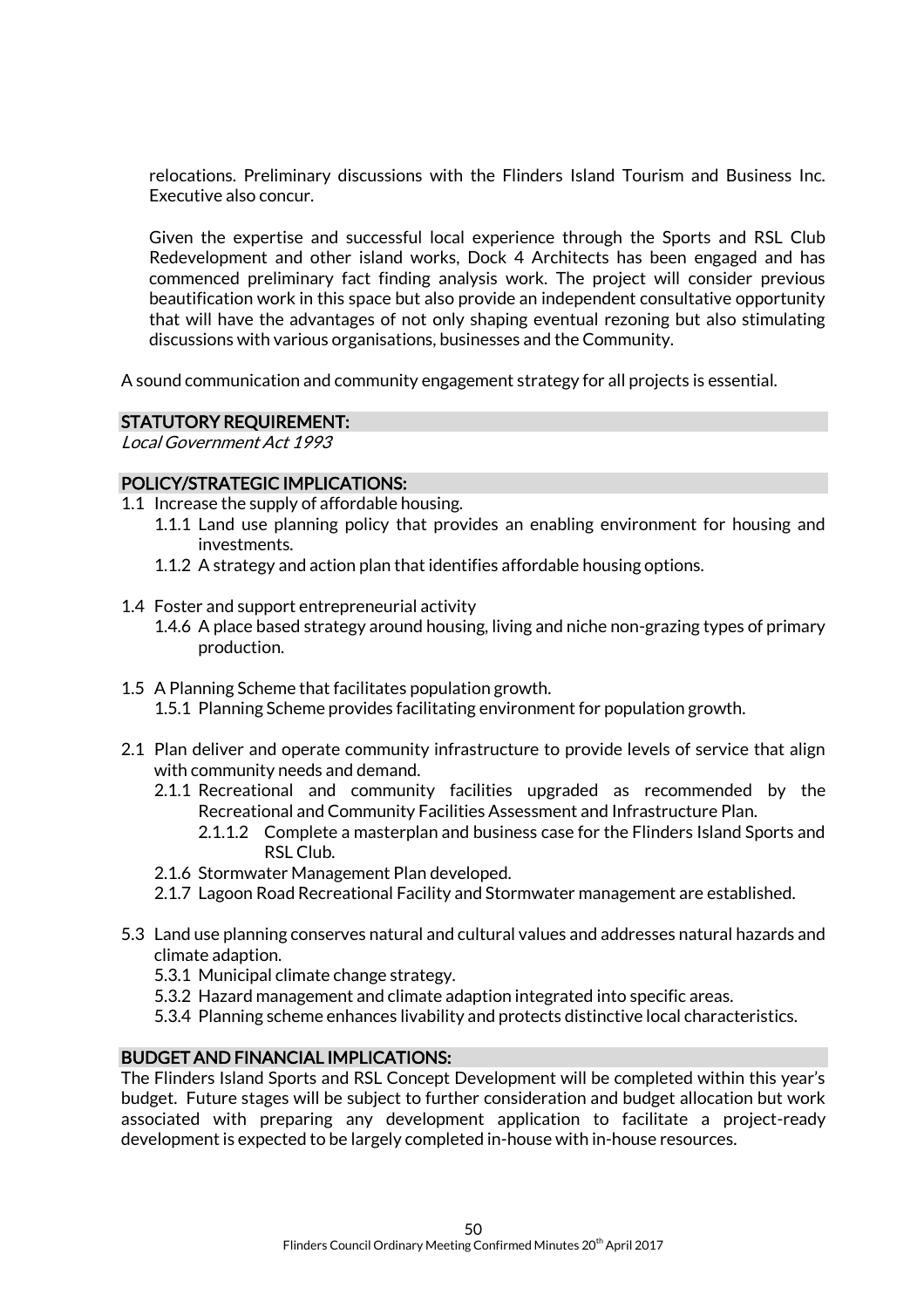Costs for the Coastal Vulnerability and Overland Flow / Flood Study / Rehabilitation are estimated at around \$15,000 for each element i.e. flood study and mitigation works. These need to be finalised but will likely apply to the 2017/18 financial year.

Budget for the Whitemark Town Centre Structure Plan has been established at \$30,000 and is already incorporated into this financial year.

Cost for implementation of any outcomes will need to be determined by Council and allocated in future budgets as separate decisions.

#### RISK/LIABILITY:

The future redevelopment potential of Whitemark including the Flinders Island Sports and RSL Clubs will be compromised if these projects are not undertaken.

#### VOTING REQUIREMENTS:

Simple Majority

#### OFFICER'S RECOMMENDATION:

That Council authorises the General Manager to continue to proceed with options to potentially redevelop Whitemark for Council consideration through the following identified projects:

- (a) Flinders Island Sports and RSL Club Project;
- (b) Whitemark Coastal Vulnerability and Overland Flow / Flood Study / Rehabilitation; and
- (c) Whitemark Town Centre Structure Plan.

#### DECISION:

#### 98.04.2017 Moved: Cr G Willis Seconded: Cr D Williams

That Council authorises the General Manager to continue to proceed with options to potentially redevelop Whitemark for Council consideration through the following identified projects:

- (a) Flinders Island Sports and RSL Club Project;
- (b) Whitemark Coastal Vulnerability and Overland Flow / Flood Study / Rehabilitation; and
- (c) Whitemark Town Centre Structure Plan.

#### Mayor Carol Cox passed the chair to Deputy Mayor Marc Cobham at 4.01pm

#### AMENDMENT

#### 99.04.2017 Moved: Mayor C Cox Seconded: Cr D Williams

That Council authorises the General Manager to undertake the following studies to inform the future development opportunities for the Whitemark area.

- (a) Flinders Island Sports and RSL Club Project;
- (b) Whitemark Coastal Vulnerability and Overland Flow / Flood Study / Rehabilitation; and
- (c) Whitemark Town Centre Structure Plan.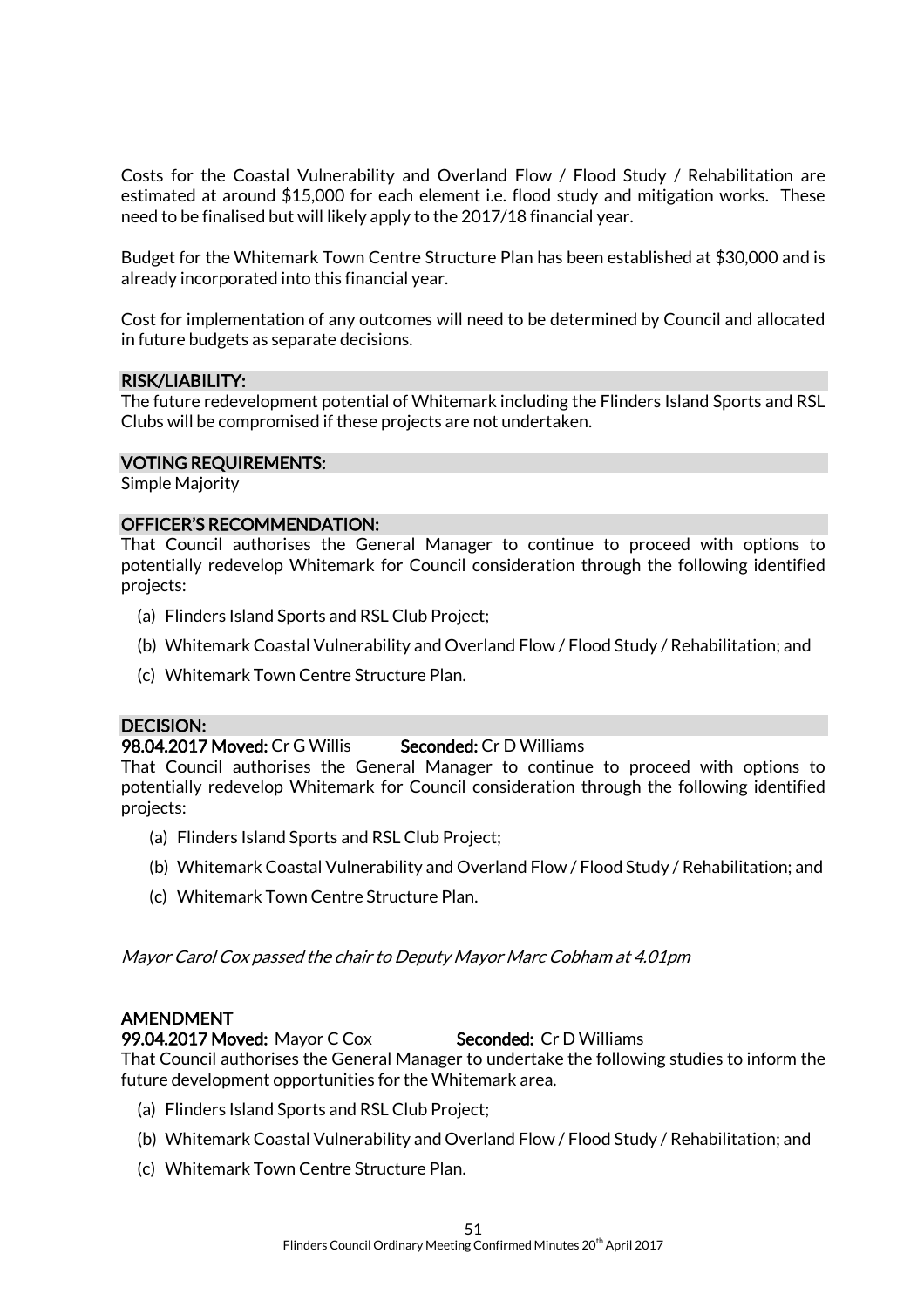# CARRIED UNANIMOUSLY (7-0)

For: Mayor Carol Cox, Deputy Mayor Marc Cobham, Cr Chris Rhodes, Cr Peter Rhodes, Cr Ken Stockton, Cr David Williams and Cr Gerald Willis.

Mayor Carol Cox resumed the chair at 4.02pm.

#### SUBSTANTIVE MOTION

100.04.2017 That Council authorises the General Manager to undertake the following studies to inform the future development opportunities for the Whitemark area.

- (a) Flinders Island Sports and RSL Club Project;
- (b) Whitemark Coastal Vulnerability and Overland Flow / Flood Study / Rehabilitation; and
- (c) Whitemark Town Centre Structure Plan.

#### CARRIED UNANIMOUSLY (7-0)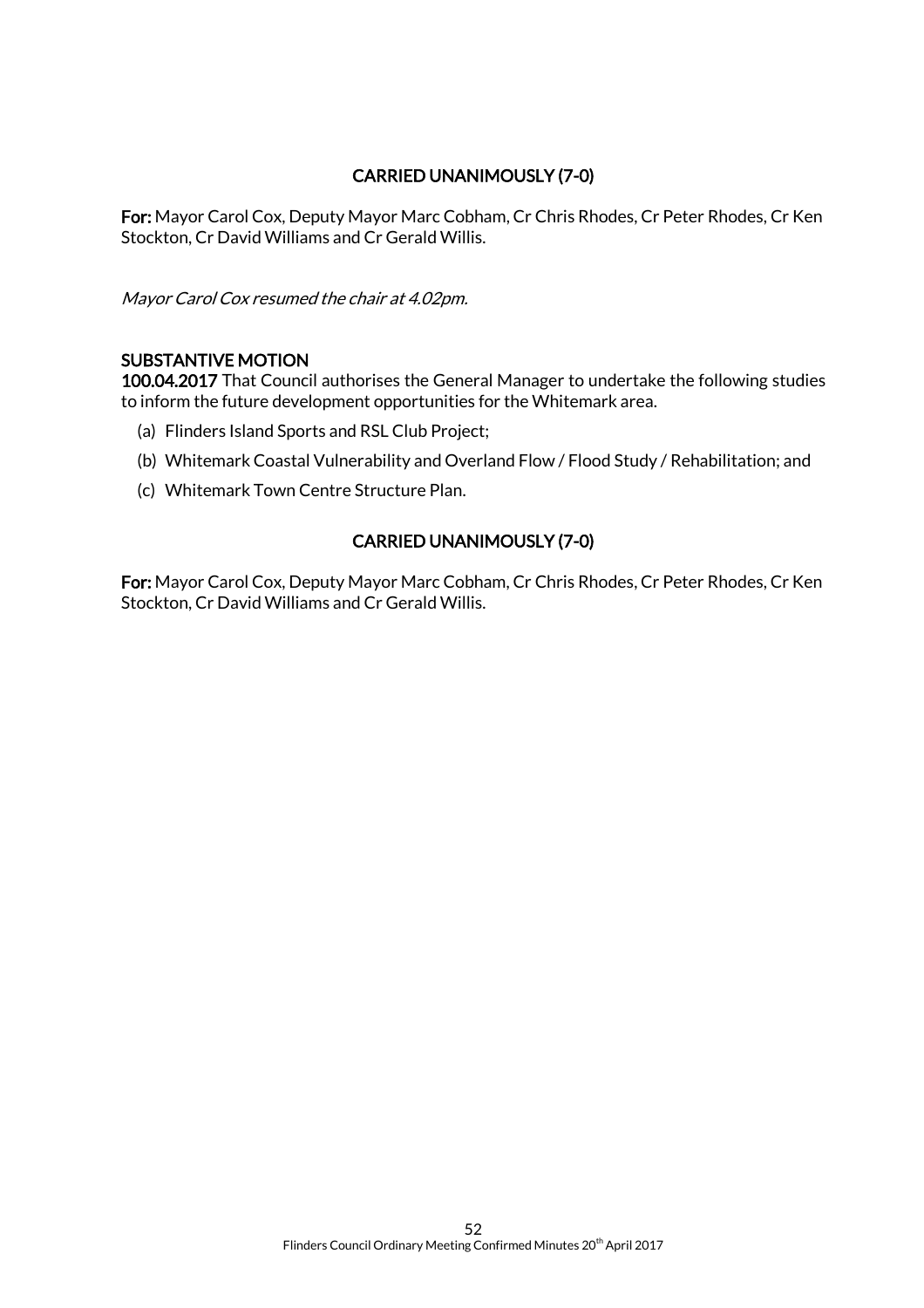#### Item D7: Councillor Resolution Report

| <b>ACTION</b>            | <b>Information</b>                                   |
|--------------------------|------------------------------------------------------|
| <b>PROPONENT</b>         | Council Officer                                      |
| <b>OFFICER</b>           | Bill Boehm, General Manager                          |
| <b>FILE REFERENCE</b>    | COU/0600                                             |
| <b>ASSOCIATED PAPERS</b> | Annexure 16: Councillor Resolution Report April 2017 |

#### INTRODUCTION:

This report identifies the actions taken and actual costs associated with implementing resolutions passed by elected members up to April 2017.

#### PREVIOUS COUNCIL CONSIDERATION:

The report is presented on a monthly basis.

#### OFFICER'S REPORT:

Please read Annexure 16 – Councillor Resolution Report April 2017.

#### VOTING REQUIREMENTS:

Simple Majority

#### OFFICER'S RECOMMENDATION:

That the Councillor Resolution Report April 2017 be noted.

#### DECISION:

101.04.2017 Moved: Deputy Mayor M Cobham Seconded: Cr K Stockton That the Councillor Resolution Report April 2017 be noted.

#### CARRIED UNANIMOUSLY (7-0)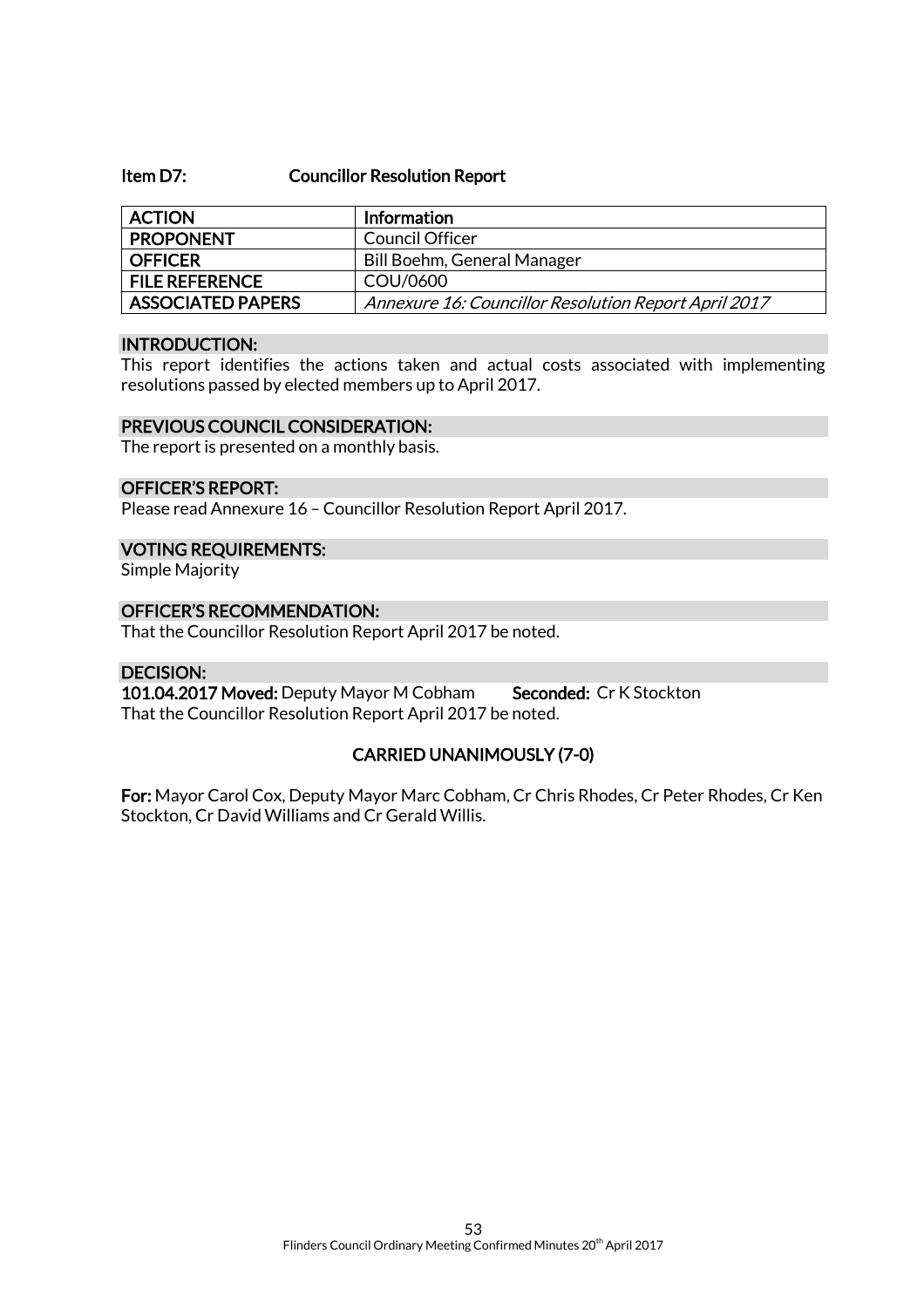#### Item D8: Council's 3<sup>rd</sup> Quarterly Report

| <b>ACTION</b>            | Information                                                          |
|--------------------------|----------------------------------------------------------------------|
| <b>PROPONENT</b>         | <b>Council Officer</b>                                               |
| <b>OFFICER</b>           | <b>Bill Boehm, General Manager</b>                                   |
| <b>FILE REFERENCE</b>    | COU/0600                                                             |
| <b>ASSOCIATED PAPERS</b> | Annexure 17: Council's 3 <sup>rd</sup> Quarterly Report (Jan - March |
|                          | 2017)                                                                |

#### INTRODUCTION:

The purpose of this report is to provide Councillors with an update of the various actions taken by the whole of Council for the fourth quarter of the financial year.

#### PREVIOUS COUNCIL CONSIDERATION:

Previously provided as a departmental monthly reports then departmental quarterly reports.

#### OFFICER'S REPORT:

Please read Annexure  $17$  – Council's  $3<sup>rd</sup>$  Quarterly Report (Jan - March 2017).

#### VOTING REQUIREMENTS:

Simple Majority

#### OFFICER'S RECOMMENDATION:

That the Council's  $3<sup>rd</sup>$  Quarterly Report (Jan - March 2017) be received and accepted by Council.

#### DECISION:

102.04.2017 Moved: Deputy Mayor M Cobham Seconded: Cr K Stockton That the Council's 3<sup>rd</sup> Quarterly Report (Jan - March 2017) be received and accepted by Council.

#### CARRIED UNANIMOUSLY (7-0)

For: Mayor Carol Cox, Deputy Mayor Marc Cobham, Cr Chris Rhodes, Cr Peter Rhodes, Cr Ken Stockton, Cr David Williams and Cr Gerald Willis.

Council moved to Item D4.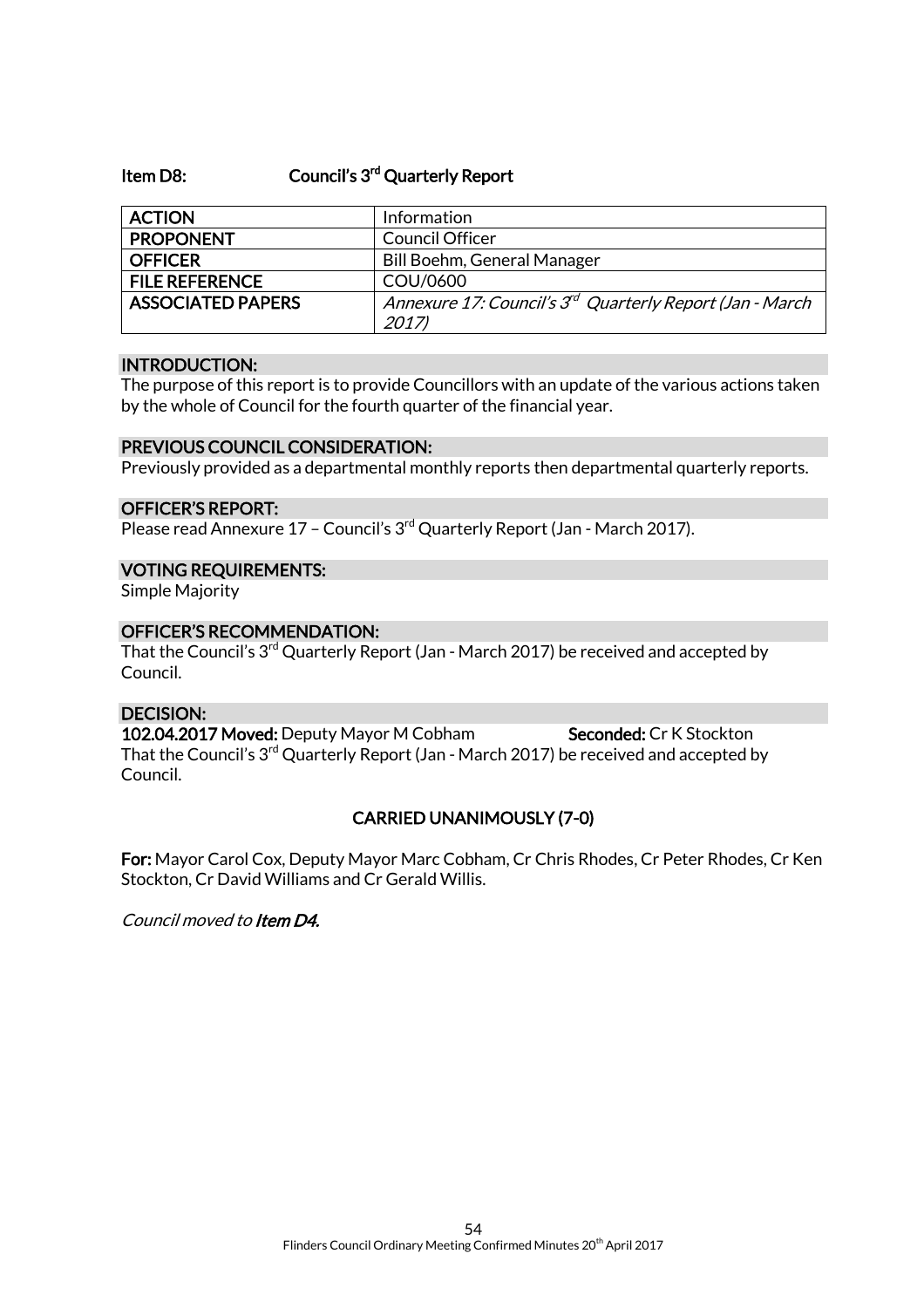#### Item D4: Local Government Act Review

| <b>ACTION</b>            | <b>Decision</b>                             |
|--------------------------|---------------------------------------------|
| <b>PROPONENT</b>         | Council Officer                             |
| <b>OFFICER</b>           | <b>Bill Boehm, General Manager</b>          |
| <b>FILE REFERENCE</b>    | LEG/0600                                    |
| <b>ASSOCIATED PAPERS</b> | Annexure 13: Summary of Proposed Amendments |

#### INTRODUCTION:

The Local Government Division of the Department of Premier and Cabinet has released details of proposed amendments to the *Local Government Act 1993*. The department and Local Government Association of Tasmania are seeking feedback from Councils. This report essentially outlines details of the changes to inform and guide Council should it wish to make a submission.

#### PREVIOUS COUNCIL CONSIDERATION:

Nil

#### OFFICER'S REPORT:

Advice has been received from the Local Government Division of the Department of Premier and Cabinet concerning proposed amendments to the Local Government Act and seeking comments on the draft by 5 May 2017. A similar letter from the Local Government Association of Tasmania (LGAT) has also been received requesting Council's comments by 1 May 2017 so that these can be incorporated into a fully representative sector wide submission. Council can therefore respond directly to the department and /or also to LGAT.

Briefly, the following summary changes are proposed:

- 1. The introduction of powers to make Ministerial Orders to expand and clarify matters in relation to the function of the Mayor, functions of Councillors, appointment and performance monitoring of the General Managers, functions of the General Manager, liaison between Mayors and General Managers. There are no draft orders at this stage and it should be noted that they must be developed in consultation with the sector;
- 2. The role of the Mayor has been expanded;
- 3. There are detailed provisions in relation to gifts and benefits. These were not part of the original consultation or the Steering Committee report but appear to align with the requirements of State Government;
- 4. There is clarification that qualified advice must be provided in writing;
- 5. Model Financial Statements are introduced with a transitional period;
- 6. The scope of the Local Government Board review has been broadened to include matters such as governance and performance;
- 7. The Director would be provided the power to issue Performance Improvement Directions following an investigation possibly preventing the need for a Board of Inquiry or Local Government Board Review;
- 8. The Minister would have the power to suspend individual Councillors prior to or during a Board of Inquiry Process. Individual Councillors (as opposed to the whole council only) may be dismissed following a BoI process;
- 9. Election timeframes have been increased to allow for longer postal delivery times;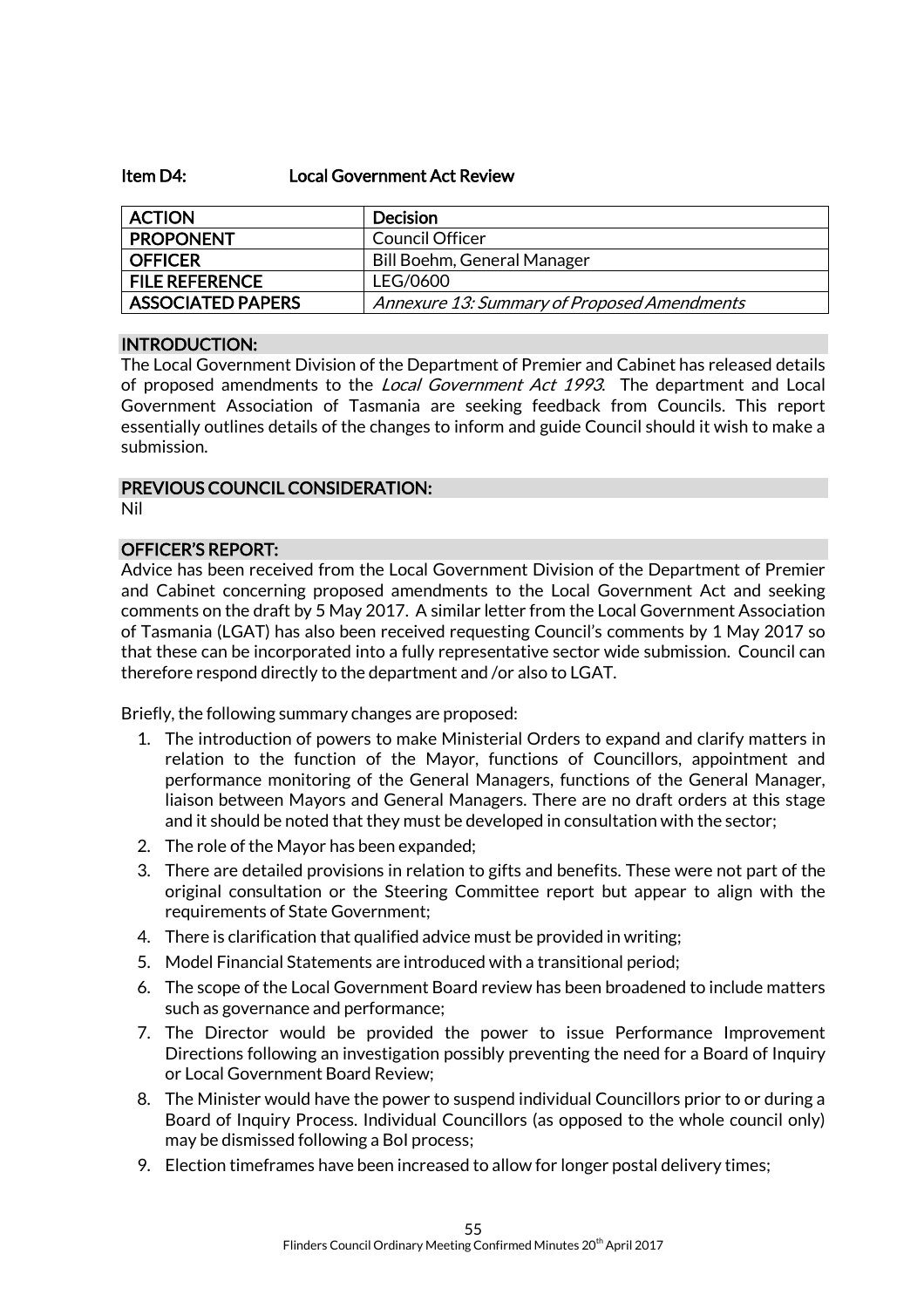10. Electoral advertising is to include internet based advertising; and

11. Minor boundary adjustments can be made without a Local Government review process.

LGAT has developed a detailed summary of all changes, a copy of which is attached. It is open to Council to provide a submission or not.

#### STATUTORY REQUIREMENT:

Local Government Act 1993

#### POLICY/STRATEGIC IMPLICATIONS:

4.3 Ensure Council meets its statutory obligations and manages corporate and community risk.

(Various legislative implications addressed by proposed legislative amendment.)

#### BUDGET AND FINANCIAL IMPLICATIONS:

Nil. Different compliance aspects will apply if the Act is amended.

#### RISK/LIABILITY:

Nil

#### VOTING REQUIREMENTS:

Simple Majority

#### OFFICER'S RECOMMENDATION:

That Council suspends the provisions of section 22 in accordance with Section 22 (9) of the Local Government (Meeting Procedures) Regulations 2015 to discuss this item.

#### DECISION:

#### 103.04.2017 Moved: Cr P Rhodes Seconded: Cr G Willis

That Council suspends the provisions of section 22 in accordance with Section 22 (9) of the Local Government (Meeting Procedures) Regulations 2015 for the remainder of the meeting

#### CARRIED UNANIMOUSLY (7-0)

For: Mayor Carol Cox, Deputy Mayor Marc Cobham, Cr Chris Rhodes, Cr Peter Rhodes, Cr Ken Stockton, Cr David Williams and Cr Gerald Willis.

#### 104.04.2017 Moved: Cr G Willis Seconded: Cr D Williams

That Flinders Council is not supportive of the legislation giving so much power to the Minister to issue ministerial orders. i.e. in relation to the function of the Mayor, functions of Councillors, appointment and performance monitoring of the General Managers, functions of the General Manager, liaison between Mayors and General Managers.

# CARRIED (6-1)

For: Mayor Carol Cox, Cr Chris Rhodes, Cr P Rhodes, Cr Ken Stockton, Cr David Williams and Cr Gerald Willis.

Against: Deputy Mayor Marc Cobham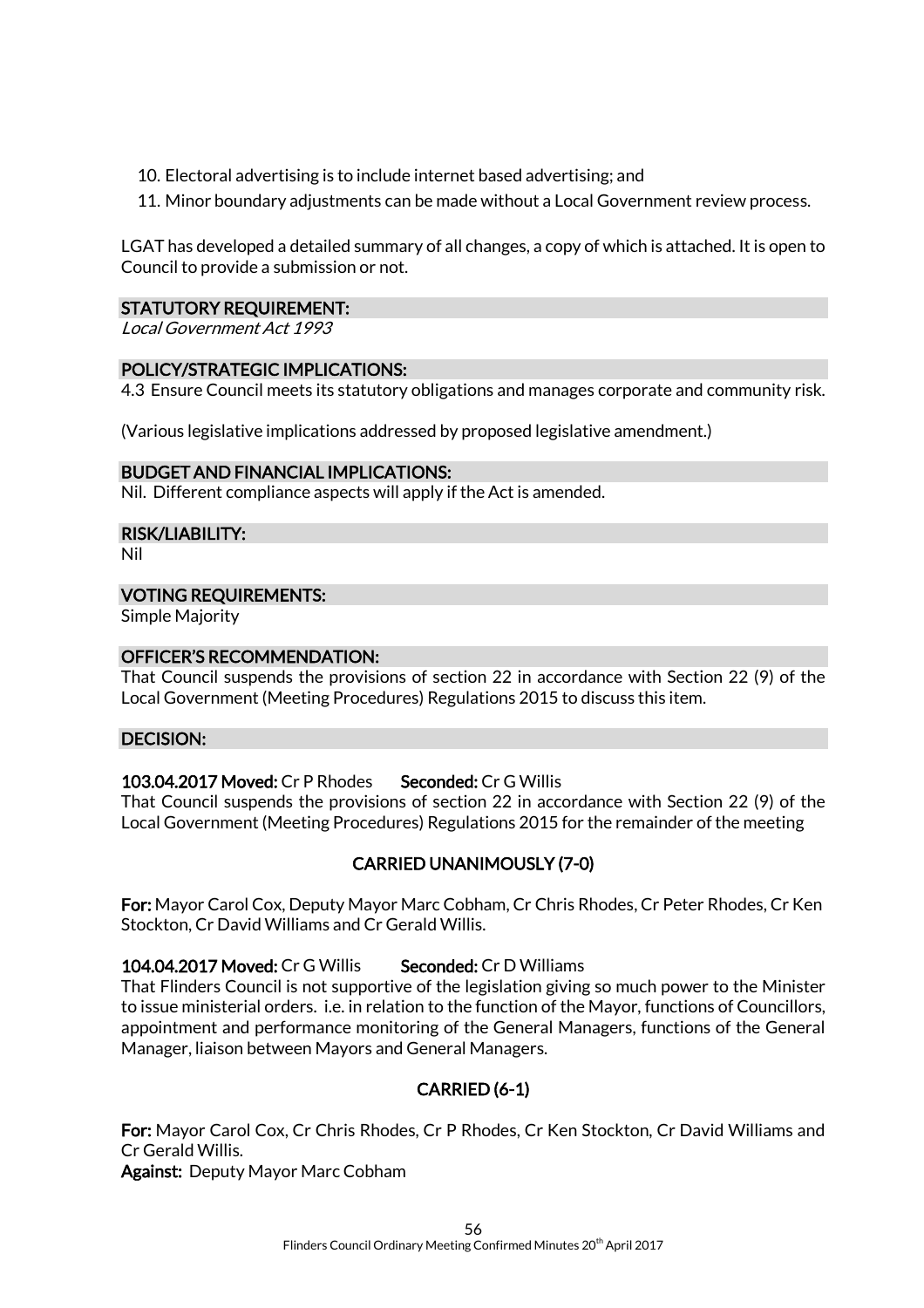Mayor Carol Cox called for a short break at 4.29pm. Mayor Carol Cox resumed the meeting at 4.34pm. Council returned to Closed Council Items E2 then E1.